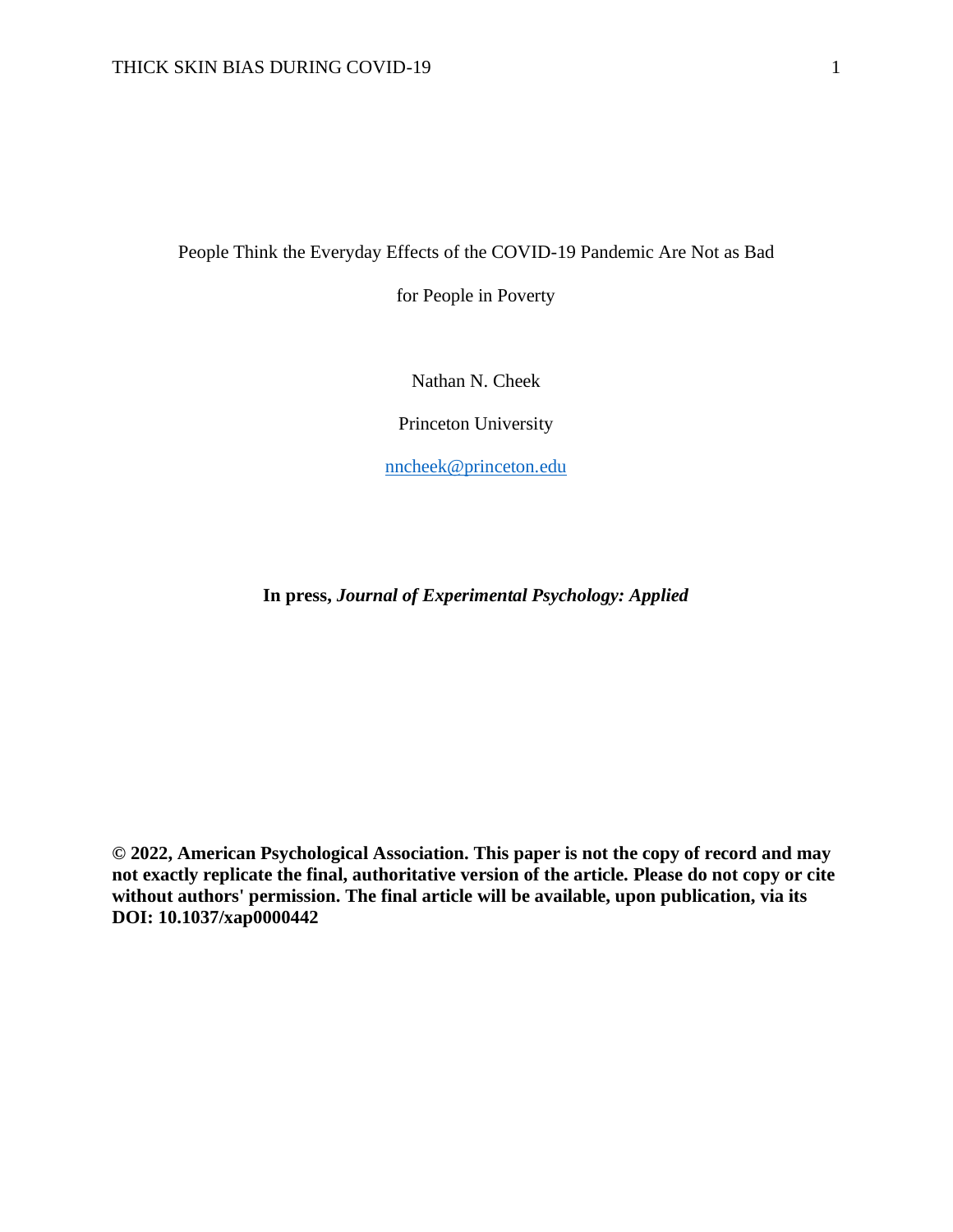#### **Abstract**

Many of the everyday restrictions caused by the COVID-19 pandemic (e.g., lockdowns, being apart from loved ones) are even worse for those with fewer financial and material resources, but a series of experiments (total  $N = 1,452$ ) suggests that people think the opposite. Indeed, participants consistently displayed a "thick skin bias," whereby they perceived effects of the pandemic such as sheltering at home or remaining apart from loved ones as less harmful for people in poverty. Directly providing information that contradicted this misguided stereotype reduced, but did not completely reverse, the thick skin bias. A failure to understand the full impact of the pandemic for those with the fewest resources may perpetuate and exacerbate inequalities during and after this unprecedented global crisis, making the identification of strategies to counteract biased understandings of poverty a pressing priority for future research.

*Keywords*: thick skin bias, poverty, COVID-19, pandemic, inequality

### Public Significance Statement

The present research reveals that people sometimes show a dramatic misunderstanding by thinking that people of lower socioeconomic status (SES) are *less* rather than more harmed by the everyday restrictions caused by the COVID-19 pandemic. This bias leads people to assume that low-SES individuals need less interpersonal support than higher-SES individuals. Informational interventions such as those provided by news media may be able to at least somewhat change this stereotype, though the bias did not fully reverse even when participants were directly provided with opposing information. The thick skin bias has potentially profound implications for inequality and inequity during the coronavirus pandemic and beyond, but informational interventions may be a promising path to reducing it.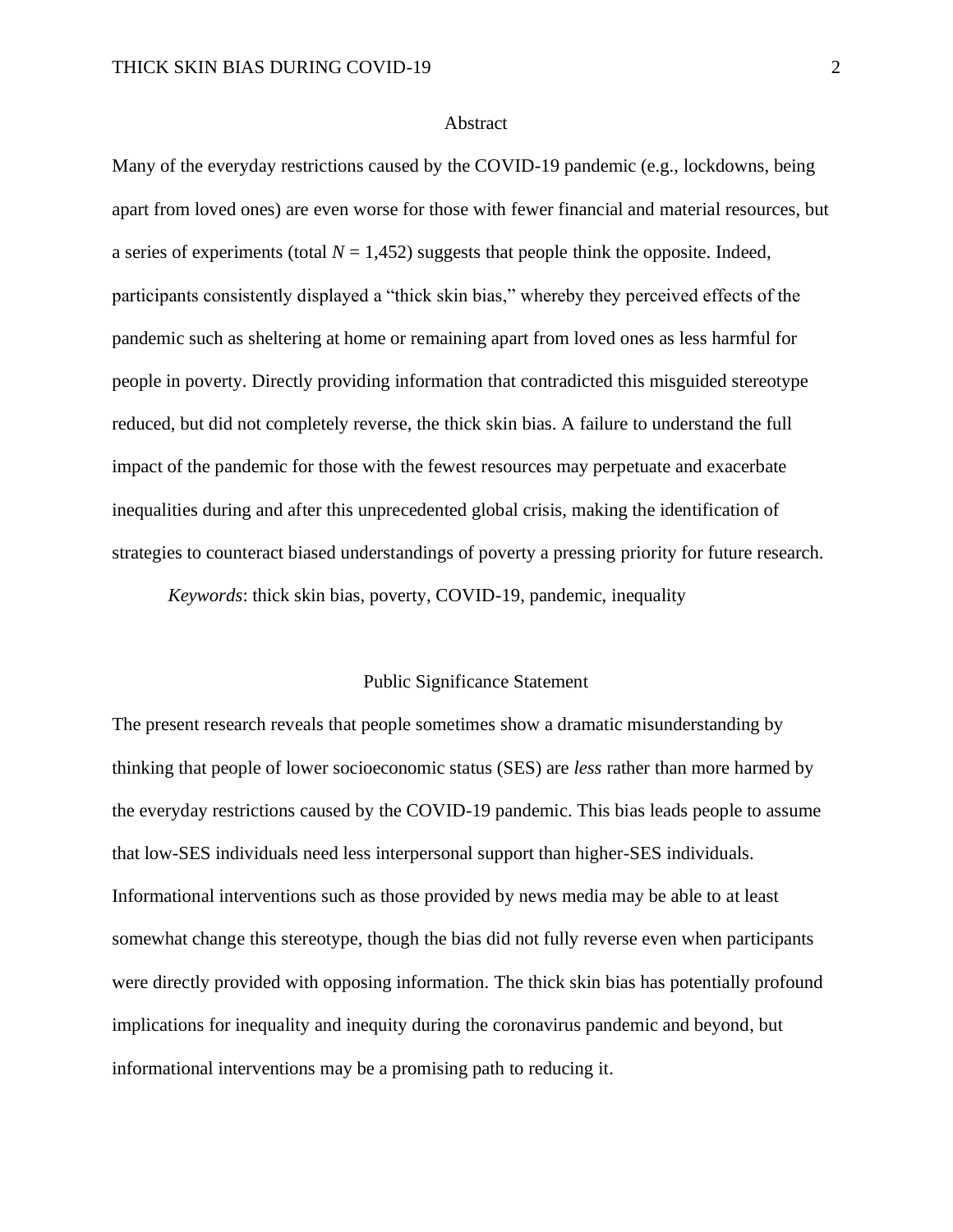People Think the Everyday Effects of the COVID-19 Pandemic Are Not as Bad

### for People in Poverty

The COVID-19 pandemic is the greatest global disaster in recent history, dramatically changing the lives of people around the world. Yet, despite claims that the coronavirus is the "great equalizer" (e.g., Jones & Jones, 2020), its effects are not universal—some, such as people in poverty, have disproportionately suffered. Indeed, individuals from low-socioeconomic status (SES) backgrounds face not only a heightened risk of contracting and dying from COVID-19 (Wadhera et al., 2020), but a more severe financial crisis and a greater burden in everyday life than those from higher-SES backgrounds (e.g., Bottan et al., 2020; Fancourt et al., 2021; Hall et al., 2021; Pieh et al., 2020; Recchi et al., 2020; Valentino-DeVris et al., 2020; von Braum et al., 2020; Wade, 2020).

#### **Financial and Health Effects of COVID-19**

Some of the disproportionate consequences for low-SES individuals may be obvious: job loss and increased healthcare costs, for example, are fairly transparently greater problems for people with lower incomes and fewer resources. Public polling (e.g., Salvanto et al., 2020) shows that Americans have recognized that COVID-19 generally has a greater impact on "the workingclass" than on "the wealthy," and research has similarly shown that, on average, people think that those in poverty have been negatively impacted by the pandemic (Wiwad et al., 2021). This pattern holds for judgments of more specific COVID-related events with obvious financial or health implications—in a supplemental study (reported for brevity in the Appendix), participants from Prolific judged events such as having to miss work for caregiving responsibilities, seeking medical treatment for coronavirus symptoms, or having electric and heating bills increase to be more harmful for individuals in poverty than for higher-SES individuals. Hence, people show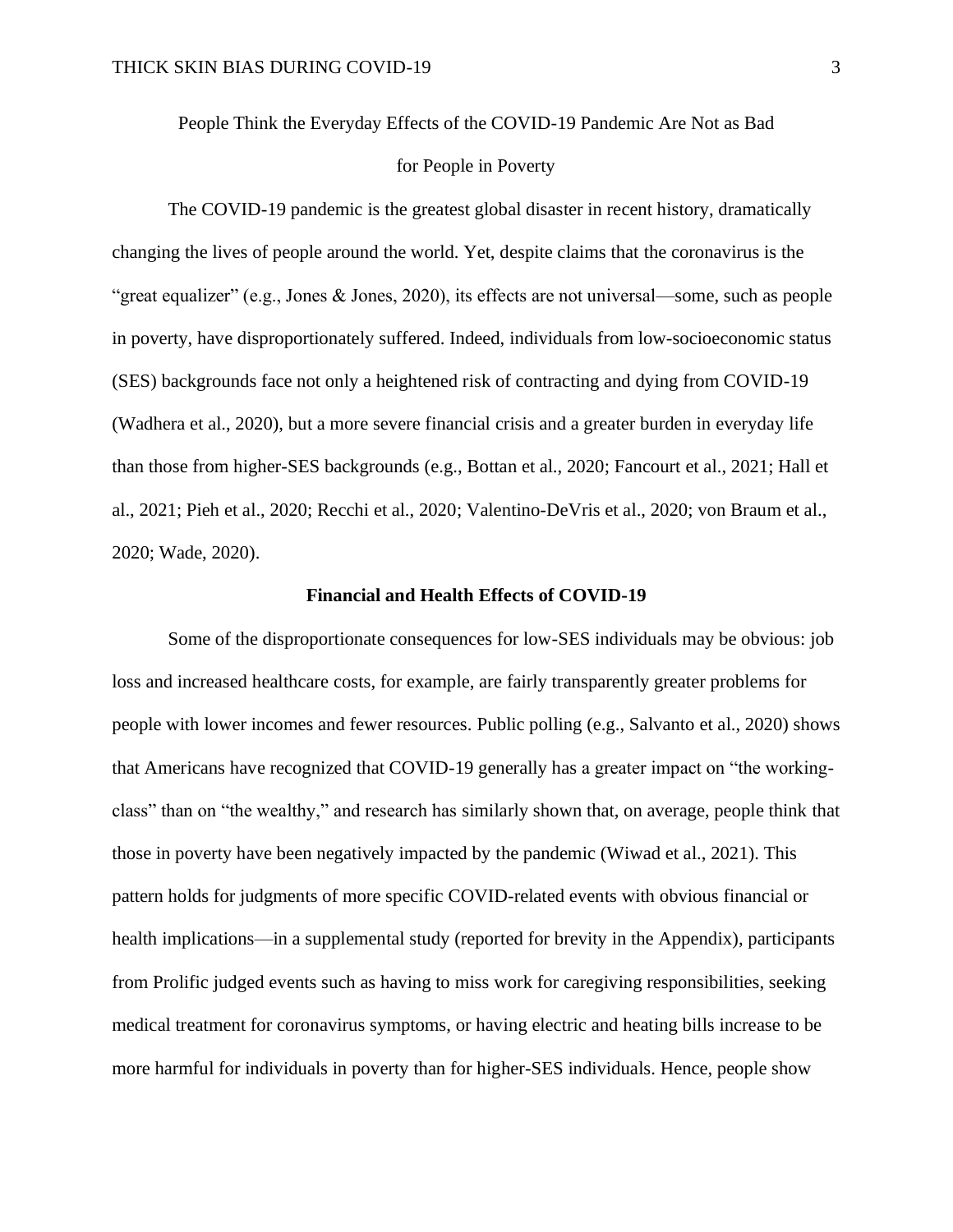some understanding that the pandemic poses a greater financial and health burden for lower-SES individuals.

### **Everyday Effects of COVID-19**

But people in poverty are more deeply affected by the pandemic in many other ways that are perhaps less immediately obvious. Many of the "everyday effects" of COVID-19—those restrictions that shape daily life, sometimes profoundly, for most people even if they do not become sick or lose their job—are also worse for those with fewer resources at their disposal. Cancelling travel plans is more disappointing if new plane tickets cannot be easily purchased when travel restrictions abate. Maintaining social distance from loved ones is more painful if one cannot simply log onto Zoom with a high-quality camera and high-speed Internet on an easilyaccessed computer. Sheltering in place, which may be frustrating for all, is more painful when done in a small apartment shared with several roommates and outfitted with only what can be afforded on a tight budget.

Indeed, research conducted during the pandemic has shown that low-SES individuals were more negatively affected by lockdowns—including in terms of potentially severe mental health outcomes such as depression and anxiety—than higher-SES individuals (e.g., Fancourt et al., 2021; Hall et al., 2021; Pieh et al., 2020). Social distancing was harder, more distressing, and caused more loneliness for people in poverty (e.g., Bu et al., 2020; McQuaid et al., 2021; Williams et al., 2020), especially when accompanied by reduced access to the technology and reliable internet access that would facilitate connecting with loved ones (Beaunoyer et al., 2020; Chiou & Tucker, 2020). And living in less comfortable and higher-density housing with fewer available outdoor spaces made sheltering in place more stressful and more harmful for the mental health of people in poverty (Akbari et al., 2021; Bower et al., 2021; DeParle, 2020; Groot et al.,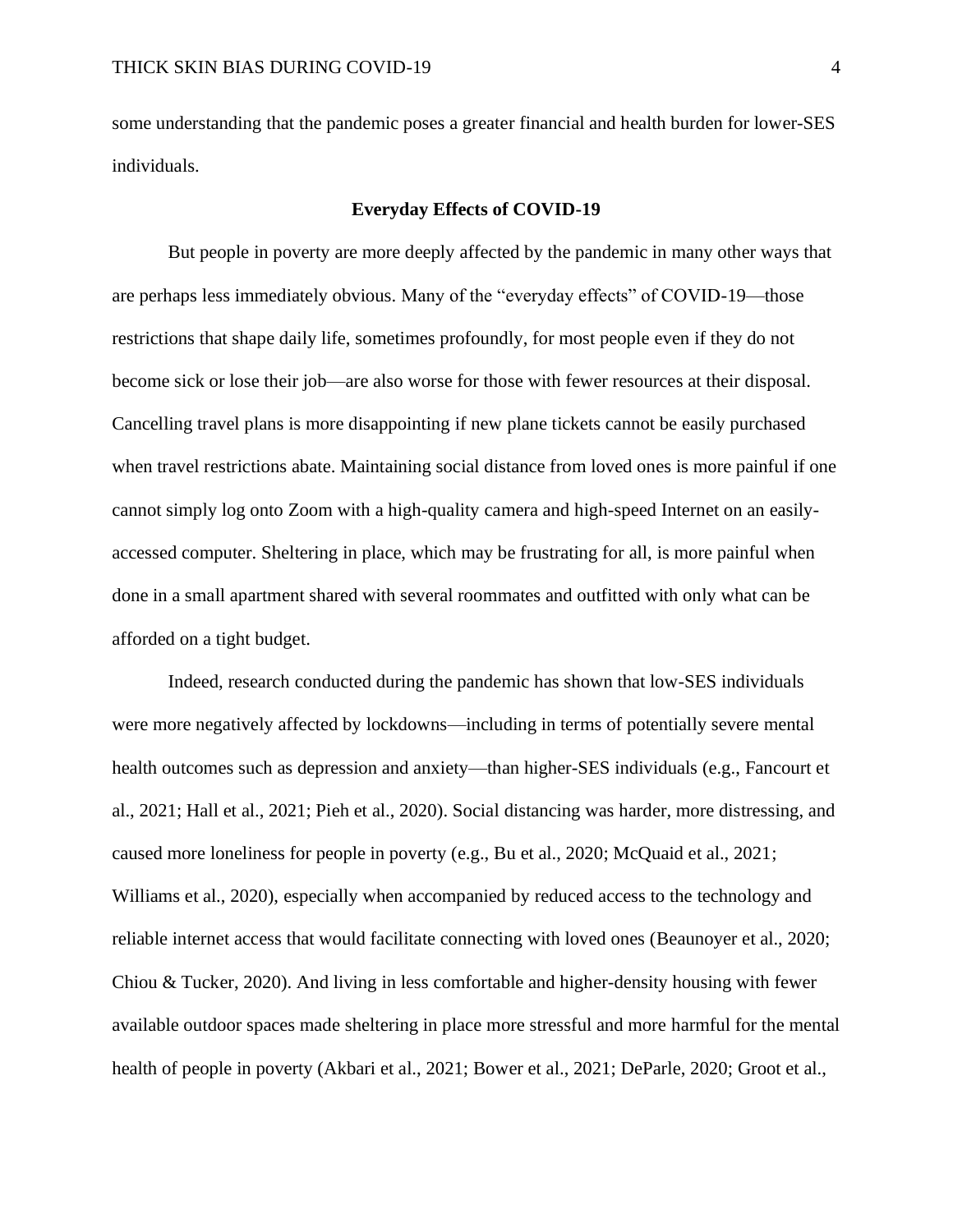2022; Pancani et al., 2021; Yang & Xiang, 2021). These findings dovetail with more general research showing that negative life events, regardless of their relation to finances, tend to be experienced more deeply and more severely by people who have been affected the chronic hardships, trauma, and stress of poverty (e.g., Barwood et al., 2017; Bucchianeri et al., 2014; Evans, & Cassells, 2014; Seery et al., 2016).

Do people generally recognize that the everyday effects of the COVID-19 pandemic are worse for those with fewer resources? It might be expected that they do: much of life is harder for those with less, and ongoing news coverage has also highlighted the magnified impact of the pandemic for those already facing financial problems (e.g., Fernandez, 2020; North, 2020; Valentino-DeVris et al., 2020). It might also be hoped that they do: correctly understanding the effects of the pandemic for different populations is likely to be a crucial precursor to effective responses to it. For instance, when people make judgments about others' experiences during the pandemic, one important perception may be about how much others are suffering—that is, the extent to which the consequences of the coronavirus have harmed their well-being. Indeed, mental health during the pandemic has dramatically worsened, and offering appropriate interpersonal support is a potentially powerful strategy to help others during this ongoing crisis (e.g., Grey et al., 2020; Li et al., 2021; Wu et al., 2021). Accordingly, understanding potential biases in the perception of others' experiences, as well as approaches to reducing those biases, represents a pressing area of research during the pandemic.

The present research investigates one such potential bias—namely, the possibility that people erroneously perceive those in poverty as less harmed by the everyday effects of the COVID-19 pandemic. If people think that individuals from lower socioeconomic status (SES) backgrounds are indeed suffering less during the pandemic, they may also think that those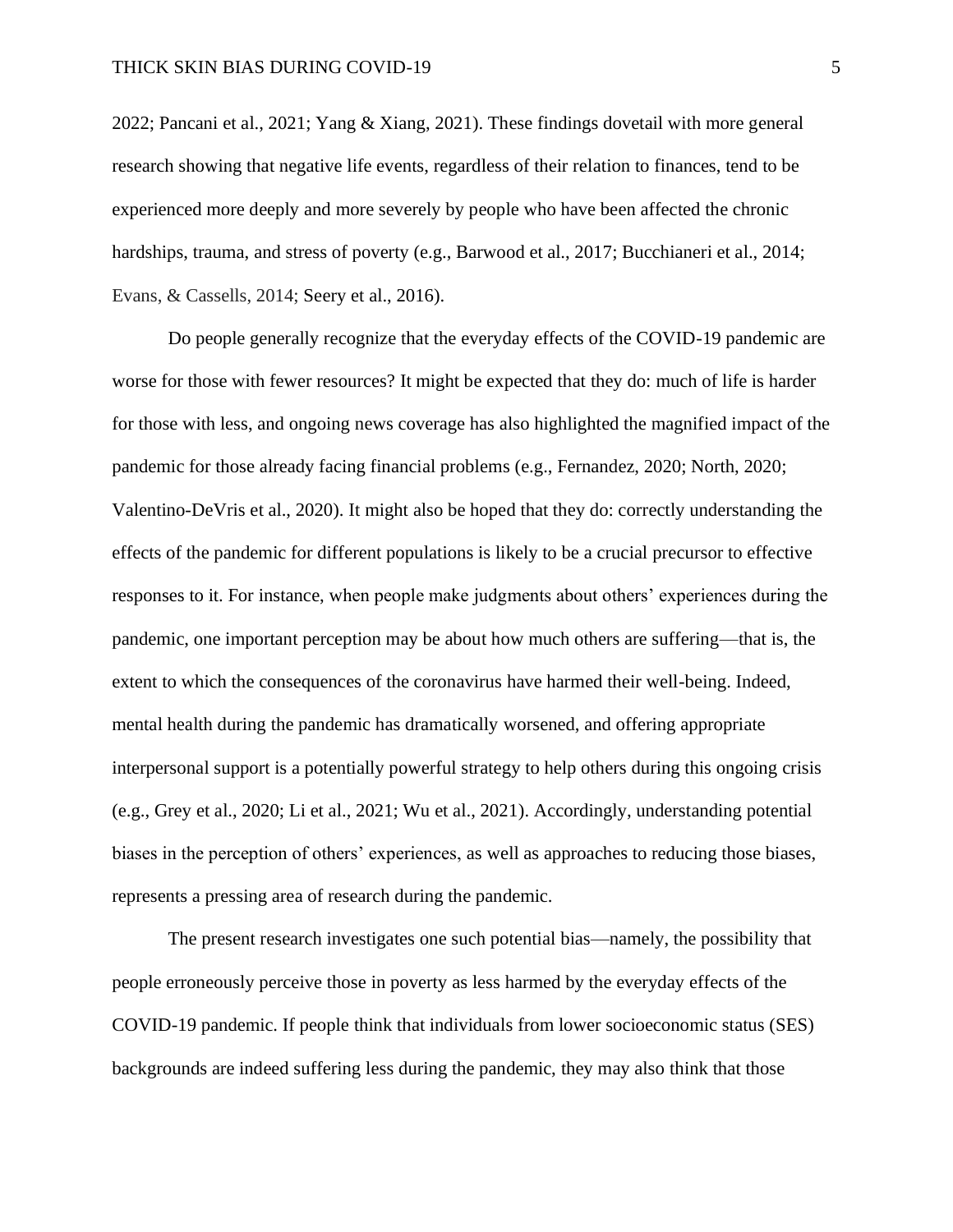individuals need less support: less comfort is needed by those who are less distressed. Such a bias may therefore leave those with the fewest material resources at a loss for invaluable social resources as well, magnifying the inequalities already shaping their lives before and during the pandemic. However, the present research also provides an initial examination of a potential strategy for reducing this biased perception of the experiences of people in poverty, testing the debiasing effect of explicitly providing contradictory information. The following studies thus explore how SES-based stereotypes may exacerbate inequality during a global crisis, as well as one method of reducing the influence of those stereotypes during the pandemic and beyond.

#### **The Thick Skin Bias**

The hypothesis that people may perceive the everyday effects of COVID-19 as less harmful for lower-SES individuals emerges from recent research on what Cheek and Shafir (2020) called the "thick skin bias." Building on work by Hoffman and Trawalter (2016), Cheek and Shafir (2020) found that people appear to think that the hardship of living in poverty "toughens" people, such that they are less harmed by new negative events. For example, participants thought that lower-SES individuals would be less inconvenienced when their heating broke in the middle of winter, less hurt when treated rudely by those around them, and even less upset when falsely accused of a crime by the police. This bias was widespread: lay participants in a nationally representative sample of the U.S. displayed the bias, as did several professional populations—teachers, social workers, and customer service employees. People also appear to think that the hardship of poverty makes people less vulnerable to physical pain (Cheek & Shaifr, 2020; Hoffman & Trawalter, 2016; Summers et al., 2021) and that lower-SES women are less harmed than higher-SES women by sexual harassment and domestic abuse (Cheek et al., 2022).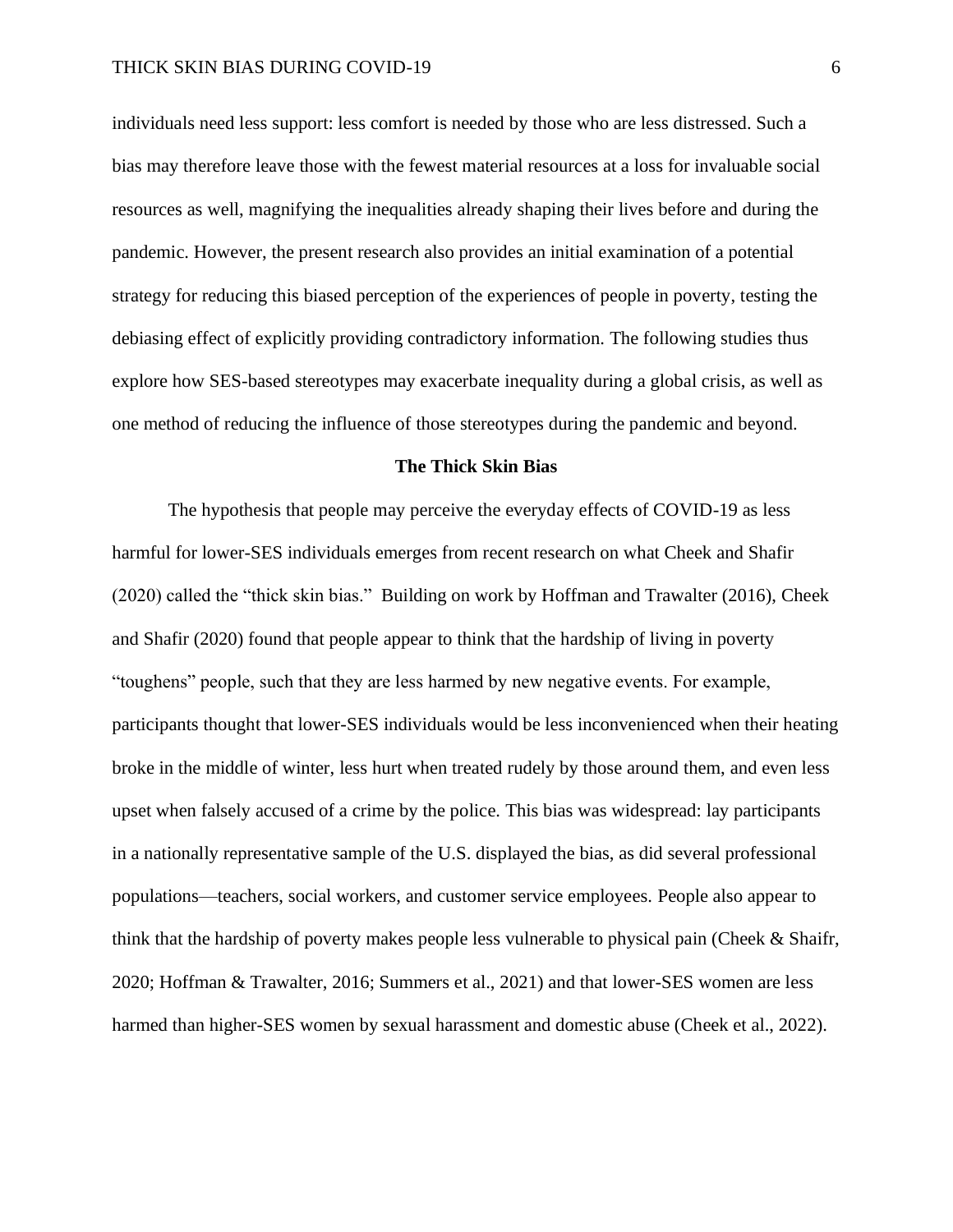Importantly, substantial empirical research contradicts the thick skin bias. Instead of rendering people in poverty less vulnerable to harm, the hardship and stress of poverty *exacerbate* the impact of future negative events (e.g., Barwood et al., 2017; Bucchianeri et al., 2014; Evans, & Cassells, 2014; Seery et al., 2016). Why, then, do people think the opposite? The bias does not appear to emerge because of a stereotype that people in poverty expect bad things to befall them: participants in Cheek and Shafir's (2020) studies thought that low-SES individuals would be less harmed even by events that were equally unexpected for low- and high-SES individuals. Nor do people simply think that high-SES individuals have gotten so used to a life of luxury that they overreact to even minor inconveniences: participants also thought that people in poverty would be less harmed by negative events than middle-class people (Cheek & Shafir, 2020). Dehumanization also fails to explain the bias, because people often expect that positive events have a *greater* impact on people in poverty (Cheek & Shafir, 2020; Cheek et al., 2021), whereas dehumanization perspectives posit that low-SES individuals have weaker emotional reactions regardless of valence (Loughnan et al., 2014; Sainz et al., 2020).

Rather, the thick skin bias appears to emerge because people apply their sometimesaccurate intuition that human experience adapts to prior levels of exposure—e.g., people understand that a novel object feels less heavy after lifting a heavier object compared to a lighter object (Helson, 1964)—to the inappropriate context of poverty (Cheek, 2022a; Cheek & Shafir, 2020; Deska et al., 2020; Hoffman & Trawalter, 2016; Summers et al., 2021). That is, people mistakenly think that those in poverty adapt to their circumstances by becoming "tougher," whereas, in reality, poverty makes people *more* vulnerable to future harm (Barwood et al., 2017; Bucchianeri et al., 2014; Seery et al., 2016). Drawing on these recent findings, the present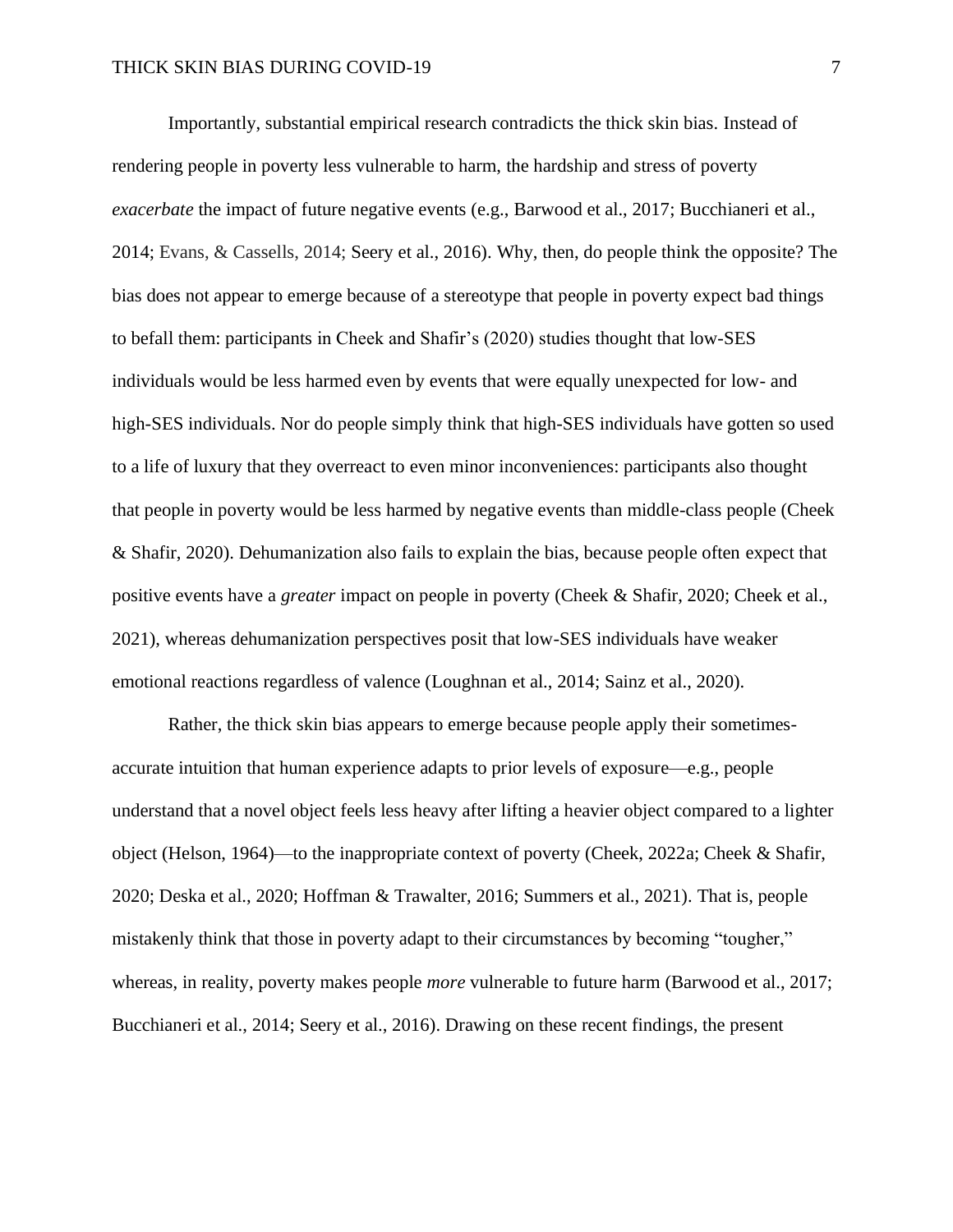research examined the potential of the thick skin bias to shape people's judgments about the everyday effects of the COVID-19 pandemic.

#### **The Thick Skin Bias During the COVID-19 Pandemic**

The present research extends the thick skin bias to the context of the COVID-19 pandemic by testing the possibility that people perceive many of the pandemic's everyday effects as less harmful for people in poverty. Because, as shown by Cheek and Shafir (2020), the thick skin bias shapes judgments across many contexts, it may also extend to the new situations created by the coronavirus. Yet, there are at least two features of the pandemic that may counteract judgments about people in poverty's invulnerability to harm. First, the pandemic's effects are ubiquitous, severe, and, most importantly, observable. Accordingly, it may be easier for people to see and understand the disproportionate effects of the pandemic restrictions on low-SES individuals. Second, there has been considerable media coverage on the devastating effects of the pandemic for people in poverty (e.g., Fernandez, 2020; North, 2020; Valentino-DeVris et al., 2020), which may also have increased public awareness of class disparities in the effects of COVID-19 restrictions. Thus, how people perceive the everyday effects of the pandemic remains an open question.

If the thick skin bias does shape perceptions of the everyday effects of COVID-19, it may also shape downstream judgments about others' needs. To test this possibility, the present research examines whether people perceive low-SES individuals as less in need of interpersonal support during the pandemic, and whether this perception is mediated by judgments that they are less harmed by the pandemic's everyday effects. If people indeed show these thick skin perceptions, the present research would suggest that the thick skin bias persists even during a global crisis, with the potential to neglect those most in need of care and consolation during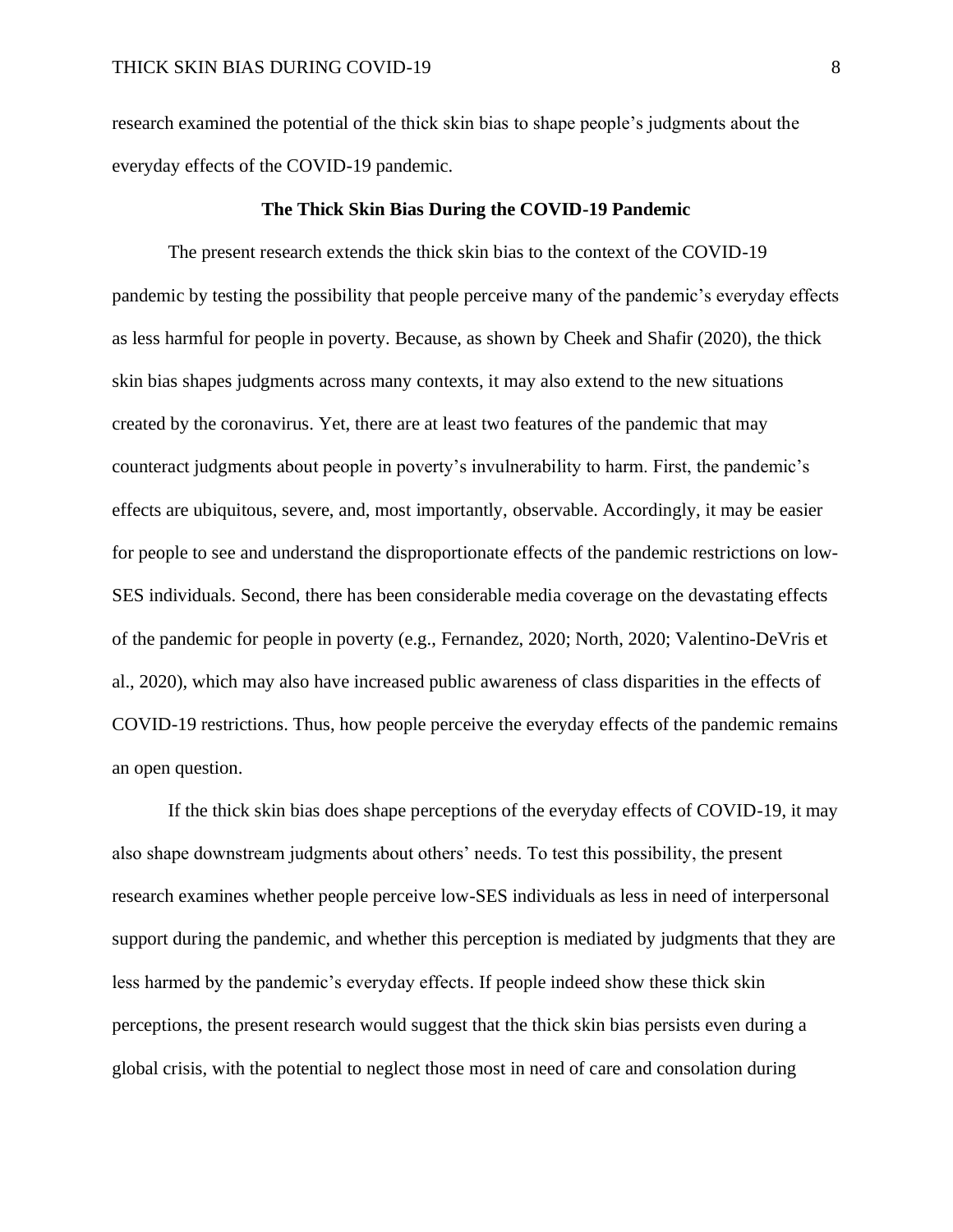ongoing periods of lasting hardship. Indeed, because many of the everyday effects of COVID-19, such as government-imposed travel restrictions, cannot be immediately resolved, interpersonal support is one of the most available and necessary resources (Grey et al., 2020; Li et al., 2021; Wu et al., 2021). The thick skin bias may lead people to misperceive the extent to which such support is needed.

### **Perceptions of Harm for White and Black Individuals**

Research on the thick skin bias converges with research on racial bias in perceptions of others' suffering. Work by Trawalter, Hoffman, and colleagues (Trawalter et al., 2012; Hoffman & Trawalter, 2016; Hoffman et al., 2016) has shown that people think that Black individuals feel less physical pain than White individuals in the same situations, and Deska et al. (2020a, 2020b) recently showed that people perceive Black individuals as less vulnerable to social pain than White individuals, feeling less hurt, embarrassed, and upset in a variety of negative social situations. Consistent with these findings, Cheek and Shafir (2020, Study 14) found that people thought that high-SES Black individuals would be less harmed by negative events than equivalently-described high-SES White individuals. This finding may be partly explained by the stereotype that Black individuals have thicker skin than White individuals, as well as by the tendency to perceive Black individuals as lower status than White individuals (e.g., Dupree et al., 2021; Lei & Bodenhausen, 2017). Taken together, existing research suggests that both class and race shape judgments of others' vulnerability, and that high-SES White individuals may be perceived as particularly vulnerable to harm (despite their socioeconomic and racial privilege). The present research thus examines the potential effects of the thick skin bias for perceptions of both White and Black people's experiences.

### **Counteracting the Thick Skin Bias**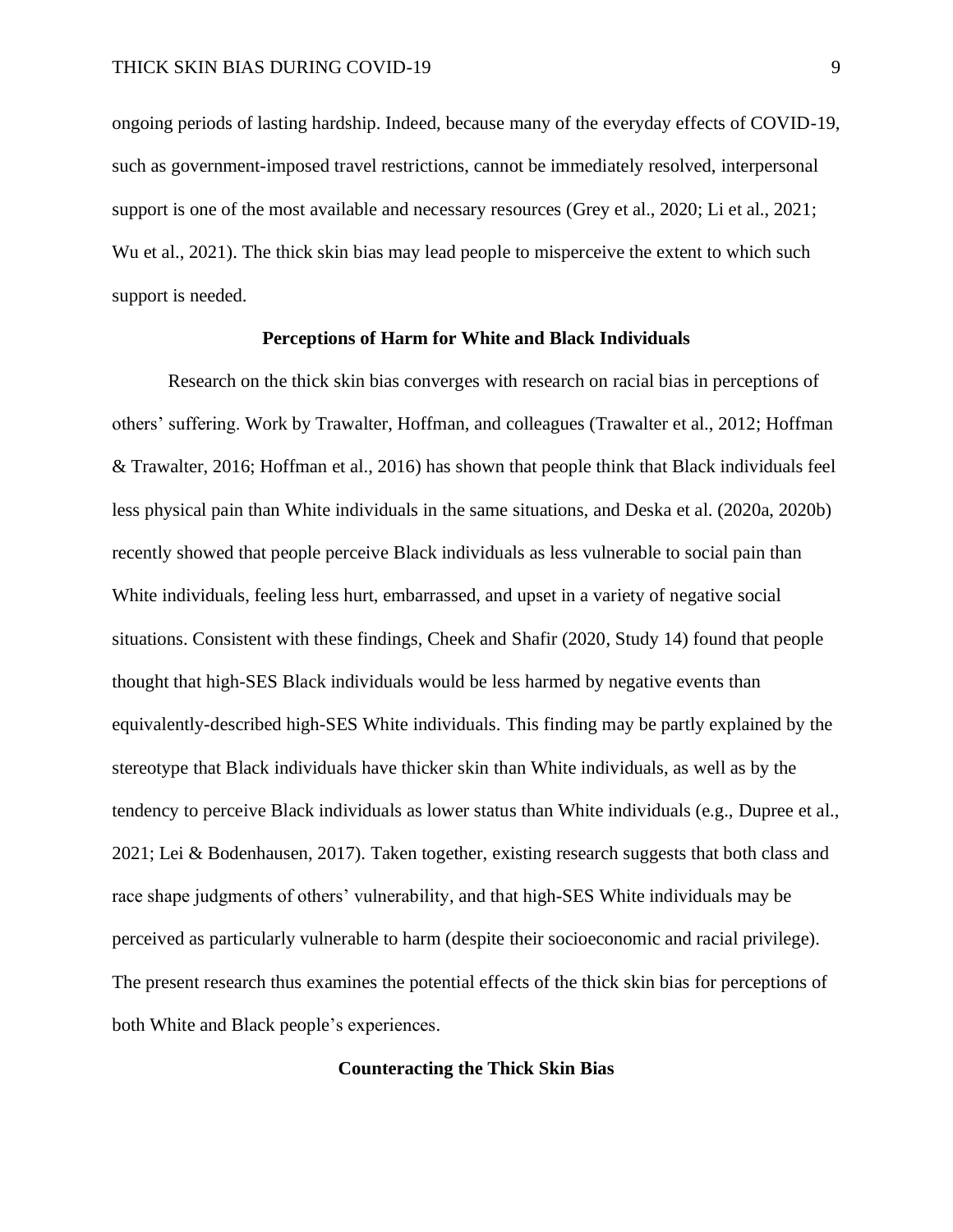Given the potential of the thick skin bias to drive the neglect and mistreatment of people in poverty, a pressing question is whether and how people's judgments of low-SES individuals can be debiased. One possibility is that the thick skin bias is readily amenable to adjustment through the provision of corrective information. Indeed, the widespread publication of news articles about the disproportionate effects of the pandemic on people in poverty (e.g., Fernandez, 2020; North, 2020; Valentino-DeVris et al., 2020) seems to suggest that journalists and news outlets assume that providing the public with this information will help people understand the experiences of others during COVID-19. The present research tests the possible efficacy of this approach to counteracting the thick skin bias by providing some participants with an excerpt ostensibly taken from a news article about the increased vulnerability of people in poverty both to the effects of the pandemic and to the effects of other negative life events. If this simple intervention reduces the thick skin bias, it may be a promising strategy for larger scale attempts to fight biased perceptions of people in poverty. On the other hand, the thick skin bias may be so strong that even the provision of explicitly contradictory information is relatively unsuccessful at curbing its effects.

#### **The Present Research**

The present research investigated the possibility of a thick skin bias in perceptions of the pandemic's everyday effects. In Study 1, participants rated how negatively affected a low-SES target individual and a high-SES target individual would be by six everyday effects of the pandemic. Study 2 replicated Study 1 in a between-subjects design that also manipulated the gender and race of the target individuals. In Study 3, to test whether informational primes can reduce the thick skin bias, participants were randomly assigned to read either a control article excerpt or an excerpt that explicated the magnified impact of COVID-19 restrictions on people in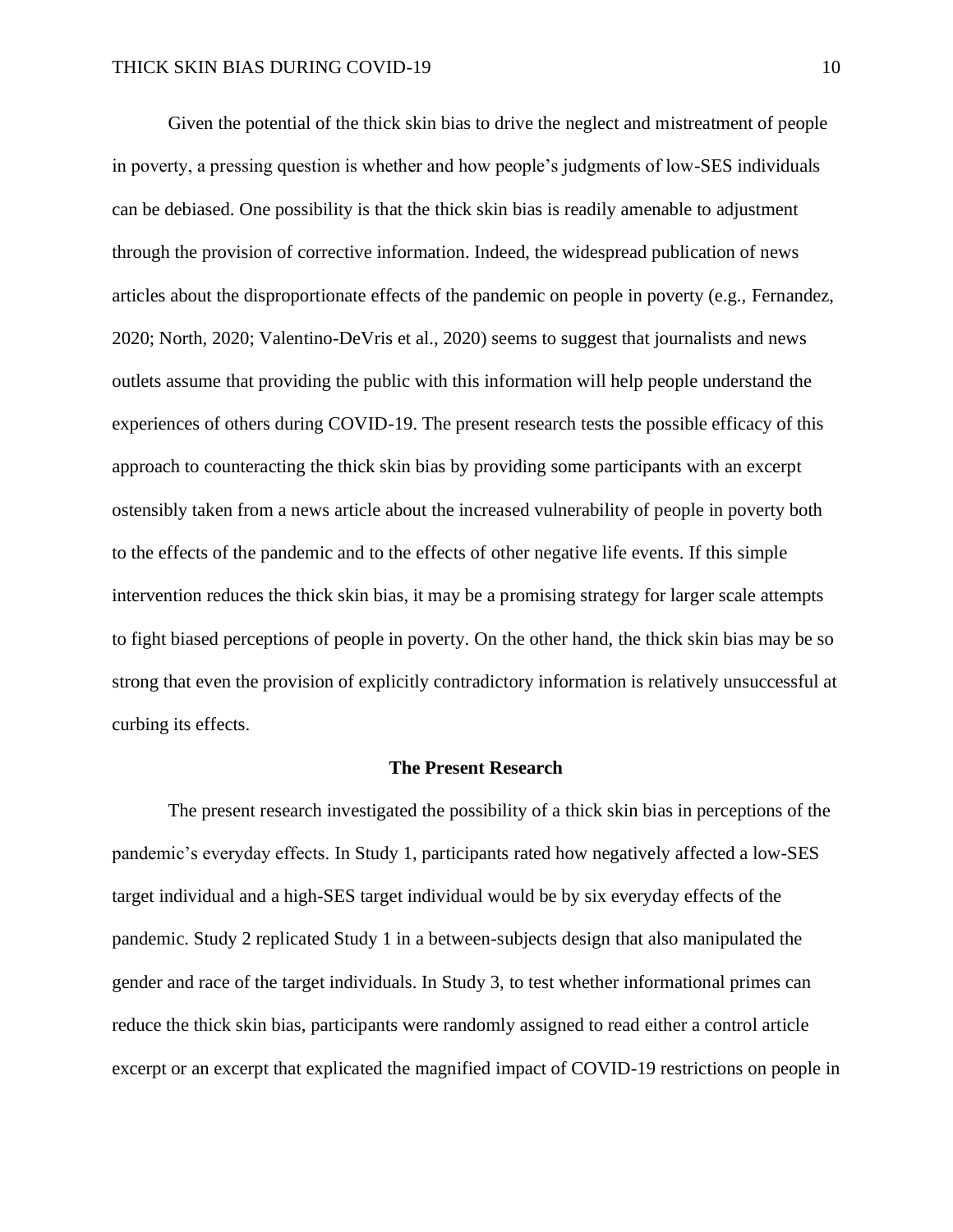poverty. Finally, Study 4 provided a conceptual replication of Study 3 by testing the debiasing potential of an informational prime for judgments about the impacts of everyday negative events unrelated to the pandemic. Together, these studies test the possibility that people dramatically misunderstand class-based disparities in the everyday impacts of the coronavirus pandemic, as well as a potential approach to correcting this misunderstanding.

### **Transparency and Openness**

All measures, manipulations, and sample size determinations are reported for all studies. Data, materials, and analysis code for all studies are available through the Open Science Framework (OSF): [osf.io/5xvuf](https://osf.io/5xvuf/) (Cheek, 2022b). Studies 2-4 were pre-registered. All studies received ethics approval from Princeton University's Institutional Review Board prior to data collection.

#### **Study 1**

Study 1 tested the core hypothesis that people think the everyday restrictions during the pandemic are less harmful for lower-SES individuals. Participants read about a relatively high-SES individual and a relatively low-SES individual and rated how negatively affected each would be by a series of pandemic-related events.

#### **Method**

#### *Participants*

Previous research on the thick skin bias has found relatively large effect sizes (e.g.,  $d > 1$ ; Cheek & Shafir, 2020), but to be conservative, enough participants were recruited to have sufficient power to detect substantially smaller effects. The goal was to recruit 300 participants to achieve a final sample of at least 199 to allow for an 80% chance of detecting a small effect of  $d = 0.20$  with  $\alpha = 0.05$  in a within-subjects design. In total, 301 participants were recruited through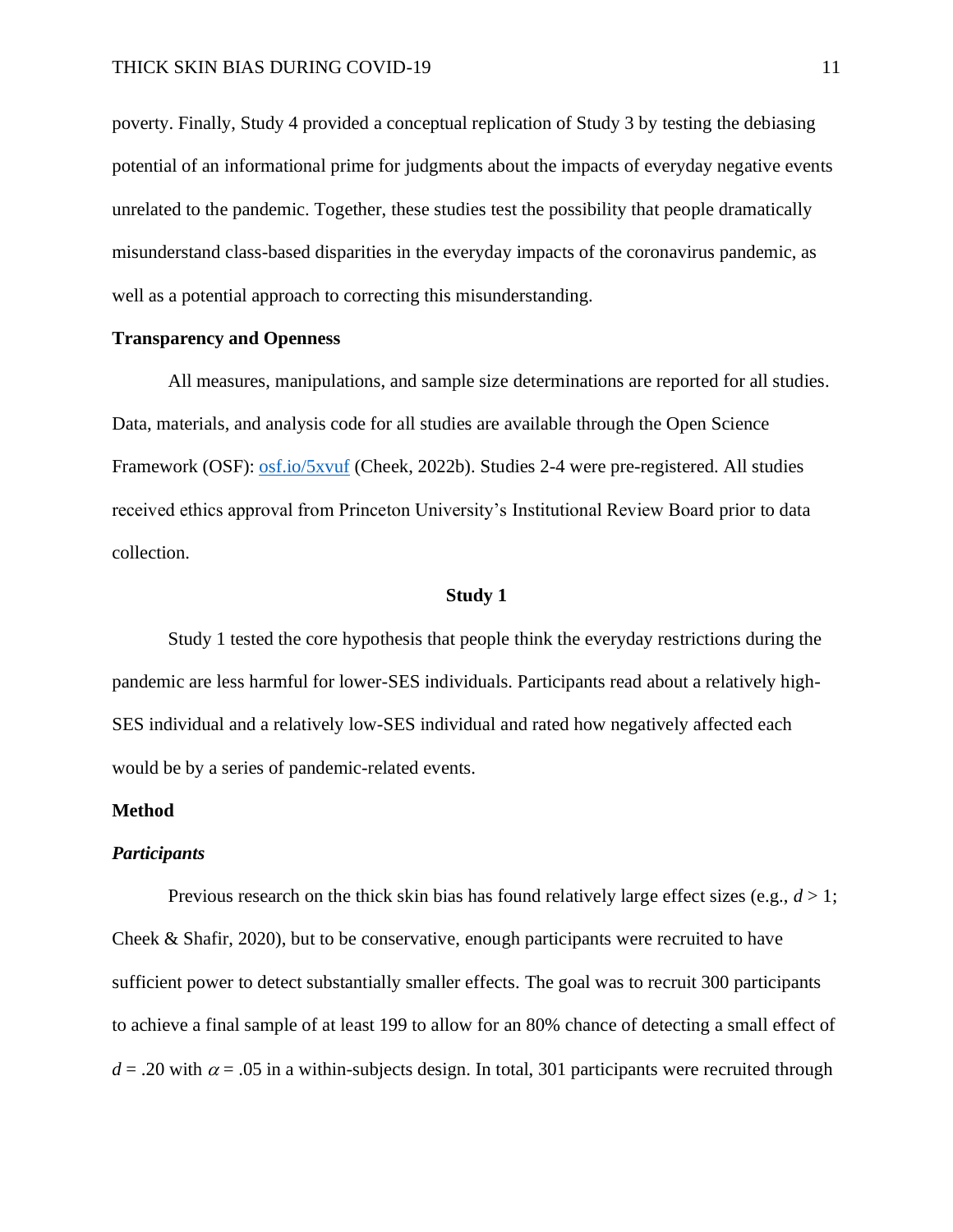Amazon's Mechanical Turk (MTurk) using CloudResearch (Litman et al., 2017). Of these, 223 met the inclusion criteria (passing three attention check questions and confirming nonrandom responding). One hundred participants were women, 122 were men, and one participant did not identify within this binary. Thirty-three participants identified as Black or African American, 15 identified as Asian or Asian American, 143 identified as White or European American, 20 identified as Latinx or Hispanic, 8 identified as Native American, and 4 identified as Multiracial. The average age of participants was 35.02 (range 18-75). Additional demographic characteristics (e.g., political orientation) are reported in supplemental material for this and subsequent studies.

### *Materials and Procedure*

Participants read about two target individuals in a counterbalanced design adapted from previous studies (Cheek & Shafir, 2020; Hoffman & Trawalter, 2016). Both targets were described as men who were "born and raised in a large U.S. city." The low-SES target, "Jordan," was further described as living in poverty:

He has experienced many financial difficulties in his life. Jordan and his siblings were raised by parents who struggled to find steady work to pay the bills. Jordan's family is financially unstable; they often struggle to have enough money for food, rent, or other basic things.

The high-SES target, "Thomas," was instead described as living in relative affluence:

He has not experienced any financial difficulties in his life. Thomas and his siblings were raised by parents who comfortably supported them by working well-paying jobs. Thomas's family is financially stable; they never struggle to have enough money for food, rent, or other basic things.

After reading about each target, participants rated the extent to which each would be

affected by six negative events related to the coronavirus pandemic. Events included less severe

inconveniences (not being able to get a haircut) upsetting social and emotional disappointments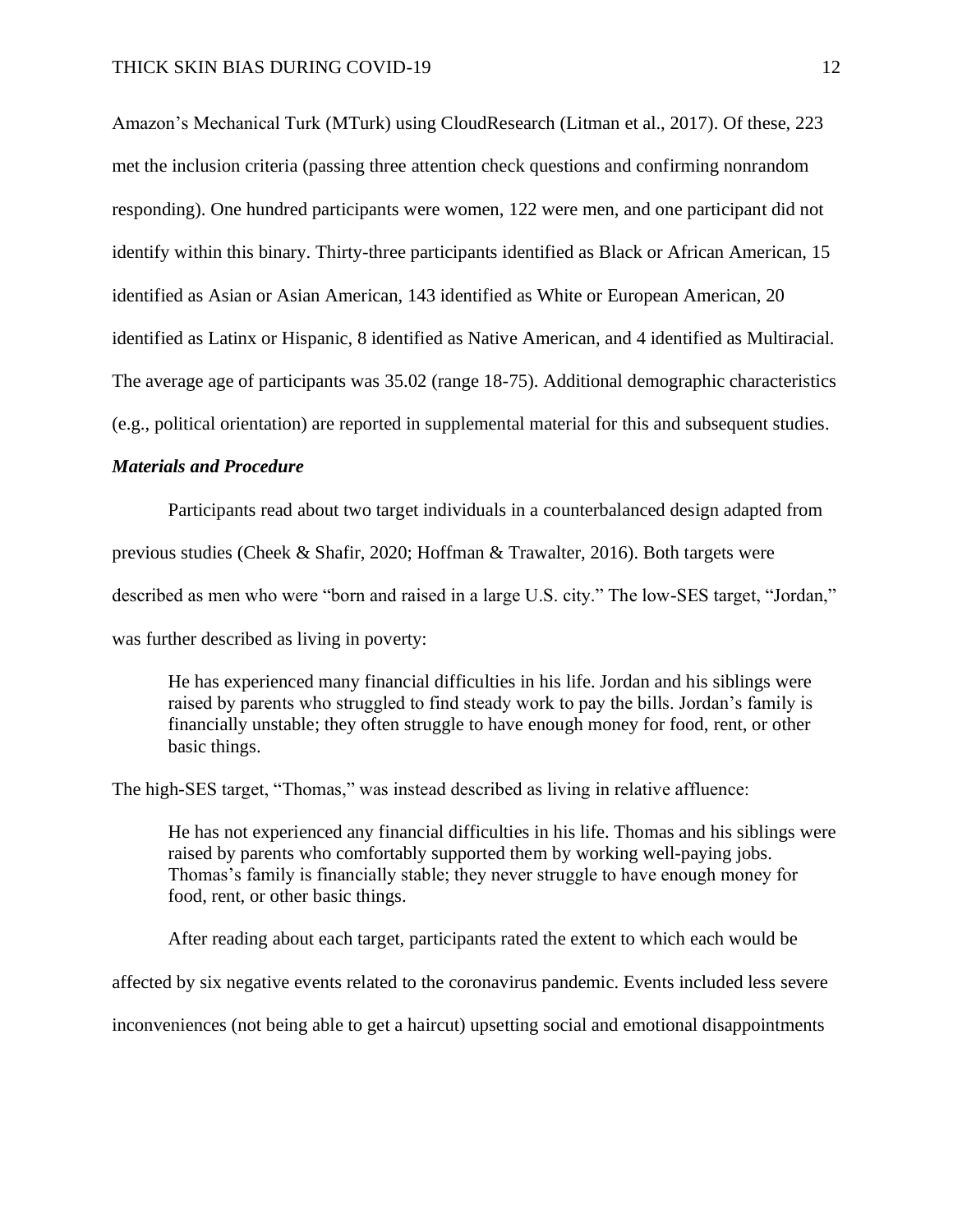(having to cancel a vacation), and more severe interpersonal and practical consequences (not being able to see loved ones, lockdown restrictions; see Table 1 for all events).

Following Cheek and Shafir (2020), participants rated the impact of each event on each target on a 0 to 10 scale, with higher numbers indicating a more severe impact. Each event was rated on a specific emotional reaction, such as how disappointed, sad, upset, or frustrated the target would be in that situation. Ratings for the six events were averaged together to create an index of perceived harm  $(\alpha_{\text{low-SES}} = .90; \alpha_{\text{high-SES}} = .90)$ .

### [Insert Table 1 here]

#### **Results**

Consistent with the thick skin bias, participants thought that the high-SES target would be more negatively affected by the events ( $M = 7.38$ , 95% CI [7.16, 7.60]) than the low-SES target  $(M = 6.15, 95\% \text{ CI} [5.88, 6.42]), t(222) = 8.13, p < .001, d = .54, 95\% \text{ CI} [0.36, 0.73].$ <sup>1</sup> This effect held for each individual item, including both the more trivial (haircut) and the more severe (lockdown) events. Thus, people appear to show a thick skin bias in perceptions of the pandemic's everyday consequences. The generalizability and downstream effects of this bias were examined in the following study.

### **Study 2**

Study 2 extended Study 1 in several ways. First, Study 2 employed a between-subjects design in which the contrast between the low- and high-SES targets was less salient. Second, the target's gender (man vs. woman) and race (White vs. Black) were varied to examine the generalizability of the thick skin bias. As discussed in the introduction, people may perceive

<sup>&</sup>lt;sup>1</sup> Effect size *d* for within-subjects designs were calculated using the 'esc' package (Lüdecke, 2019) for R (R Core Team, 2021), which follows Lipsey and Wilson's (2001; Wilson, 2017) recommended formula where  $d=(\bar{\chi_1}+$  $\overline{X_2}$   $\div$  S<sub>pooled</sub>.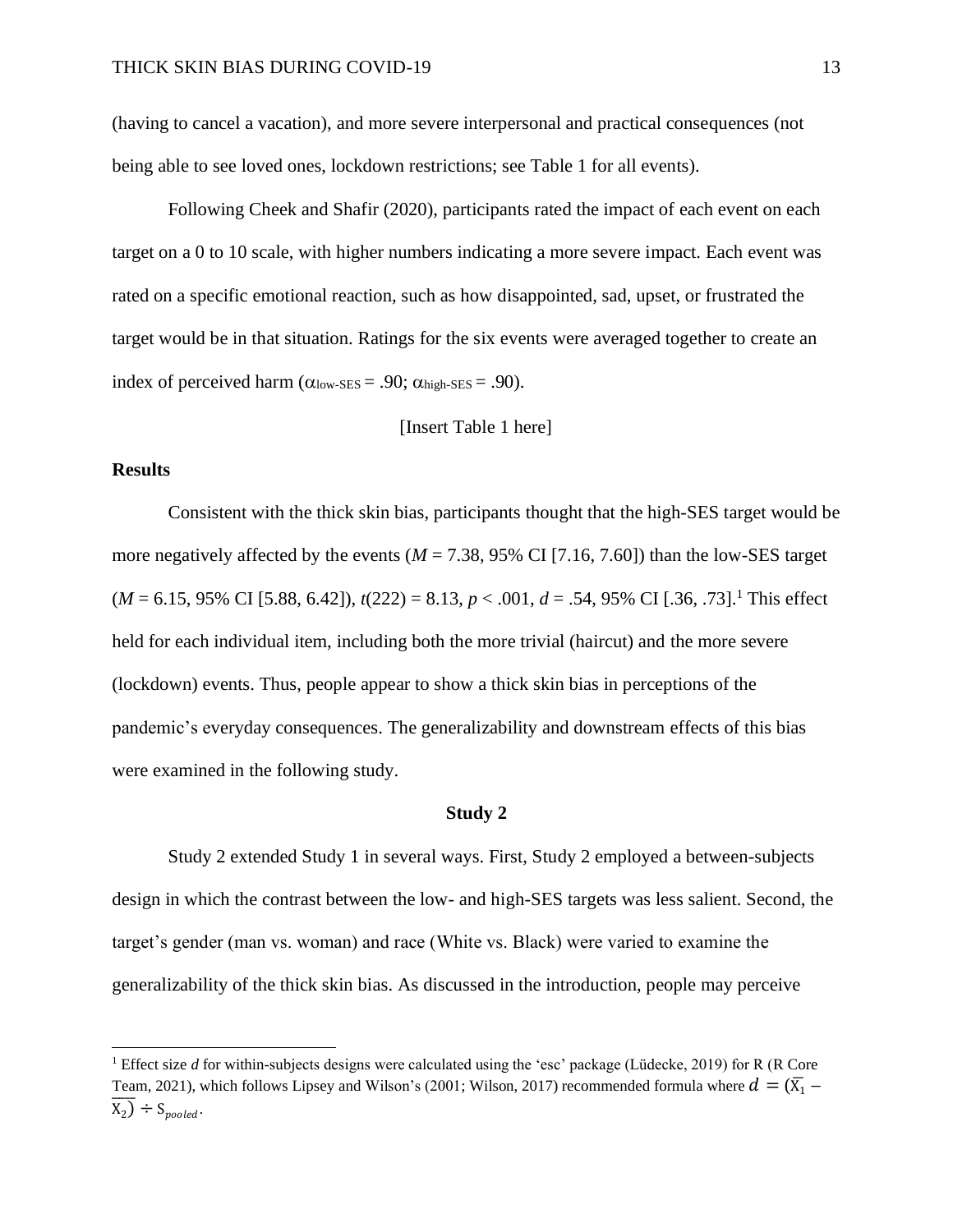high-SES White targets as especially vulnerable to the everyday effects of the COVID-19 pandemic because of converging stereotypes about race and status (Deska et al., 2020a; Dupree et al., 2021; Lei & Bodenhausen, 2017). Third, Study 2 examined a potential downstream consequence of the thick skin bias—the perception that lower-SES individuals are less in need of interpersonal support during the pandemic because they are less impacted by its everyday effects.

Study 2 was pre-registered through AsPredicted.org:

[https://aspredicted.org/blind.php?x=5be2jn.](https://aspredicted.org/blind.php?x=5be2jn) The main pre-registered analyses were comparisons between judgments about the low- and high-SES targets. Additional analyses concerning the effects of SES for targets of different genders and races were pre-registered as exploratory and are therefore reported as such.

### **Method**

#### *Participants*

Unsure of what effect size to predict for interactions, this study aimed to recruit 700 participants through MTurk to have enough power to detect moderate to large effects of target SES, as well as potential moderately-sized interactions between target SES and target race or gender. In total, 701 participants completed the study, of whom 603 met the inclusion criteria from Study 1. Three hundred forty-four participants were women, 255 were men, and 4 did not identify within this binary. Fifty-five participants identified as Black or African American, 59 identified as Asian or Asian American, 410 identified as White or European American, 44 identified as Latinx or Hispanic, 9 identified as Native American, 23 identified as Multiracial, and 3 did not identify with these categories. The average age of participants was 36.05 (range 18- 72).

### *Materials and Procedure*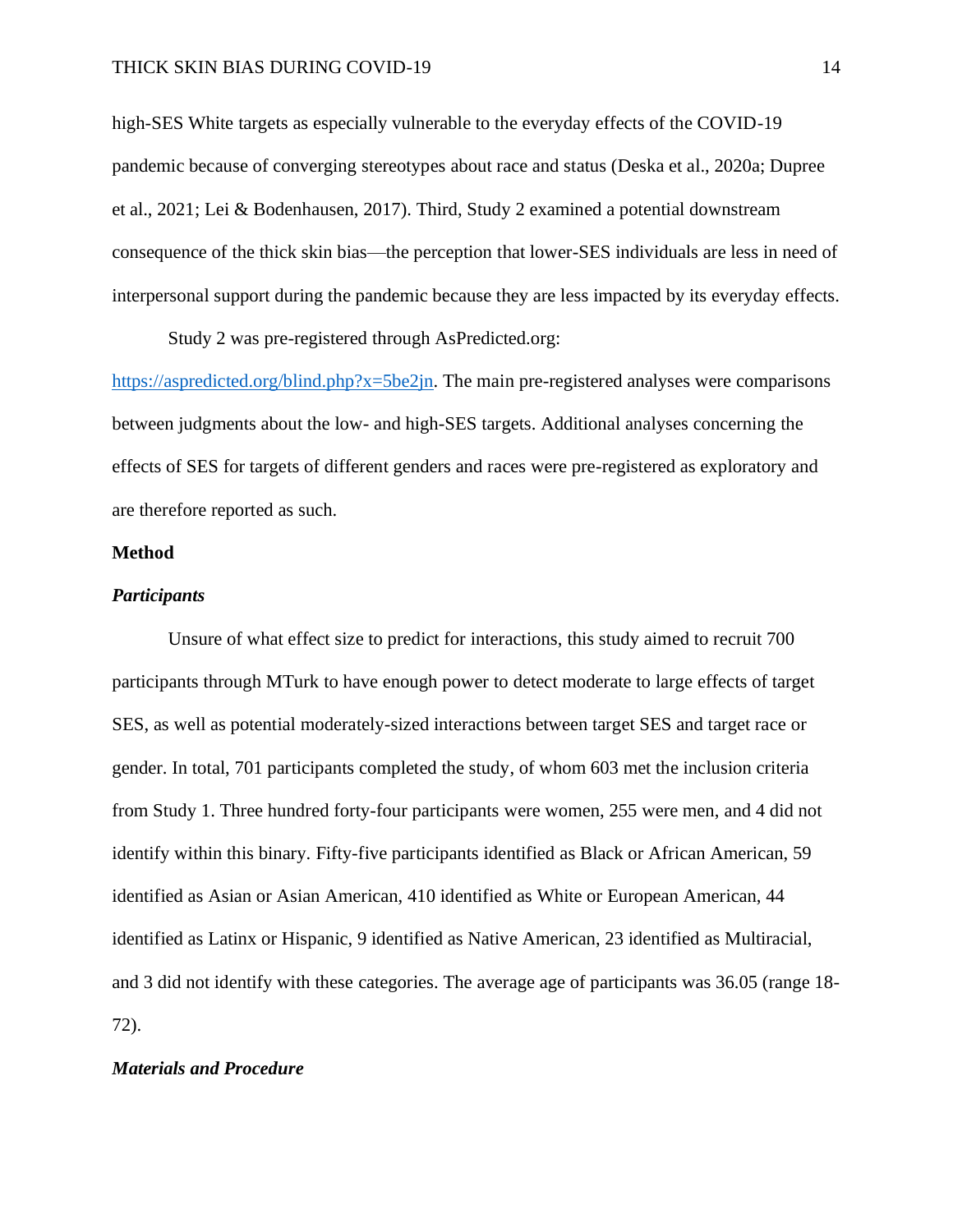Participants were randomly assigned to read about one of two targets, both named Jordan—a low-SES target described in the same way as the low-SES target in Study 1, or a high-SES target described in the same way as the high-SES target in Study 1. Accompanying the description was a photo of either a man or a woman who was either Black or White (from Minear & Parker, 2004). After reading about the target, participants rated how affected the target would be by the six negative events from Study 1 ( $\alpha = .88$ ).<sup>2</sup> For each of these events, participants also rated how much comfort the target would need—"How much comfort would Jordan need (e.g., from friends, family, etc.) in this situation?"—on a scale from 0 (very little) to 10 (a great deal). These latter ratings were averaged to create a perceived need for comfort scale  $(\alpha = .92)$ .

### **Results**

Descriptive statistics for Study 2 are presented in Table 2.

[Insert Table 2 here]

### *Perceived Harm*

**Pre-Registered Primary Analysis.** As in Study 1, participants thought that the low-SES target would be less harmed by the negative events than the high-SES target,  $t(601) = 7.69$ ,  $p <$ .001, *d* = .63, 95% CI [.46, .79].

**Exploratory Analyses.** An exploratory 2 (target SES)  $\times$  2 (target gender)  $\times$  2 (target race) ANOVA on the composite harm index (see Table 3 for all effects) yielded, as before, a large main effect of target SES,  $F(1, 595) = 58.84$ ,  $p < .001$ ,  $\eta_p^2 = .09$ , 90% CI [.06, .13]. There was no significant interaction between target SES and target gender,  $F(1, 595) = .11$ ,  $p = .735$ ,

<sup>2</sup> Following previous research (Cheek & Shafir, 2020; Hoffman & Trawalter, 2016), participants also rated how affected they would be by the events to allow for self-other comparisons. For brevity, these results are presented in the supplemental material.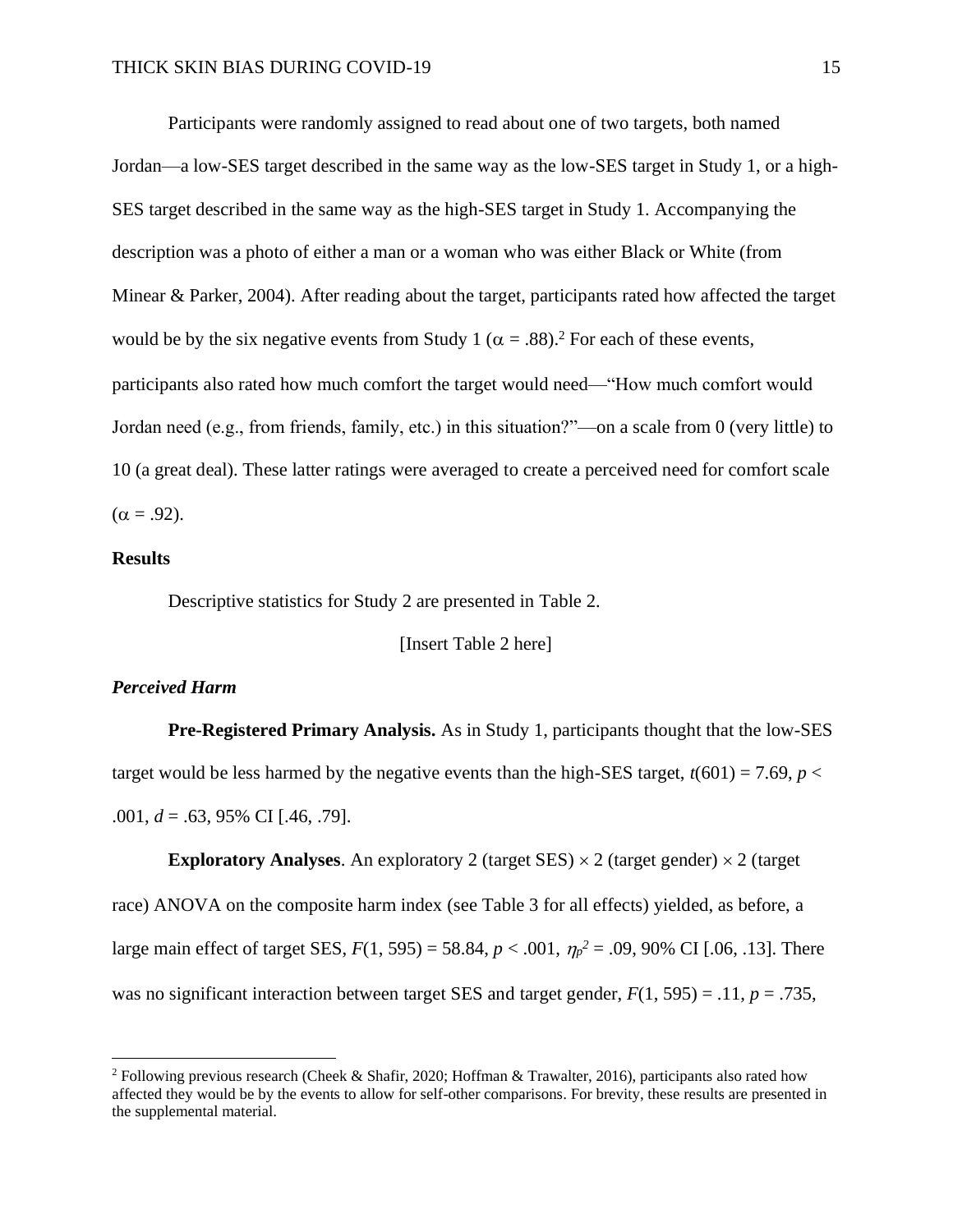$\eta_p^2$  = .00, 90% CI [.00, .01], nor was there a significant three-way interaction between target SES, gender, and race,  $F(1, 595) = 1.05$ ,  $p = .306$ ,  $\eta_p^2 = .00$ , 90% CI [.00, .01].

#### [Insert Table 3 here]

However, there was a significant interaction between target SES and race,  $F(1, 595) =$ 10.16,  $p = .002$ ,  $\eta_p^2 = .02$ , 90% CI [.00, .04]. Participants thought the low-SES target would be less affected by the negative events than the high-SES target both when presented with a White target,  $t(306) = 7.69$ ,  $p < .001$ ,  $d = .88$ , 95% CI [.64, 1.11], and when presented with a Black target,  $t(293) = 3.18$ ,  $p = .002$ ,  $d = .37$ , 95% CI [.14, .60], but the effect of SES was larger for the White target than for the Black target (see Figure 1).

### [Insert Figure 1 here]

### *Perceived Comfort Needed*

**Pre-registered Primary Analysis.** As predicted, participants thought that the low-SES target would be less in need of comfort than the high-SES target,  $t(601) = 5.30, p < .001, d = .43,$ 95% CI [.27, .59].

**Exploratory Analyses.** A three-way ANOVA on perceived comfort needed (see Table 3 for all effects) similarly yielded a significant main effect of target SES,  $F(1, 595) = 27.01$ ,  $p <$ .001,  $\eta_p^2 = 0.05$ , 90% CI [.02, .07]. There was no significant interaction between target SES and target gender,  $F(1, 595) = .23$ ,  $p = .635$ ,  $\eta_p^2 = .00$ , 90% CI [.00, .01], nor was there a significant three-way interaction,  $F(1, 595) = .18$ ,  $p = .675$ ,  $\eta_p^2 = .00$ , 90% CI [.00, .01].

There was, however, a significant interaction between target SES and target race, *F*(1, 595) = 17.63,  $p < .001$ ,  $\eta_p^2 = .03$ , 90% CI [.01, .05]. Participants thought that the low-SES White target would need less comfort than the high-SES White target,  $t(306) = 6.84$ ,  $p < .001$ ,  $d = .78$ , 95% CI [.55, 1.01], whereas there was no significant difference between the comfort perceived to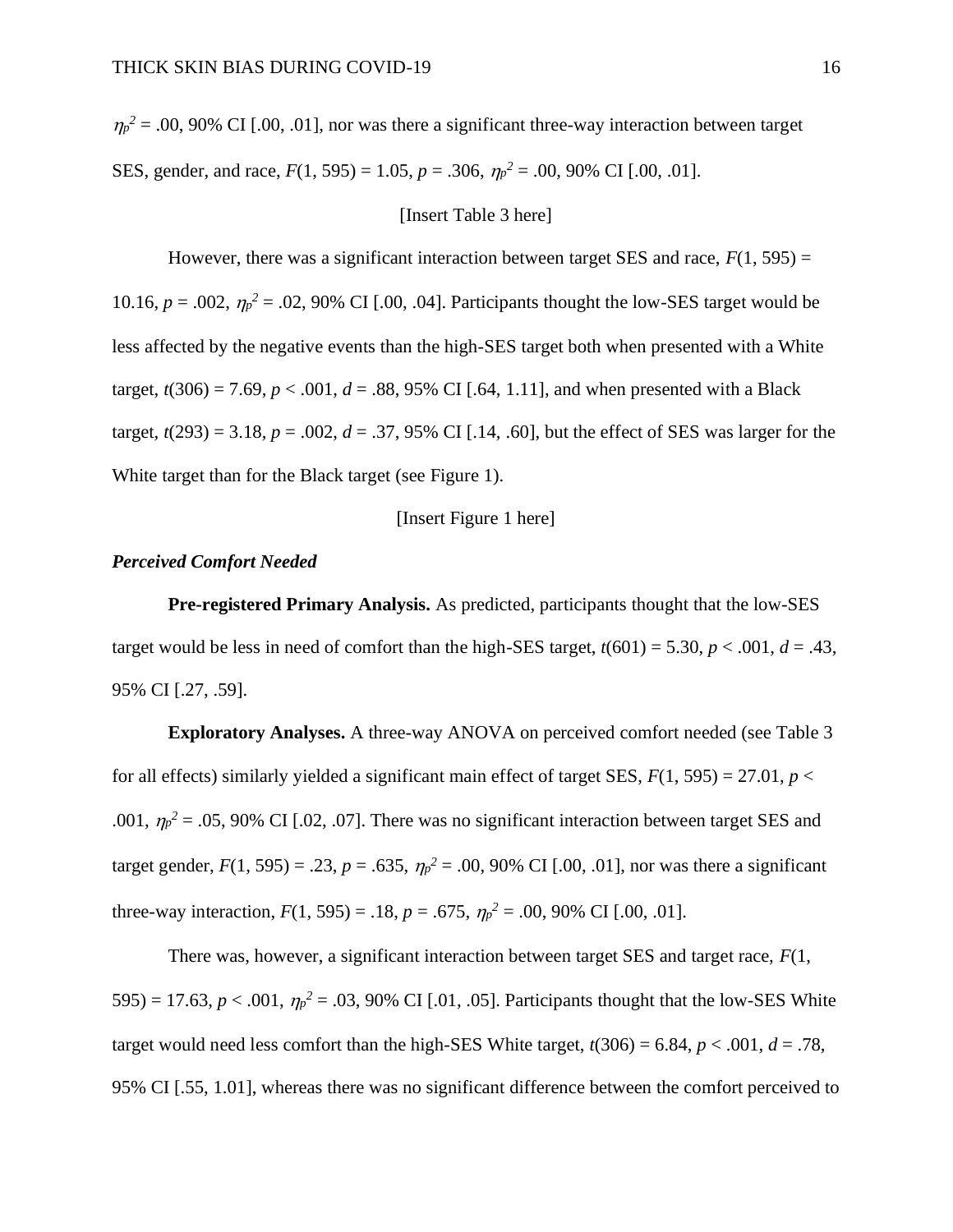be needed by the low-SES and high-SES Black targets,  $t(293) = .84$ ,  $p = .401$ ,  $d = .10$ , 95% CI [-.13, .33] (see Figure 2).

### [Insert Figure 2 here]

### *Pre-Registered Mediation Analysis*

Participants may perceive low-SES targets as less in need of comfort because they perceive them to be less harmed by negative events. If so, perceived harm should mediate the effect of target SES on perceived comfort needed. A bootstrap mediation analysis with 5,000 samples using Hayes' (2013) PROCESS macro for SPSS yielded a significant indirect effect of target SES on perceived comfort needed with perceived harm as a mediator: .94, 95% CI [.69, 1.22] (see Figure 3).

[Insert Figure 3 here]

### **Discussion**

As in the previous study, participants in Study 2 thought that the everyday effects of COVID-19 would be less harmful for the low-SES target individual. This judgment translated into downstream judgments about the need for interpersonal support—participants thought that the low-SES target would need less comfort from friends and family than the high-SES target would. This pattern of judgments was qualified, however, by the effect of target race. Specifically, participants thought that the lower-SES target would be less impacted by the effects of the pandemic for both White and Black targets, but this effect was smaller for Black targets. Moreover, for judgments of comfort, SES did not even significantly affect perceptions of comfort needed for Black targets. Taken together, these results suggest that people perceive low-SES individuals as less vulnerable to the everyday effects of COVID-19 and that the effect of SES interacts with race to influence these judgments, causing people to think that high-SES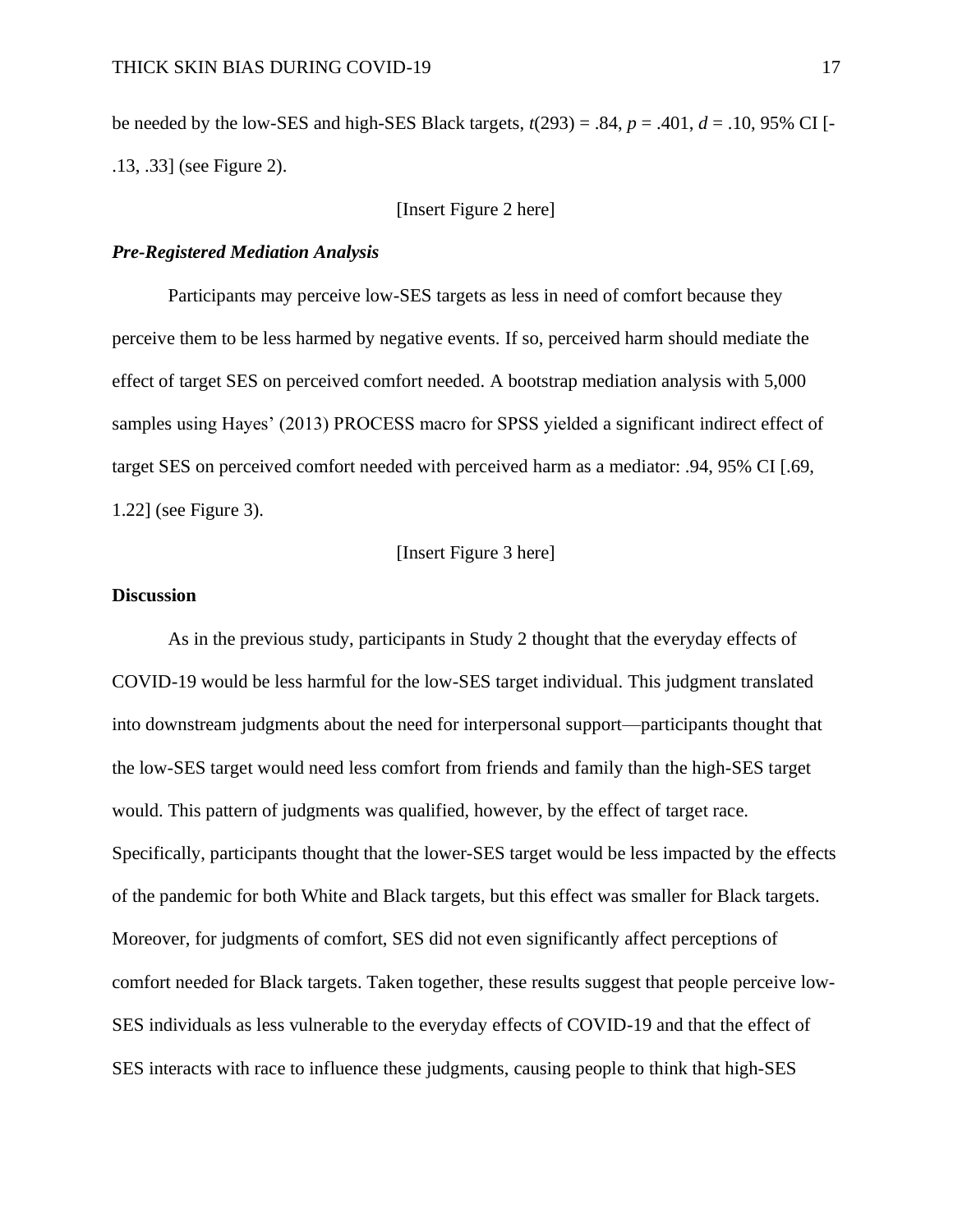White individuals would be most in need of support in response to events they are actually likely to weather with the least harm (Grinstein-Weiss & Gupta, 2020; Oppel et al., 2020; Yancy, 2020). Biased understandings of toughness and hardship may thus exacerbate existing inequalities by depriving those in poverty of the interpersonal support they most need.

Given the potential of the thick skin bias in judgments about the everyday effects of COVID-19 to magnify class-based disparities, it is crucial to identify strategies to reverse the bias and to help people realize that those in poverty are in fact most harmed by a wide variety of negative events. The relatively large amount of media coverage dedicated to explicating the outsized effects of the pandemic for low-SES individuals suggests that journalists and others in media assume that informational interventions can correct the public's misguided intuitions about people in poverty. The following two studies tested this assumption by exposing participants to debiasing or control articles in an attempt to reduce the effects of the thick skin bias in judgments about those in poverty.

#### **Study 3**

Study 3 tested whether reading an excerpt from an article could counteract the thick skin bias by making it more salient to participants that financial resources shape the effects of a wide range of events during the pandemic. Before rating the impact of everyday restrictions during the pandemic, participants were randomly assigned to read either a debiasing article excerpt about how poverty exacerbates the effects of COVID-19 or a control article excerpt unrelated to poverty or the pandemic. If informational primes are effective, participants in the debiasing condition should show a reduced thick skin bias or, ideally, a reversal of judgments whereby they perceive the low-SES target as more harmed by the negative events in the study. This study was pre-registered through AsPredicted.org: [https://aspredicted.org/blind.php?x=e8pw24.](https://aspredicted.org/blind.php?x=e8pw24)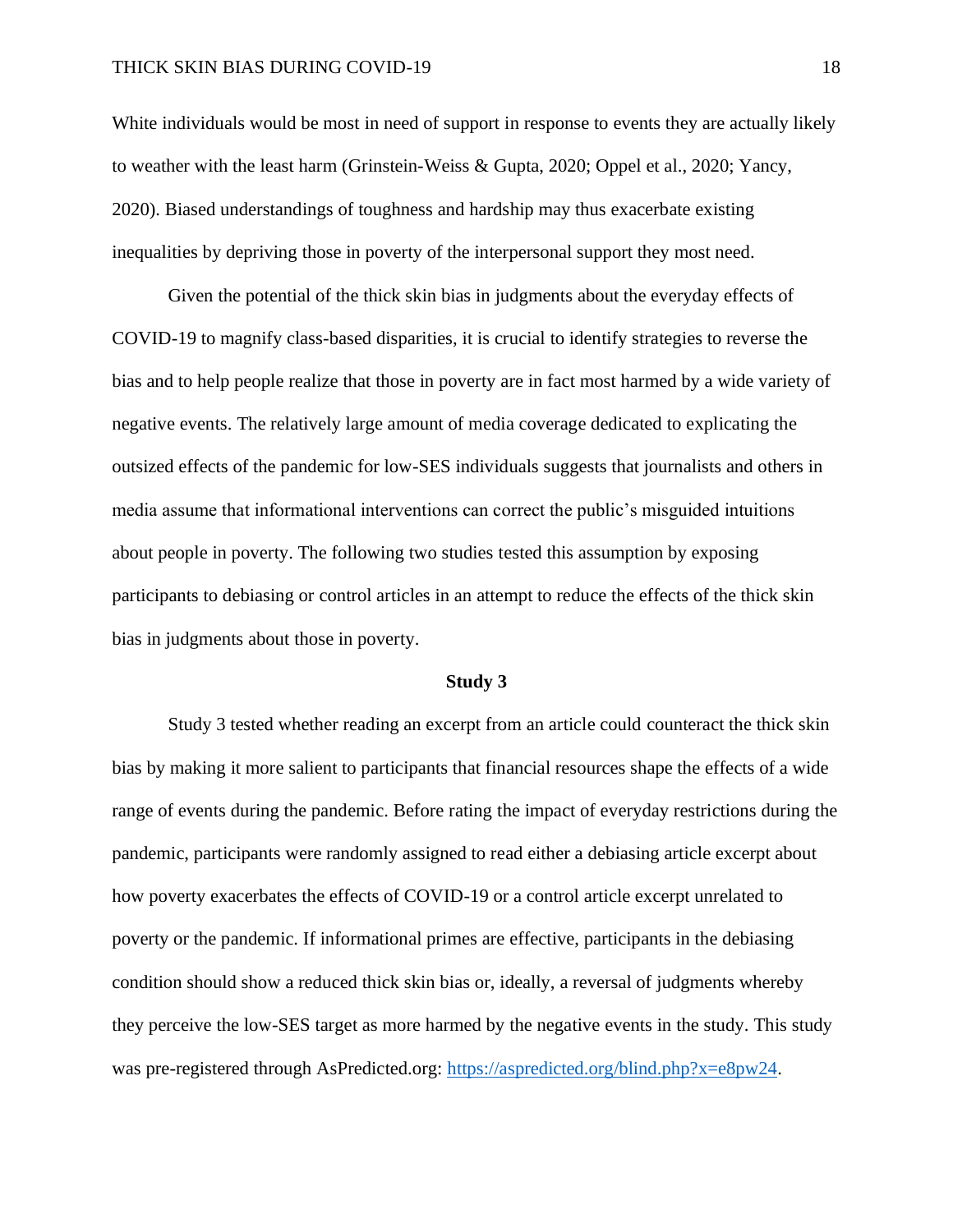### **Method**

### *Participants*

This study aimed to recruit 350 participants through Prolific, with the goal of achieving a final sample of at least 276. This sample allows for a 95% chance of detecting a moderate interaction effect of  $\eta_p^2 = 0.06$  in a 2 (within)  $\times$  2 (between) design with  $\alpha$  = 0.05 and an assumed correlation of  $r = .30$  between ratings (parameter values were conservative estimates based on a preliminary study; Faul et al., 2007). Three hundred fifty-one participants completed the study, of whom 325 met the inclusion criteria from previous studies. One hundred sixty-seven participants were women, 150 were men, and 8 did not identify within this binary. Twenty-three participants identified as Black or African American, 50 identified as Asian or Asian American, 205 identified as White or European American, 25 identified as Latinx or Hispanic, 14 identified as Multiracial, and 8 did not identify with these categories. The average age of participants was 31.78 (range: 18-71).

### *Materials and Procedure*

As in Study 1, participants read about both a low-SES and high-SES individual, after which they rated how affected the individuals would be by everyday effects of the pandemic  $(\alpha_{\text{low-SES}} = .86; \alpha_{\text{high-SES}} = .89)$ . Unlike in Study 1, the targets were described as either men or women (between subjects) and either White or Black (between subjects).

Before reading about the targets, half of the participants were randomly assigned to read an ostensible excerpt from a news article that explicated how the pandemic's everyday effects are worse for lower-SES individuals. The article, entitled "The Pandemic Is Worse When You Have Less," was adapted from news articles written about the unequal effects of the pandemic (e.g., DeParle, 2020; North, 2020; Tensley, 2020). The other half of participants read an excerpt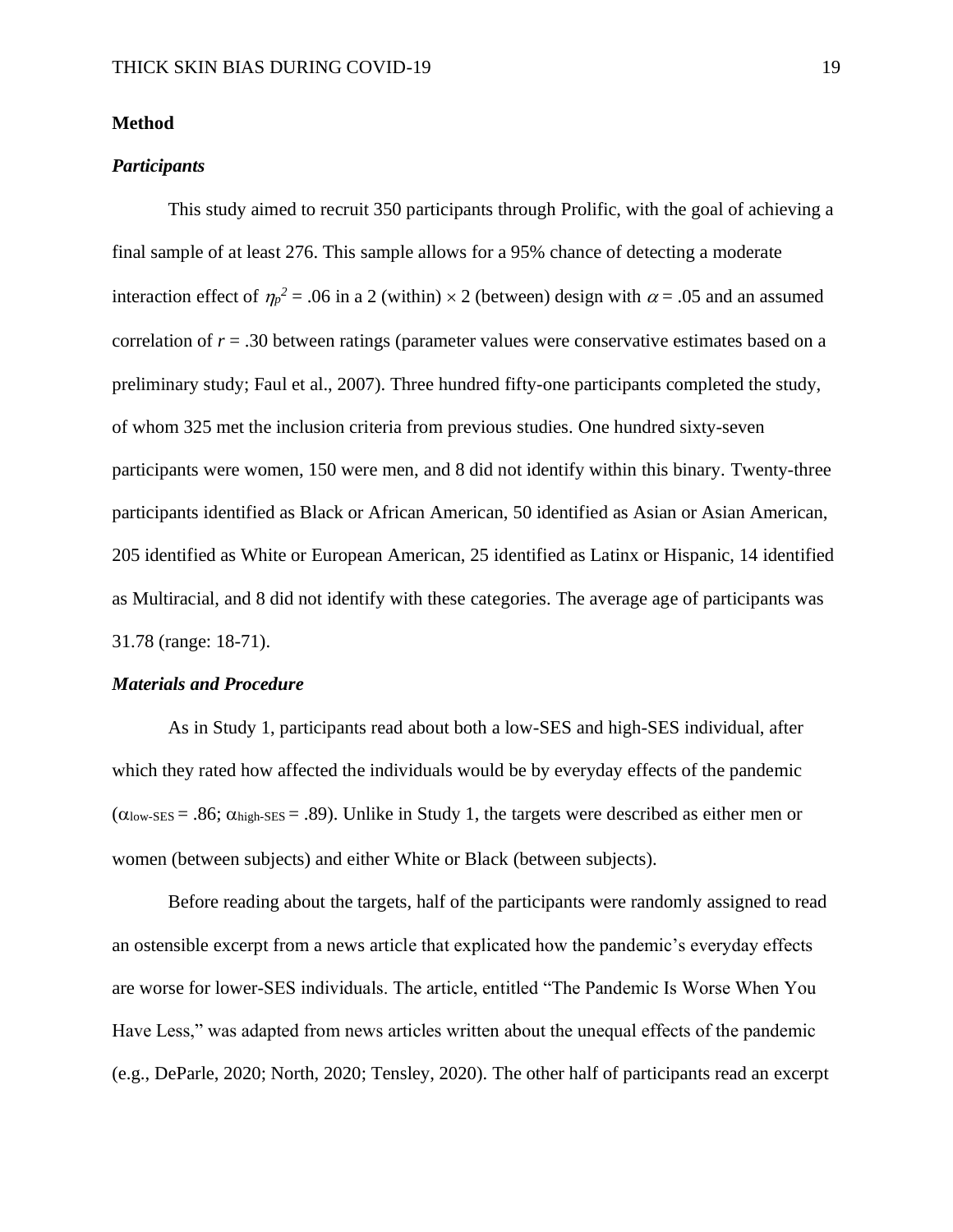adapted from an article about working memory (Santora, 2019; see supplemental material for full texts). Immediately after reading either article, participants were asked to write a brief summary of its main points as a filler task before being presented with the high- and low-SES targets.

### **Results**

Descriptive statistics for Study 3 are presented in Table 4.

### [Insert Table 4 here]

**Pre-Registered Primary Analyses.** A 2 (target SES condition: low-SES vs. high-SES)  $\times$ 2 (article condition: debiasing vs. control) mixed ANOVA on perceived harm again yielded a significant main effect of target SES,  $F(1, 323) = 35.26$ ,  $p < .001$ ,  $\eta_p^2 = .10$ , 90% CI [.05, .15]. There was no significant main effect of article condition,  $F(1, 323) = .12$ ,  $p = .733$ ,  $\eta_p^2 = .00$ , 90% CI [.00, .01]. Importantly, there was a significant interaction between target (low-SES vs. high-SES) and article condition (debiasing vs. control),  $F(1, 323) = 19.82$ ,  $p < .001$ ,  $\eta_p^2 = .06$ , 90% CI [.02, .10] (see Figure 4). Participants who read the control article about memory thought the low-SES target would be less affected by the negative events than the high-SES target, *t*(159)  $= 8.85, p < .001, d = .70, 95\%$  CI [.47, .93]. For participants who read the debiasing article, however, the difference between the low-SES and high-SES targets was smaller and nonsignificant,  $t(164) = .93$ ,  $p = .356$ ,  $d = .07$ , 95% CI [-.14, .29]. Broken down differently, participants thought that the low-SES target would be more harmed by the negative events after reading the debiasing article,  $t(323) = 2.67$ ,  $p = .008$ ,  $d = .30$ , 95% CI [.08, .51], whereas participants thought that the high-SES target would be less harmed after reading the debiasing article, *t*(323) = -3.34, *p* < .001, *d* = -.37, 95% CI [-.59, -.15].

[Insert Figure 4 here]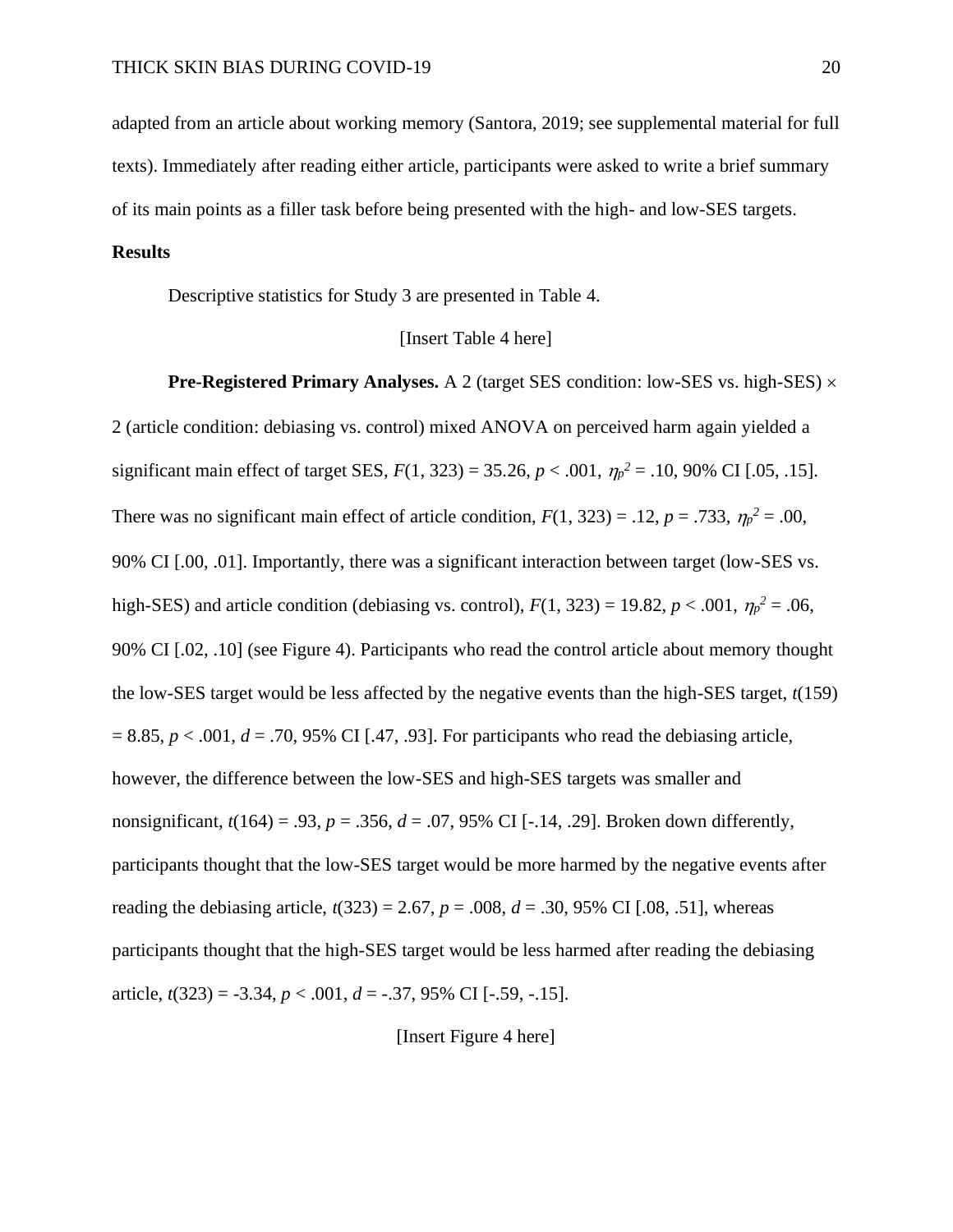**Exploratory Analyses.** A 2 (target: low-SES vs. high-SES)  $\times$  2 (article condition: debiasing vs. control)  $\times$  2 (target gender: man vs. woman )  $\times$  2 (target race: White vs. Black) mixed ANOVA yielded no evidence that either target gender or target race moderated the effect of the debiasing article (see Table 5 for full results). As an additional exploratory analysis to ensure participants paid careful attention to the experimental materials, a research assistant unaware of all details of the study coded the summaries of the article participants were asked to write. Excluding participants who wrote irrelevant or nonsensical answers when summarizing the passage yielded the same pattern of results (see supplemental material).

### [Insert Table 5 here]

### **Discussion**

Study 3 tested the potential efficacy of an informational prime to counteract the thick skin bias in judgments about the everyday effects of the COVID-19 pandemic. Information indeed reduced the thick skin bias—participants exposed to the debiasing article did not display a significant thick skin bias, whereas participants in the control condition again thought the low-SES target would be less harmed by the everyday effects of the pandemic. Interestingly, there was no effect of target race in this study; the debiasing article was equally effective for White and Black targets. It is worth noting, however, that target race was only manipulated with a written description, rather than an image as in Study 2, and thus the race manipulation in this study may have been less salient. Nonetheless, there is preliminary support for the idea that informational primes may reduce the thick skin bias in judgments about both White and Black targets.

On the other hand, even in a study with potential demand characteristics, participants who read an article explicitly outlining how the pandemic disproportionately affects those in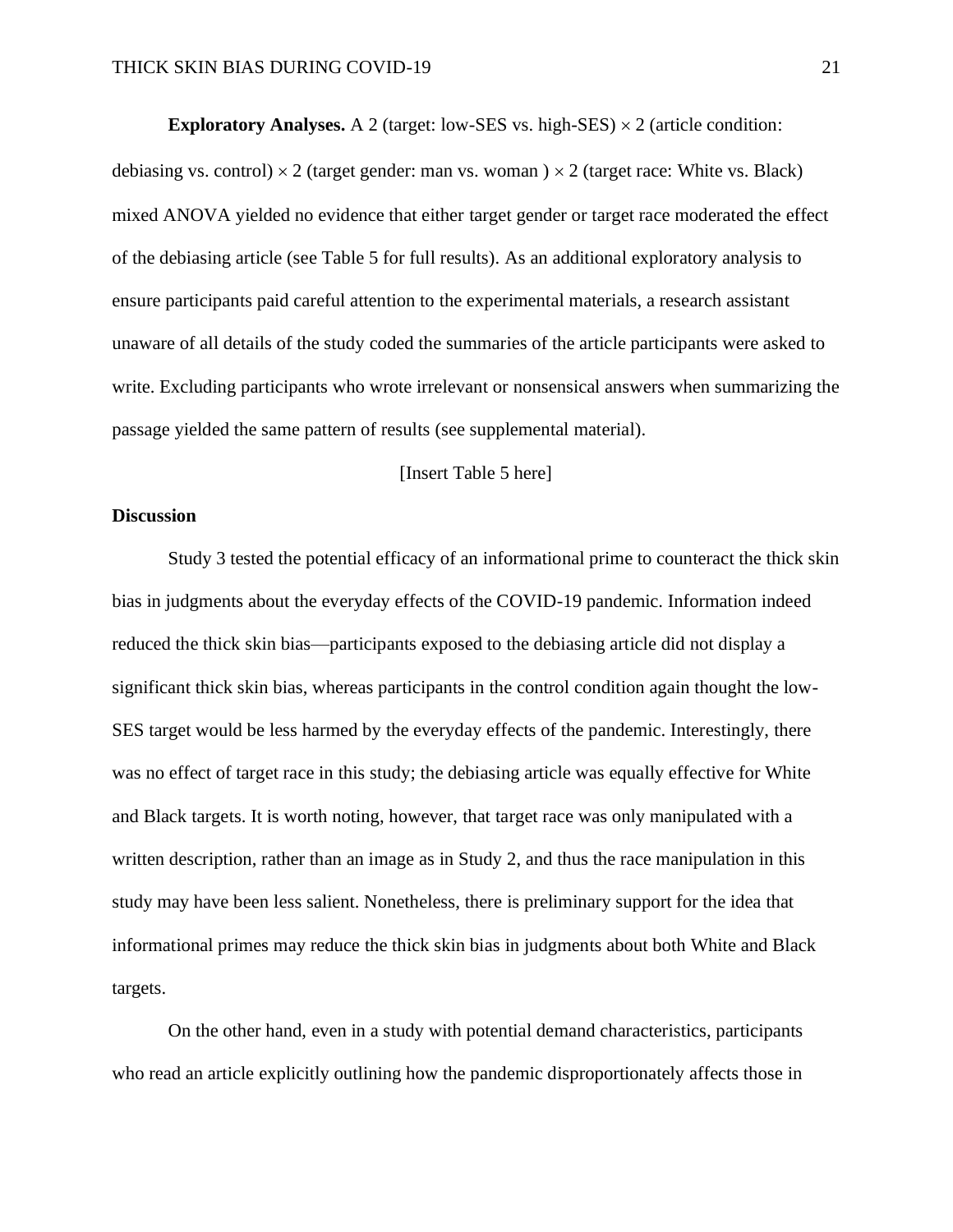poverty still perceived the low- and high-SES targets to be equally affected by the everyday effects of COVID-19. Thus, although the informational intervention was beneficial, direct counterinformation did not reverse the thick skin bias. Because people in poverty are likely to be impacted negatively both by many everyday COVID-19 restrictions and by others' failure to see those restrictions' effects, the ideal outcome for an informational intervention would be a full reversal. Nonetheless, the present results point to the potential efficacy of providing information about the disproportionate effect of negative events on low-SES individuals—indeed, the effect size in this study is relatively large (Lovakov & Agadullina, 2021; Richard et al., 2003).

To further explore the potential impact of informational interventions, the final study examined the effect of reading a debiasing article on the thick skin bias in judgments about everyday negative events unrelated to the COVID-19 pandemic.

#### **Study 4**

Study 4 was a conceptual replication of Study 3 in the context of everyday events unrelated to the coronavirus. Participants were again randomly assigned to read either a debiasing article or a control article, after which they rated the impact of various negative events on a low- and a high-SES target. Study 4 was pre-registered through AsPredicted.org: [https://aspredicted.org/blind.php?x=uj4yh7.](https://aspredicted.org/blind.php?x=uj4yh7)

### **Method**

### *Participants*

This study aimed to recruit 350 participants through Prolific based on the power analysis from Study 3. Three hundred fifty-three participants completed the study, of whom 301 met the same inclusion criteria used in previous studies. One hundred forty participants were women, 153 were men, and 8 did not identify within this binary. Twenty-six participants identified as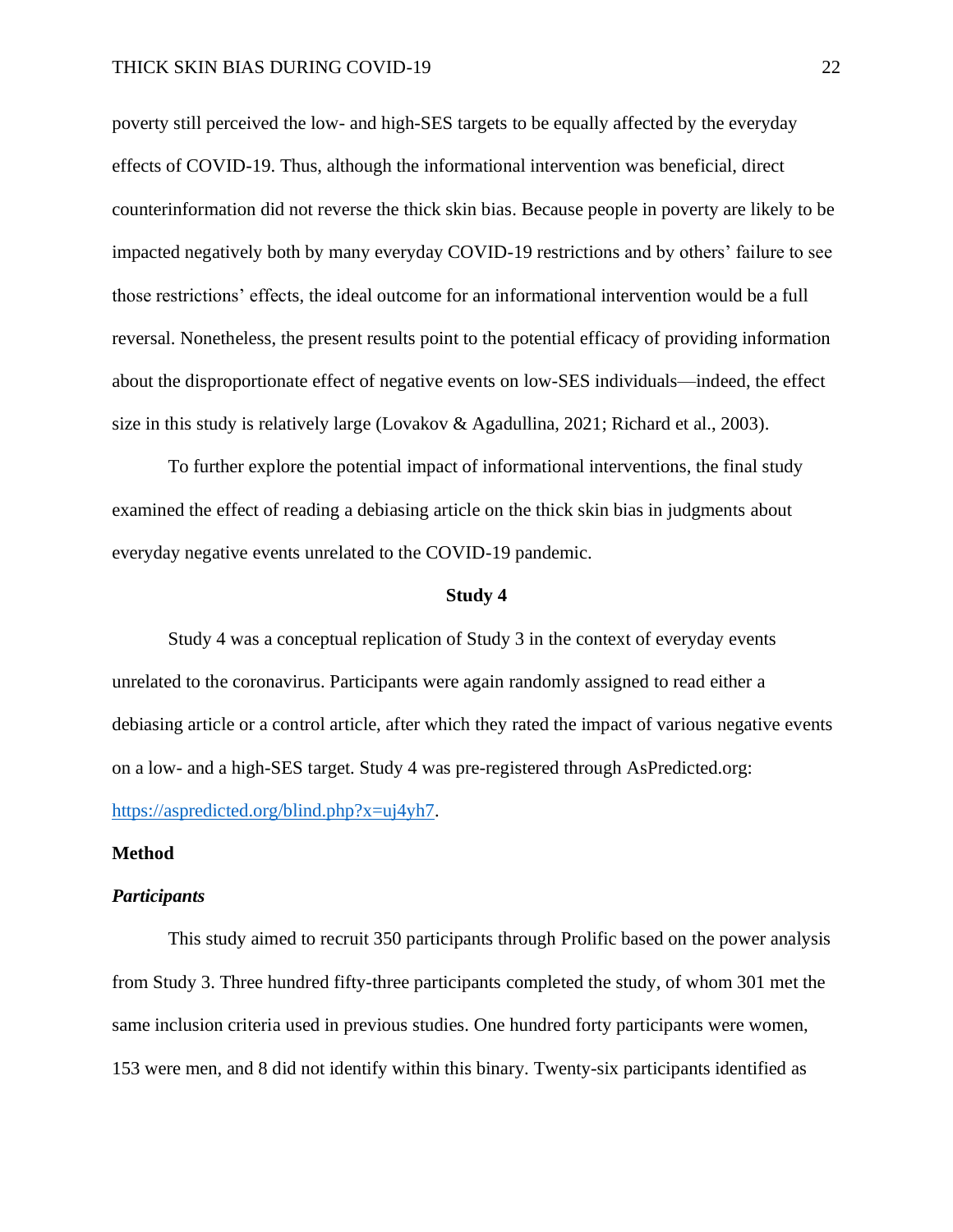Black or African American, 41 identified as Asian or Asian American, 195 identified as White or European American, 26 identified as Latinx or Hispanic, one identified as Native American, 10 identified as Multiracial, and 2 did not identify with these categories. The average age of participants was 31.57 (range 18-71).

#### *Materials and Procedure*

Participants read about a low-SES and a high-SES target using the descriptions from Study 1 with an additional between-subject manipulation of target gender. Using materials from Cheek and Shafir (2020, Study 1a), participants rated how harmed each target would be by 11 negative events (e.g., having heating break during winter, having an abusive boss, being kept awake all night by noise; see supplemental material for all events). The impact of each event was rated on a 0-to-10 scale for a particular emotional reaction, as in previous studies ( $\alpha_{\text{low-SES}} = .89$ ;  $\alpha_{\text{high-SES}} = .87$ ). Before reading about the low- and high-SES targets, participants were randomly assigned to read either the control article excerpt about working memory from Study 3, or an article excerpt entitled "Everything Is Worse When You Have Less" that explicated the frequently exacerbated effect of negative events on people in poverty (see supplemental material for full texts).

### **Results**

Descriptive statistics for Study 4 are presented in Table 6.

### [Insert Table 6 here]

### *Pre-Registered Primary Analyses*

A 2 (article condition)  $\times$  2 (target SES) mixed ANOVA yielded a significant main effect of target SES,  $F(1, 299) = 103.40, p < .001, \eta_p^2 = .26, 90\% \text{ CI}$  [.19, .32], but no significant main effect of article condition,  $F(1, 299) = .24$ ,  $p = .627$ ,  $\eta_p^2 = .00$ , 90% CI [.00, .01]. Importantly,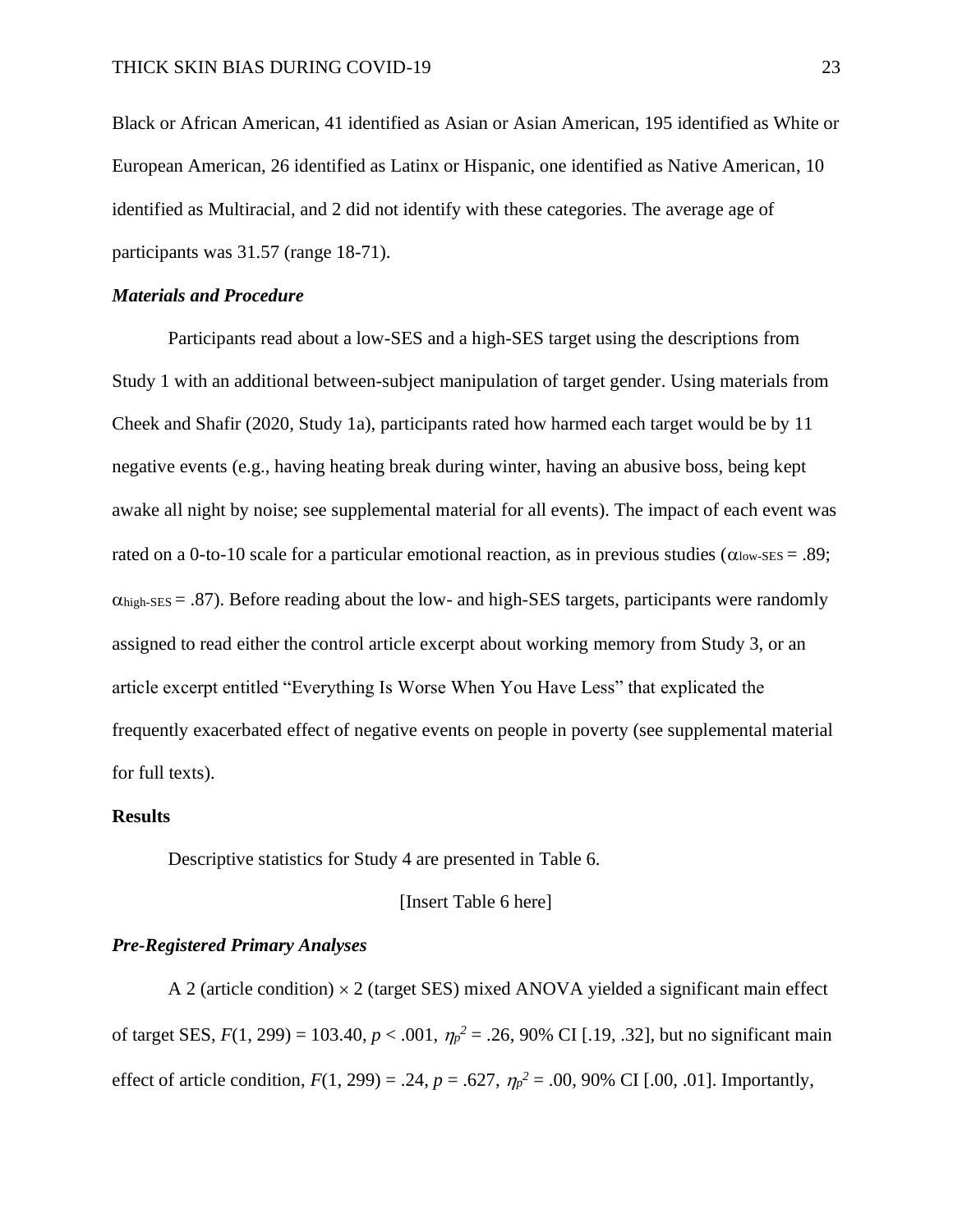there was a significant interaction between target SES and article condition,  $F(1, 299) = 6.47$ ,  $p =$ .011,  $\eta_p^2$  = .02, 90% CI [.00, .06]. Participants thought that the low-SES target would be less affected by the negative events than the higher-SES target in both the control article condition (*Mlow-SES* = 6.15, 95% CI [5.89, 6.42] vs. *Mhigh-SES* = 7.74, 95% CI [7.52, 7.95]), *t*(148) = 10.58, *p*  $< .001, d = .87, 95\% \text{ CI}$  [.63, 1.04], and the debiasing article condition (*M<sub>low-SES</sub>* = 6.41, 95% CI [6.12, 6.69] vs. *Mhigh-SES* = 7.36, 95% CI [7.10, 7.62]), *t*(274) = 4.79, *p* < .001, *d* = .39, 95% CI [.16, .62]. However, the effect was smaller in the debiasing condition by about half a standard deviation.

Broken down differently, participants thought that the high-SES target would be less harmed by negative events after reading the debiasing article,  $t(299) = -2.24$ ,  $p = .026$ ,  $d = -.26$ , 95% CI [-.49, -.03], whereas the perceived impact of the negative events for the low-SES target did not vary significantly between article condition,  $t(299) = 1.27$ ,  $p = .205$ ,  $d = .15$ , 95% CI [-.08, .37].

### *Exploratory Analyses*

A 2 (target: low-SES vs. high-SES)  $\times$  2 (article condition: debiasing vs. control)  $\times$  2 (target gender: man vs. woman ) mixed ANOVA yielded no evidence that target gender moderated the effect of the debiasing article (see Table 7 for full results). As in Study 3, excluding participants who wrote irrelevant or nonsensical answers when summarizing the article did not change the pattern of results (see supplemental material).

### [Insert Table 7 here]

### **Discussion**

Unlike in Study 3, the thick skin bias persisted even after participants read a debiasing article explicitly arguing against its veracity. Thus, the debiasing article reduced the perception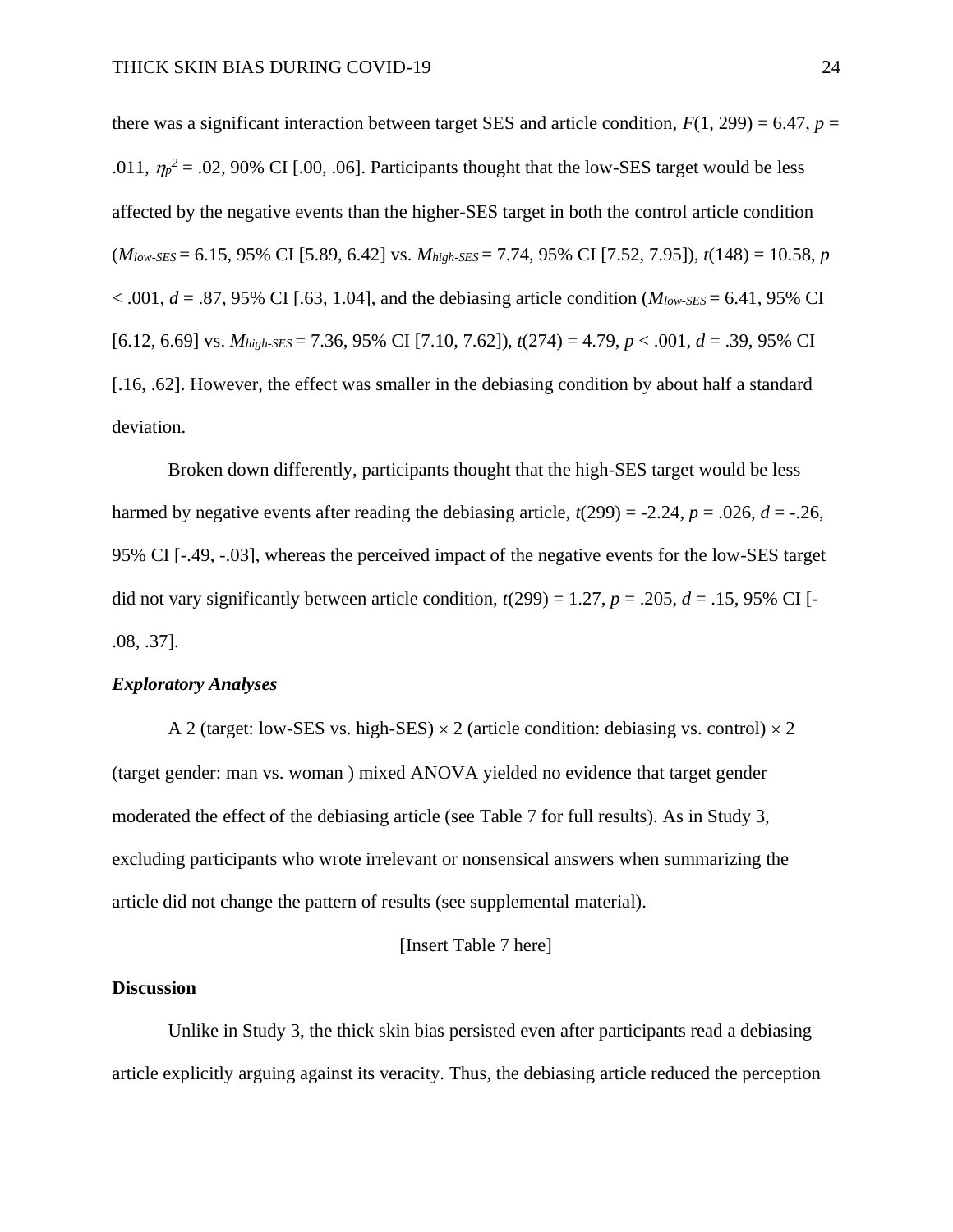that people in relative affluence are more vulnerable to the effects of everyday negative events, but, even in a design with potential demand characteristics, perceptions about the thick skin of the low-SES target remained unaffected. The effect of the debiasing article was still meaningful; indeed, it was larger than the average effect size in social psychological research (Lovakov & Agadullina, 2021; Richard et al., 2003). Thus, an informational intervention such as that provided by news articles may indeed be an effective and important tool in beginning to address the thick skin bias (especially given a lack of alternative interventions), though they may be most effective when paired with additional interventions or strategies to further debias people's judgments.

Interestingly, the effect of the debiasing article in this study was driven by judgments about the high-SES target rather than the low-SES target. Perhaps by making the role of finances in ameliorating the effects of the negative events more salient, the informational prime caused participants to see the high-SES targets as more protected from—and thus less harmed by—the negative events in this study. Although changing judgments about the harm experienced by the high-SES target reduced the thick skin bias in the sense that it reduced the difference between judgments about the low-SES and high-SES target, it is unclear whether the effects of the informational prime would translate into more equitable outcomes for people in poverty if perceptions of low-SES individuals remain unchanged. Perhaps the preferential treatment of higher-SES individuals and prioritization of their needs over others' would decrease, but would the information provided actively translate into greater concern, care, and resources for people in poverty? Future research should thus explore the effects of informational interventions as they relate to the experiences of and outcomes for people in poverty in particular.

### **General Discussion**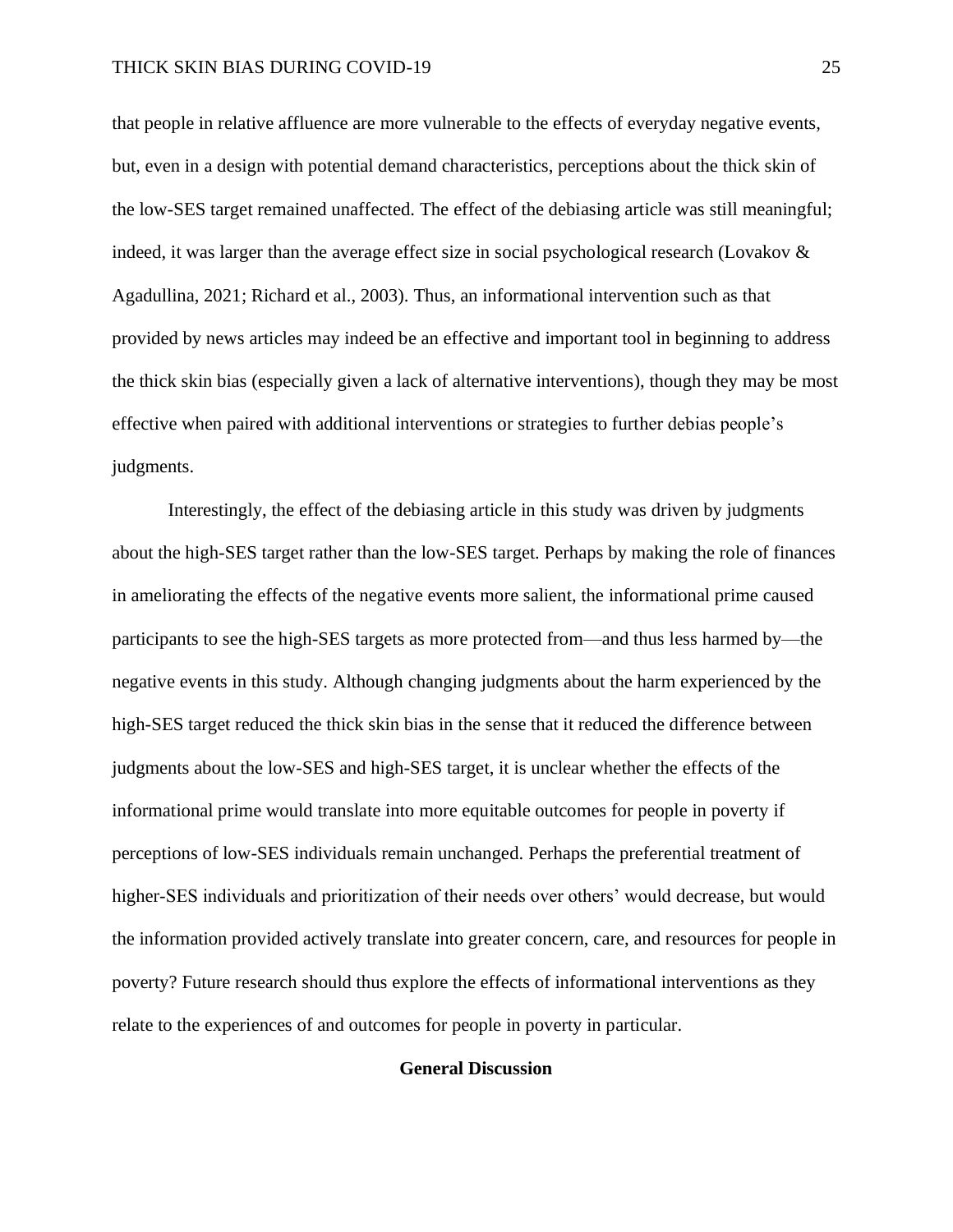Pandemic effects like a cancelled vacation, being deprived of social interaction, or having to shelter at home, are typically worse for those with fewer material resources (e.g., Beaunoyer et al., 2020; Bu et al., 2020; Fancourt et al., 2021; Hall et al., 2021; Pieh et al., 2020), but the present research shows that people appear to think the opposite. Though people correctly intuit that pandemic effects transparently related to finances and health are worse for those in poverty (Salvanto et al., 2020; Wiwad et al., 2021; see also Appendix), Study 1 showed that people think that low-SES individuals are less harmed by several everyday effects of pandemic-related restrictions, converging with previous research on the thick skin bias in judgments about people in poverty (Cheek & Shafir, 2020). Study 2 replicated this effect and showed that poverty and race intersect to shape judgments about vulnerability to harm—high-SES White individuals were perceived as most impacted by COVID-19 restrictions (Cheek & Shafir, 2020; Deska et al., 2020a, 2020b; Hoffman & Trawalter, 2016). Study 2 also documented a consequence of the thick skin bias for downstream judgments about the needs of others, showing that people think that low-SES individuals need less interpersonal support during many COVID-19-related situations, despite the fact that such support may be one of few potentially available resources for those facing the greatest financial difficulties.

Building on these initial findings, Study 3 tested an assumption that seems to drive much of the reporting about poverty and the pandemic: that information can correct people's biased perceptions of the experiences of low-SES individuals during COVID-19. In support of the potential usefulness of informational interventions, providing participants with article excerpts that explicitly argued that poverty exacerbates the effects of the pandemic reduced the thick skin bias to nonsignificance. Similarly, in Study 4, information substantially reduced the thick skin bias, though it remained significant. The effects of the informational intervention in Studies 3-4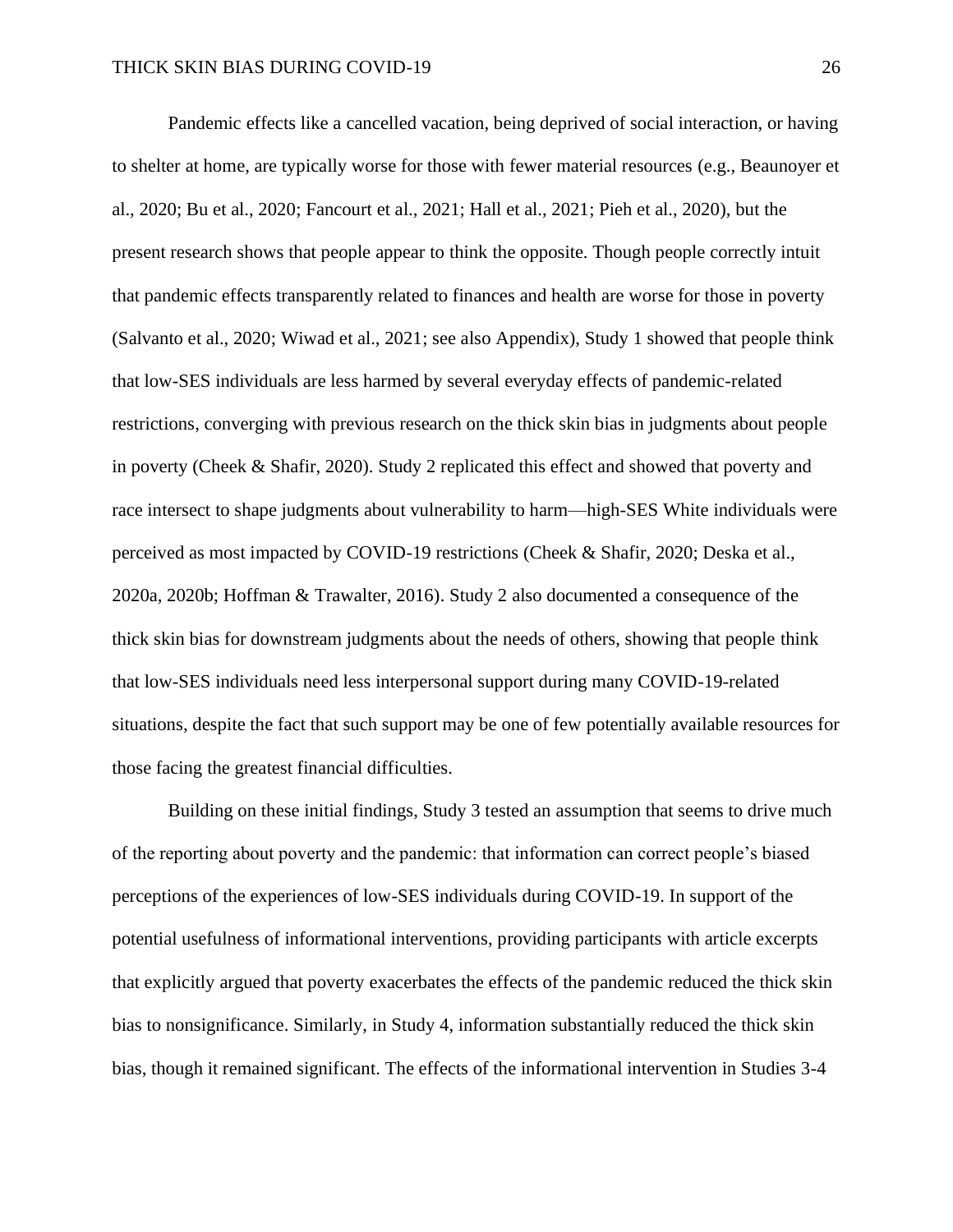are relatively large compared to typical effects in social psychology (Lovakov & Agadullina, 2021; Richard et al., 2003), and may thus offer a promising initial path to addressing the thick skin bias.

Nonetheless, even this somewhat heavy-handed approach was unable to reverse people's judgments. And the information provided in Study 4, which extended Study 3's design to judgments about negative events unrelated to the pandemic, did not fully eliminate the thick skin bias or change judgments about low-SES targets. This incomplete effect of information is likely due at least in part to the original size of the bias—for example, in Study 4, the thick skin bias in the control condition  $(d = .87)$  was larger than many social psychological effects. As a result, it might be unrealistic to expect a complete reversal from a brief article. Thus, an appropriate conclusion about the effectiveness of the information provided in Studies 3-4 may be that it is somewhat effective at reducing the thick skin bias, though it will likely need to be complemented by other approaches to fully reverse the bias. Taken together, the four studies in the present research reveal a troubling bias in people's lay understandings of everyday restrictions during COVID-19, as well as the potential strengths and limitations of attempting to reduce this bias with direct informational appeals.

#### **Theoretical and Applied Implications**

The present research suggests that the thick skin bias may prevent people in poverty from receiving the support they need as the COVID-19 pandemic continues to spread around the world. Social support may be a crucial buffer for mental health during the pandemic (Grey et al., 2020; Li et al., 2021; Wu et al., 2021), but if others think that low-SES individuals are less affected by these disruptions to their everyday lives, critical comfort and consolation may be withheld. This neglect need not arise from antipathy or malice, but rather a misunderstanding of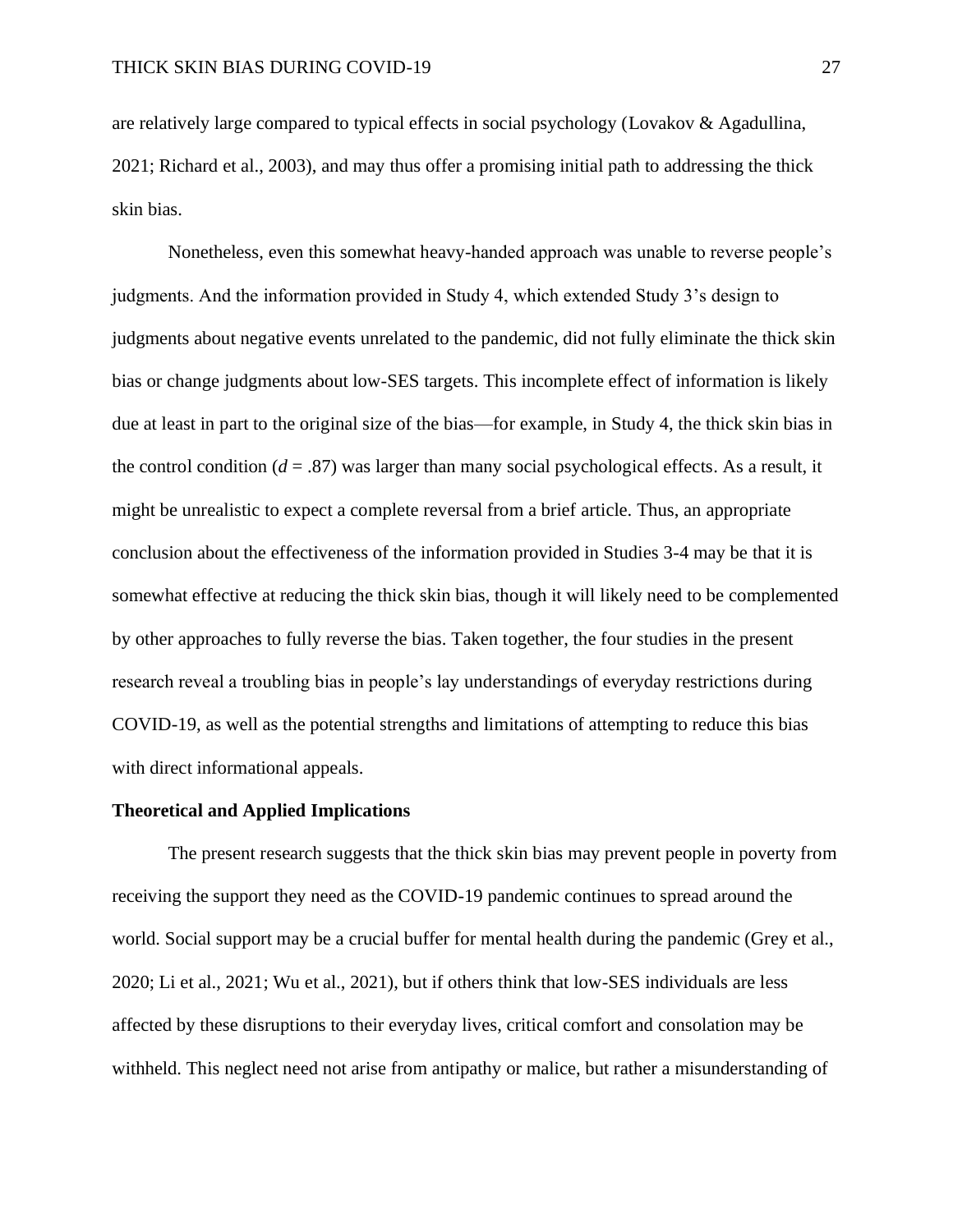people in poverty's lived experiences. For example, that informational primes in Study 3 reduced the bias suggests that many people are open to adjusting their misunderstandings when explicitly corrected.

The thick skin bias may also have more systemic consequences for inequality and for relief efforts during the pandemic. If policymakers and advocates underestimate the harm experienced by many people in poverty, there may be insufficient attention or effort directed toward providing help and support. Indeed, many people around the world have felt that governmental responses to the pandemic have been insufficient, and this feeling of unmet need predicts worse well-being (Hansel et al., 2021). Thus, the thick skin bias poses a potential obstacle to the provision of interpersonal and institutional resources to those most in need.

Though the global pandemic is far from over, and COVID-19 will likely become endemic, eventually the crisis will abate. A potential implication of the present research, however, is that the thick skin bias may shape responses to other crises as well. New pandemics will be more likely in the future (Dobson et al., 2020; Gibb et al., 2020), and people in poverty are often neglected during other crises and disasters such as wildfires (Mutter, 2015; Ojerio et al., 2011). Moreover, people in poverty regularly receive insufficient mental and physical healthcare (Green et al., 2006; Kugelmass, 2016), and are ignored by the public officials supposedly representing them (Butler, 2014). Hence, although the COVID-19 emergency will end, the potential of the thick skin bias to perpetuate and magnify inequalities likely will not.

These potentially profound consequences of the thick skin bias underline the importance of identifying strategies to reduce its effects on judgments about people in poverty. The present research tested the efficacy of information provision and found that it had some success. In both Studies 3 and 4, providing information had a relatively large effect on participants' judgments.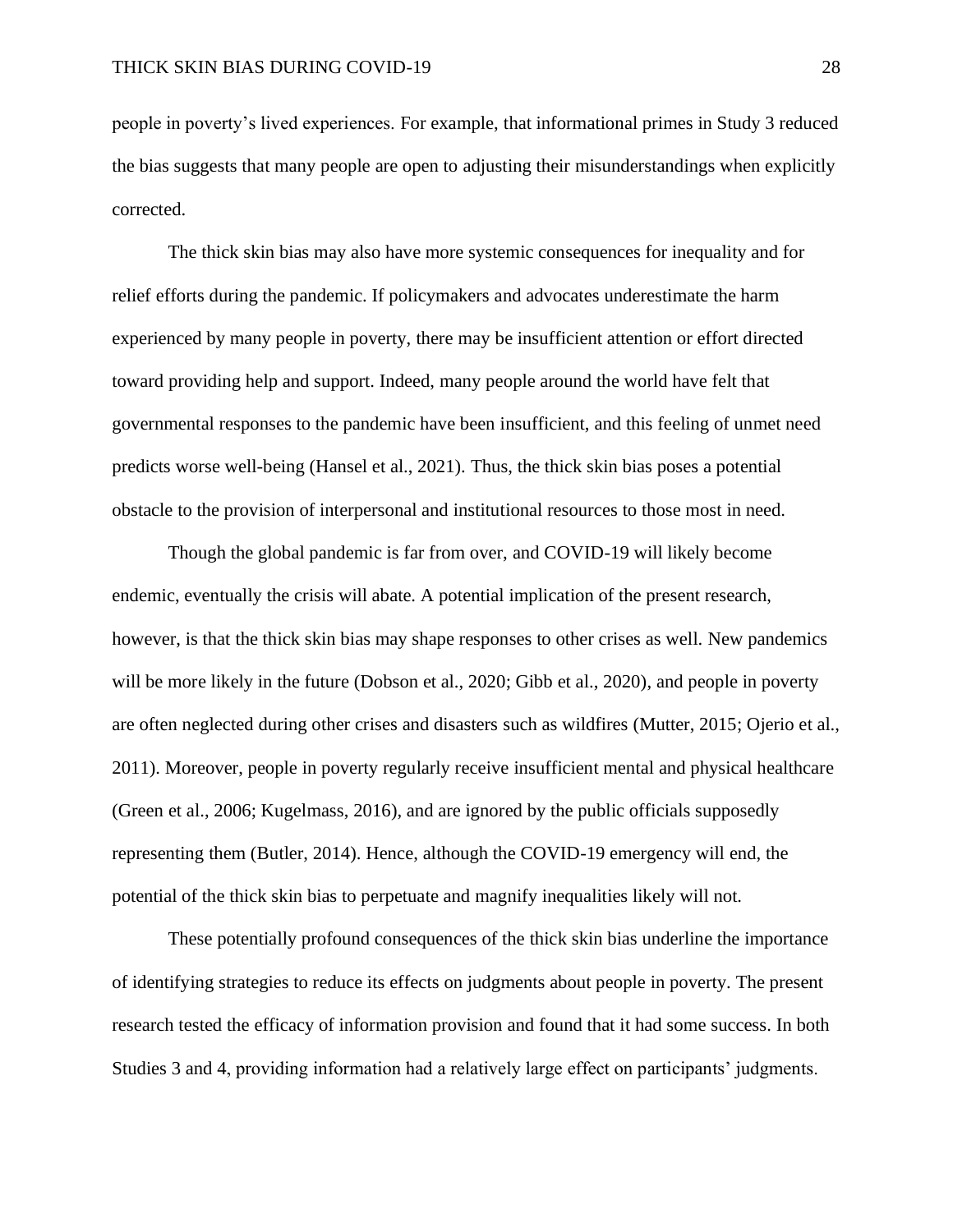Yet, even direct exposure to explicitly contradictory information could not reverse the thick skin bias. Moreover, in Study 4, the effect of the prime was driven by judgments about high- rather than low-SES targets. Although this approach may reduce the difference between judgments of people in affluence and people in poverty, interpersonal and institutional responses to the needs of low-SES individuals might not change as hoped unless judgments about the harm experienced by people in poverty in particular are changed.

In the real world beyond the tight experimental control of the present studies, the effect of any given informational intervention—for example, reading one news article—might be weaker. People might pay less direct attention, be distracted quickly after reading, or be bombarded by additional unrelated information that adds a cognitive load. As a result, reading one or two articles may not durably counteract the thick skin bias for those who have long thought that hardship "toughens" people in poverty. But perhaps repeated exposure over longer periods of times would be more effective, and the present studies offer initial evidence that information can reduce the bias in controlled settings. Future longitudinal research exploring the efficacy of informational interventions outside the lab can thus test the benefits and potential limitations of information provision as a strategy to reduce the thick skin bias.

Finally, because the informational primes did not fully reverse the thick skin bias, researchers should explore additional methods of debiasing beyond informational appeals. Attempting to increase perspective taking or positive intergroup contact, for example, may be effective approaches to fighting the bias (Allport, 1954; Galinsky et al., 2005; Pettigrew & Tropp, 2006). Given the potential of the thick skin bias to drive neglect and mistreatment of people in poverty, researching additional approaches is a pressing direction for future work.

### **Limitations and Constraints on Generalizability**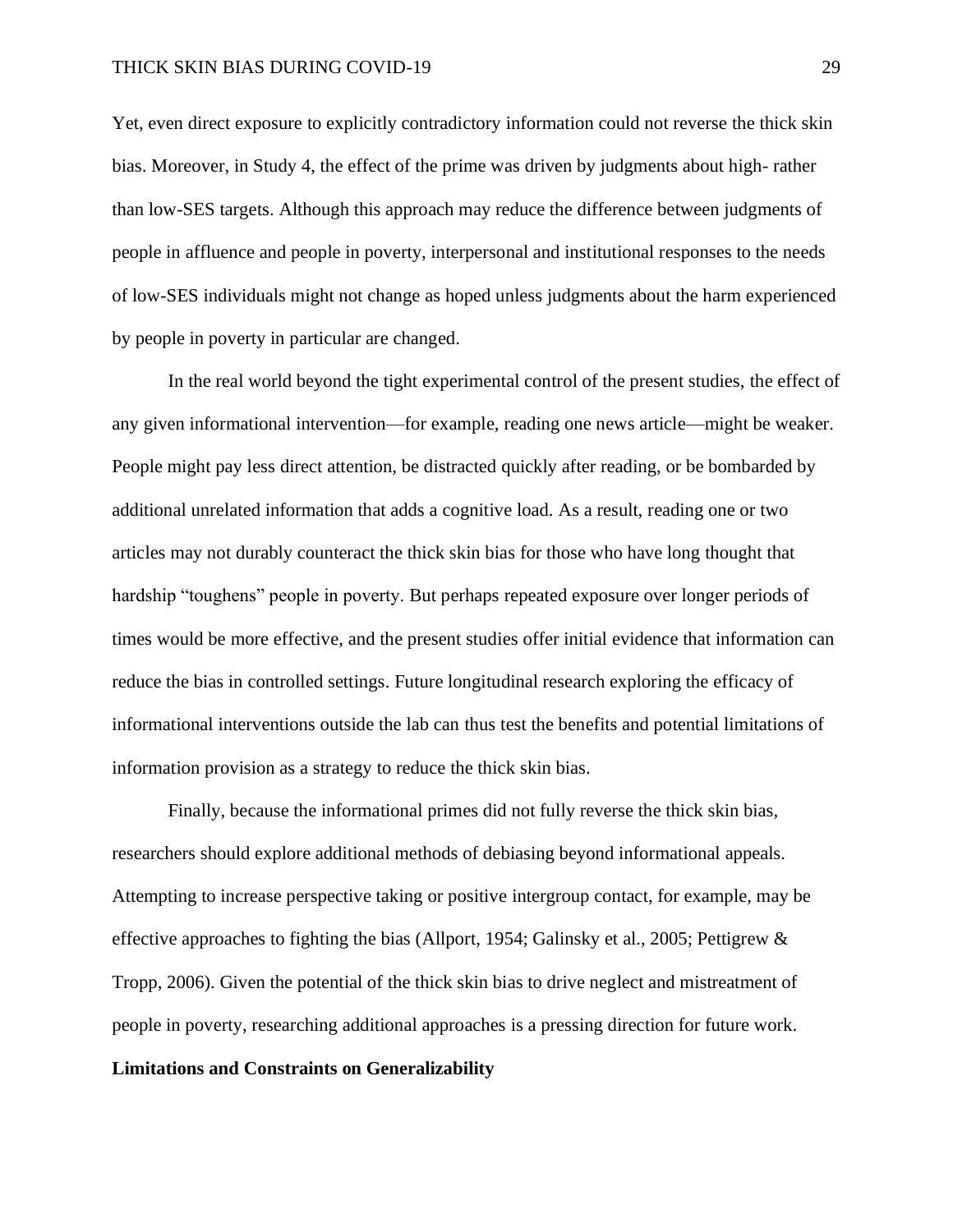The present studies relied on U.S. convenience samples from online crowdsourcing platforms. Future work is thus needed to generalize the findings across different populations, though previous research has found the thick skin bias in more varied samples including several professional populations (e.g., teachers, social workers) and in a nationally-representative sample of the U.S. population (Cheek & Shafir, 2020). Moreover, future research should continue to examine how the thick skin bias potentially shapes judgments during other crises and disasters (e.g., floods, fires, hurricanes) and when judging others of different races, ethnicities, and other intersecting social identities.

Although there was a filler task in Studies 3 and 4 to separate the exposure to the debiasing article and the thick skin ratings task, it may be that participants felt some experimental demand. This is a potential limitation, but it can also be considered useful to the extent that it represents a strong first attempt to reduce the thick skin bias with information. That these informational primes could not reverse the thick skin bias even with potential demand characteristics reveals that information alone may not fully counteract the thick skin bias even under optimal circumstances, underlining the complexity of changing people's intuitions about the toughening effects of poverty. Future work should continue to explore methods to reduce the thick skin bias with more subtle provision of information, as well as with other strategies. Such work may be essential to ensuring more equal provision of interpersonal and institutional resources in the context of the COVID-19 pandemic and beyond.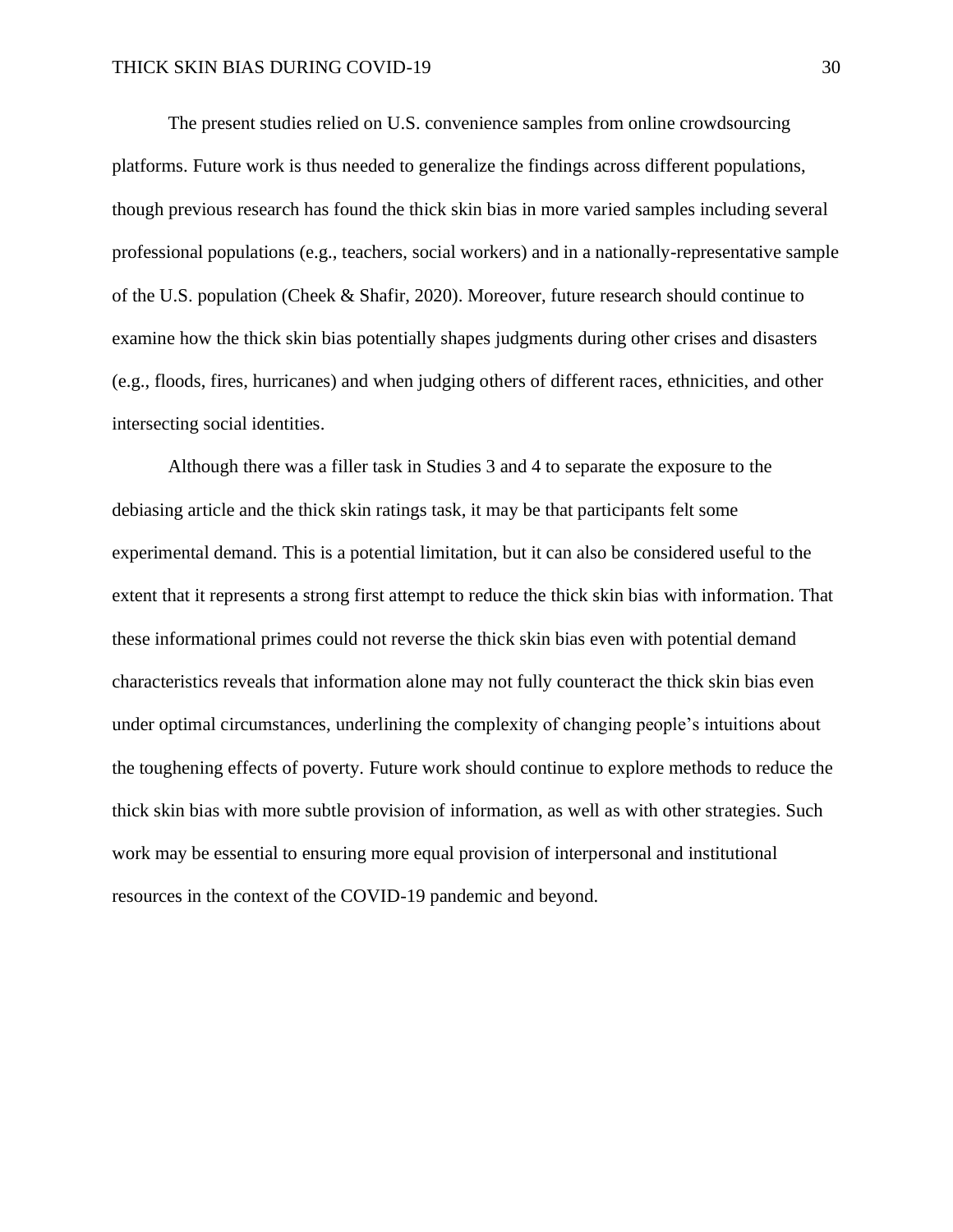#### **References**

- Adler, N. E., Epel, E. S., Castellazzo, G., & Ickovics, J. R. (2000). Relationship of subjective and objective social status with psychological and physiological functioning: Preliminary data in healthy White women. *Health Psychology, 19,* 586-592.
- Akbari, P., Yazdanfar, S.-A., Hosseini, S.-B., & Norouzian-Maleki, S. (2021). Housing and mental health during outbreak of COVID-19. *Journal of Building Engineering, 43,* 102919.
- Allport, G. (1954). *The nature of prejudice*. Addison-Wesley.
- Ashmore, R. D., & Del Boca, F. K. (1981). Cognitive approaches to stereotypes and stereotyping. In Hamilton, D. L. (Ed.), *Cognitive processes in stereotyping and intergroup behavior* (pp. 1-35)*.* Lawrence Erlbaum Associates.
- Barwood, M. J., Corbett, J., Tipton, M., Wagstaff, C., & Massey, H. (2017). Habituation of the cold shock response is inhibited by repeated anxiety: Implications for safety behaviour on accidental cold water immersions. *Physiology & Behavior*, *174*, 10-17. <https://doi.org/10.1016/j.physbeh.2017.02.026>
- Beaunoyer, E., Dupéré, S., & Guitton, M. J. (2020). COVID-19 and digital inequalities: Reciprocal impacts and mitigation strategies. *Computers in Human Behavior, 111*, 106424.
- Botton, N., Hoffmann, B., & Vera-Cossio, D. (2020). The unequal impact of the coronavirus pandemic: Evidence from seventeen developing countries. *PLoS ONE, 15*(10), e 0239797.<https://doi.org/10.1371/journal.pone.0239797>
- Bower, M., Buckle, C., Rugel, E., Donohoe-Bales, A., McGrath, L., Gournay, K., Barrett, E., Phibbs, P., & Teesson, M. (2021). 'Trapped', 'anxious' and 'traumatised': COVID-19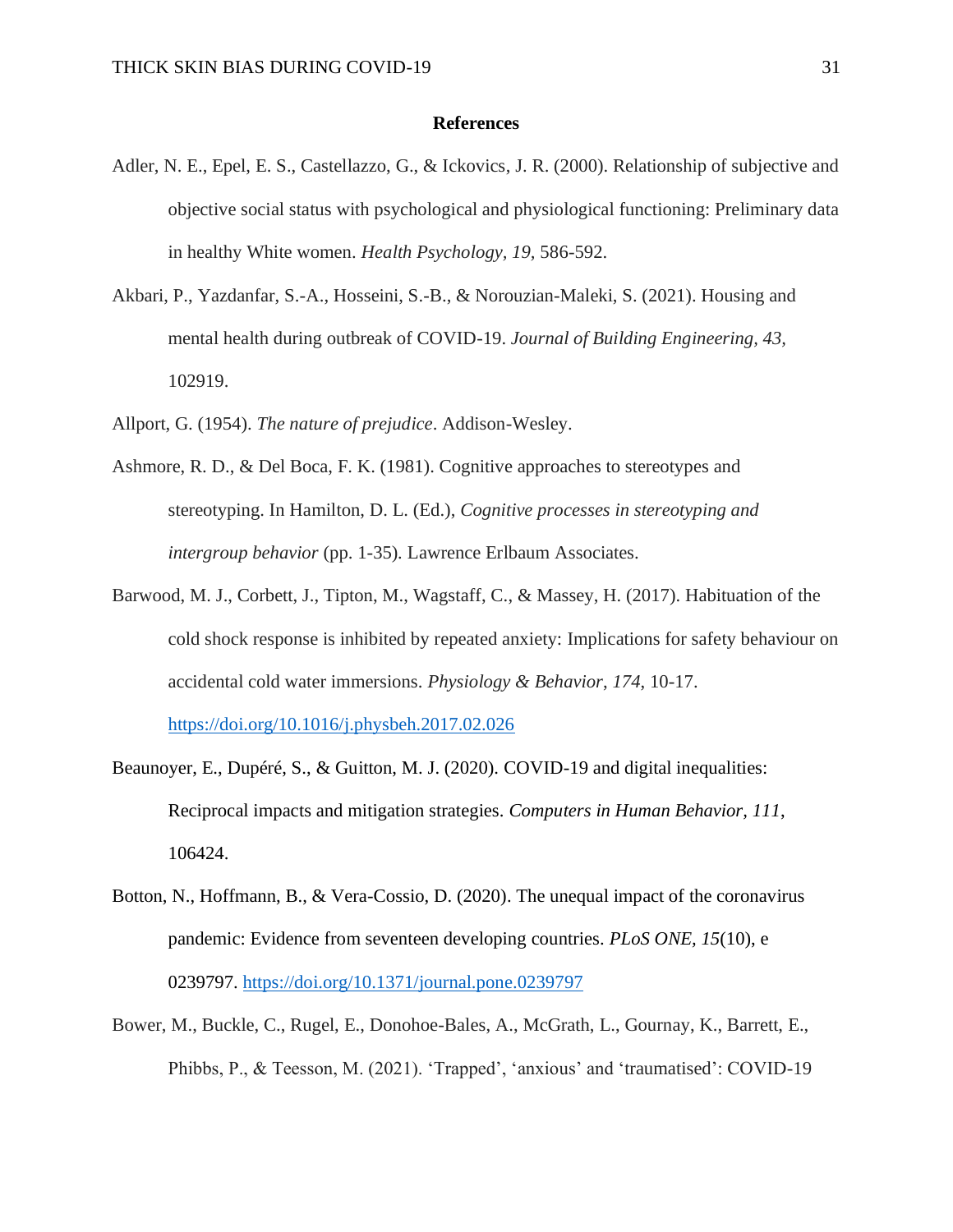intensified the impact of housing inequality on Australians' mental health. *International Journal of Housing Policy*, in press.

- Bu, F., Steptoe, A., & Fancourt, D. (2020). Who is lonely in lockdown? Cross-cohort analyses of predictors of loneliness before and during the COVID-19 pandemic. *Public Health, 186,* 31-34.
- Bucchianeri, M. M., Eisenberg, M. E., Wall, M. M., Piran, N., & Neumark-Sztainer, D. (2014). Multiple types of harassment: associations with emotional well-being and unhealthy behaviors in adolescents. *Journal of Adolescent Health*, *54*(6), 724-729. <https://doi.org/10.1016/j.jadohealth.2013.10.205>
- Butler, D. M. (2014). *Representing the advantaged: How politicians reinforce inequality.* Cambridge University Press.
- Cheek, N. N. (2022a). *Why do people believe individuals in poverty are less susceptible to harm? Testing the role of intuitions about adaptation*. Unpublished manuscript.
- Cheek, N. N. (2022b). OSF page for "people think the everyday effects of the COVID-19 pandemic are not as bad for people in poverty." Retrieved from: osf.io/5xvuf
- Cheek, N. N., Bandt-Law, B., & Sinclair, S. (2022). *People think sexual harassment and domestic abuse are less harmful for women in poverty.* Unpublished manuscript.
- Cheek, N. N., & Shafir, E. (2020). The thick skin bias in judgments about people in poverty. *Behavioural Public Policy.* Advanced online publication. <https://doi.org/10.1017/bpp.2020.33>
- Chiou, L., & Tucker, C. (2020). Social distancing, internet access, and inequality. NBER Working Paper No. 26982. National Bureau of Economic Research, Cambridge, MA.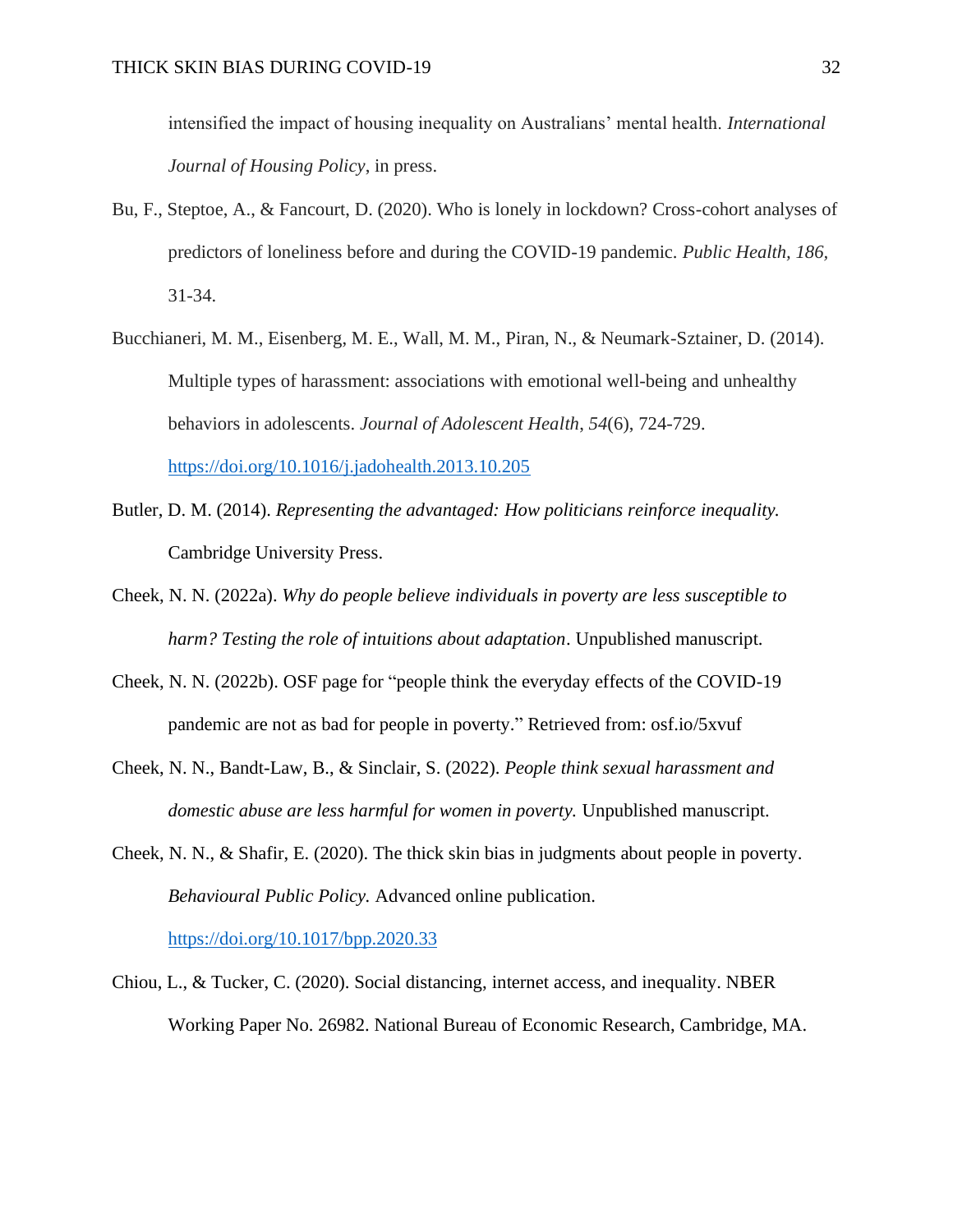- DeParle, J. (2020, April 12). The coronavirus class divide: Space and privacy. *New York Times*. <https://www.nytimes.com/2020/04/12/us/politics/coronavirus-poverty-privacy.html>
- Deska, J. C., Kunstman, J., Lloyd, E. P., Almaraz, S. M., Bernstein, M. J., Gonzales, J. P., & Hugenberg, K. (2020a). Race-based biases in judgments of social pain. *Journal of Experimental Social Psychology, 88,* 103964. <https://doi.org/10.1016/j.jesp.2020.103964>
- Deska, J. C., Kunstman, J., Bernstein, M. J., Ogungbadero, T., Hugenberg, K. (2020b). Black racial typicality shapes social pain and support judgments. *Journal of Experimental Social Psychology, 90*, 103998. <https://doi.org/10.1016/j.jesp.2020.103998>
- Dobson, A. P., Pimm, S. L., Hannah, L., Kaufman, L., Ahumada, J. A., Ando, A. W., Bernstein, A., Busch, J., Daszak, P., Engelmann, J., Kinnaird, M. F., Li, B. V., Loch-Temzelides, T., Lovejoy, T., Nowak, K., Roehrdanz, P. R., & Vale, M. M. (2020). Ecology and economics for pandemic prevention. *Science, 369,* 379-381.

<https://doi.org/10.1126/science.abc3189>

- Dupree, C. H., Torrez, B., Obioha, O., & Fiske, S. T. (2021). Race-status associations: Distinct effects of three novel measures among White and Black perceivers. *Journal of Personality and Social Psychology, 120*(3), 601-625. <https://doi.org/10.1037/pspa0000257>
- Evans, G. W., & Cassells, R. C. (2014). Childhood poverty, cumulative risk exposure, and mental health in emerging adults. *Clinical Psychological Science*, *2*(3), 287-296. <https://doi.org/10.1177%2F2167702613501496>
- Fancourt, D., Steptoe, A., & Bu, F. (2021). Trajectories of anxiety and depressive symptoms during enforced isolation due to COVID-19 in England: A longitudinal observational study. *Lancet Psychiatry, 8,* 141-149.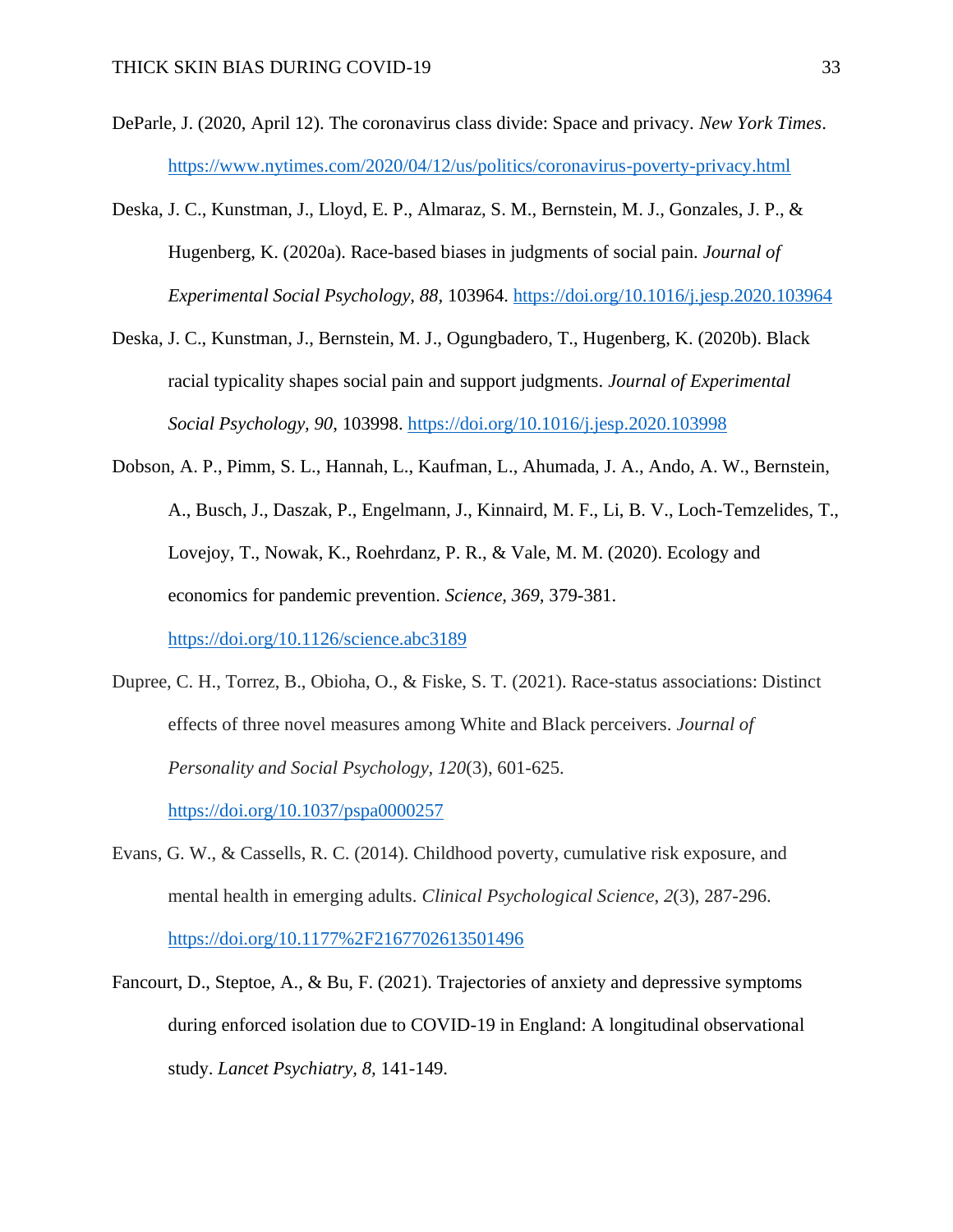- Faul, F., Erdfelder, E., Lang, A.-B., Buchner, A. (2007). G\*power 3: A flexible statistical power analysis program for the social, behavioral, and biomedical sciences. *Behavioral Research Methods, 39,* 175-191. <https://doi.org/10.3758/BF03193146>
- Fernandez, M. (2020, March 20). Coronavirus and poverty: A mother skips meals so her children can eat. *New York Times*. [https://www.nytimes.com/2020/03/20/us/coronavirus-poverty](https://www.nytimes.com/2020/03/20/us/coronavirus-poverty-school-lunch.html)[school-lunch.html](https://www.nytimes.com/2020/03/20/us/coronavirus-poverty-school-lunch.html)
- Galinsky, A. D., Ku, G., & Wang, C. S. (2005). Perspective-taking and self-other overlap: Fostering social bonds and facilitating social coordination. *Group Processes and Intergroup Relations, 8*(2), 109-124.<https://doi.org/10.1177%2F1368430205051060>
- Gibb, R., Redding, D. W., Chin, K. Q., Donnelly, C. A., Blackburn, T. M., Newbold, T., & Jones, K. E. (2020). Zoonotic host diversity increases in human-dominated ecosystems. *Nature, 584,* 398-402. <https://doi.org/10.1038/s41586-020-2562-8>
- Green, C., Todd, K. H., Lebovits, A., & Francis, M. (2006). Disparities in pain: Ethical issues. *Pain Medicine, 7,* 530-533.<https://doi.org/10.1111/j.1526-4637.2006.00244.x>
- Grey, I., Arora, T., Thomas, J., Sameh, A., Tohme, P., & Abi-Habib, R. (2020). The role of perceived social support on depression and sleep during the COVID-19 pandemic. *Psychiatry Research, 293,* 113452.<https://doi.org/10.1016/j.psychres.2020.113452>
- Grinstein-Weiss, M., & Gupta, B. (2020, April 6). We don't need a map to tell us who COVID-19 hit the hardest in St. Louis. *Brookings*. [https://www.brookings.edu/blog/up-](https://www.brookings.edu/blog/up-front/2020/04/06/we-dont-need-a-map-to-tell-us-who-covid-19-hits-the-hardest-in-st-louis/)

[front/2020/04/06/we-dont-need-a-map-to-tell-us-who-covid-19-hits-the-hardest-in-st-louis/](https://www.brookings.edu/blog/up-front/2020/04/06/we-dont-need-a-map-to-tell-us-who-covid-19-hits-the-hardest-in-st-louis/)

Groot, J., Keller, A., Joensen, A., Nguyen, T.-L., Andersen, A.-M. N. & Strandberg-Larsen, K. (2022). Impact of housing conditions on changes in youth's mental health following the initial national COVID-19 lockdown: A cohort study. *Scientific Reports, 12,* 1939.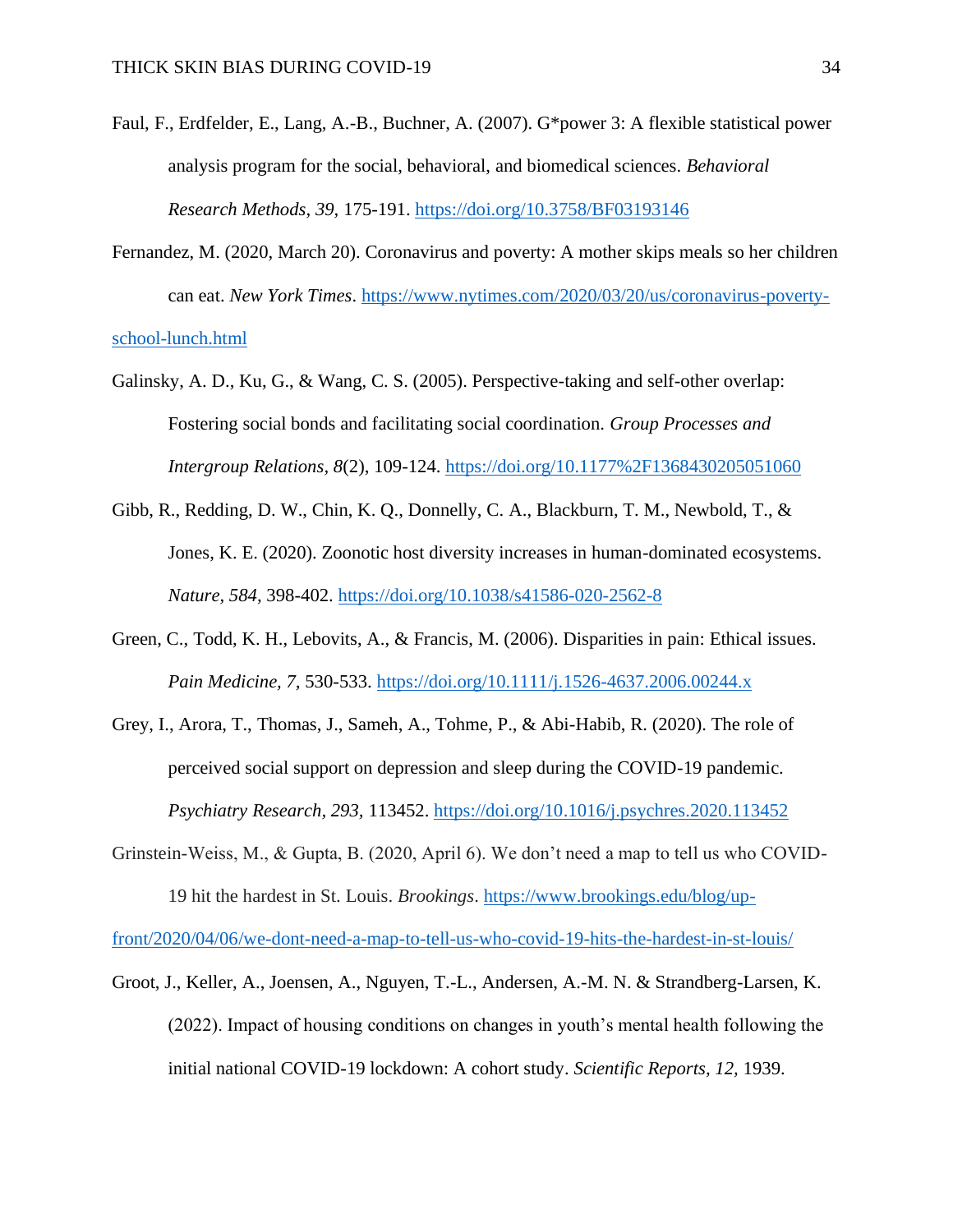- Hall, L. R., Sanchez, K., de Graca, B., Bennett, M. M., Powers, M., & Warren, A. M. (2021). Income differences and COVID-19 impact on daily life and mental health. *Population Health Management,* in press.
- Hamilton, D. L. (1981). *Cognitive processes in stereotyping and intergroup behavior.* Lawrence Erlbaum Associates.
- Hansel, L., Witte, M., Caria, A. S., Fetzer, T., Fiorin, S., Götz, F. M., Gomez, M., Haushofer, J., Ivchenko, A., Kraft-Todd, G., Reutskaja, E., Roth, C., Yoeli, E., & Jachimowicz, J. M. (2022). Global behaviors, perceptions, and the emergence of social norms at the onset of the COVID-19 pandemic. *Journal of Economic Behavior & Organization, 193,* 473-496.
- Hayes, A. F. (2013). *Introduction to mediation, moderation, and conditional analysis: A regression-based approach.* New York: Guilford Press.
- Hoffman, K. M., & Trawalter, S. (2016). Assumptions about life hardship and pain perception. *Group Processes & Intergroup Relations, 19,* 493-508. <https://doi.org/10.1177%2F1368430215625781>
- Hoffman, K. M., Trawalter, S., Axt, J. R., & Oliver, M. N. (2016). Racial bias in pain assessment and treatment recommendations, and false beliefs about biological differences between blacks and whites. *Proceedings of the National Academy of Sciences, 113*(16), 4296- 4301.<https://doi.org/10.1073/pnas.1516047113>
- Jones, B. L., & Jones, J. S. (2020, April 5). Gov. Cuomo is wrong, covid-19 is anything but an equalizer. *Washington Post*. [https://www.washingtonpost.com/outlook/2020/04/05/gov](https://www.washingtonpost.com/outlook/2020/04/05/gov-cuomo-is-wrong-covid-19-is-anything-an-equalizer/)[cuomo-is-wrong-covid-19-is-anything-an-equalizer/](https://www.washingtonpost.com/outlook/2020/04/05/gov-cuomo-is-wrong-covid-19-is-anything-an-equalizer/)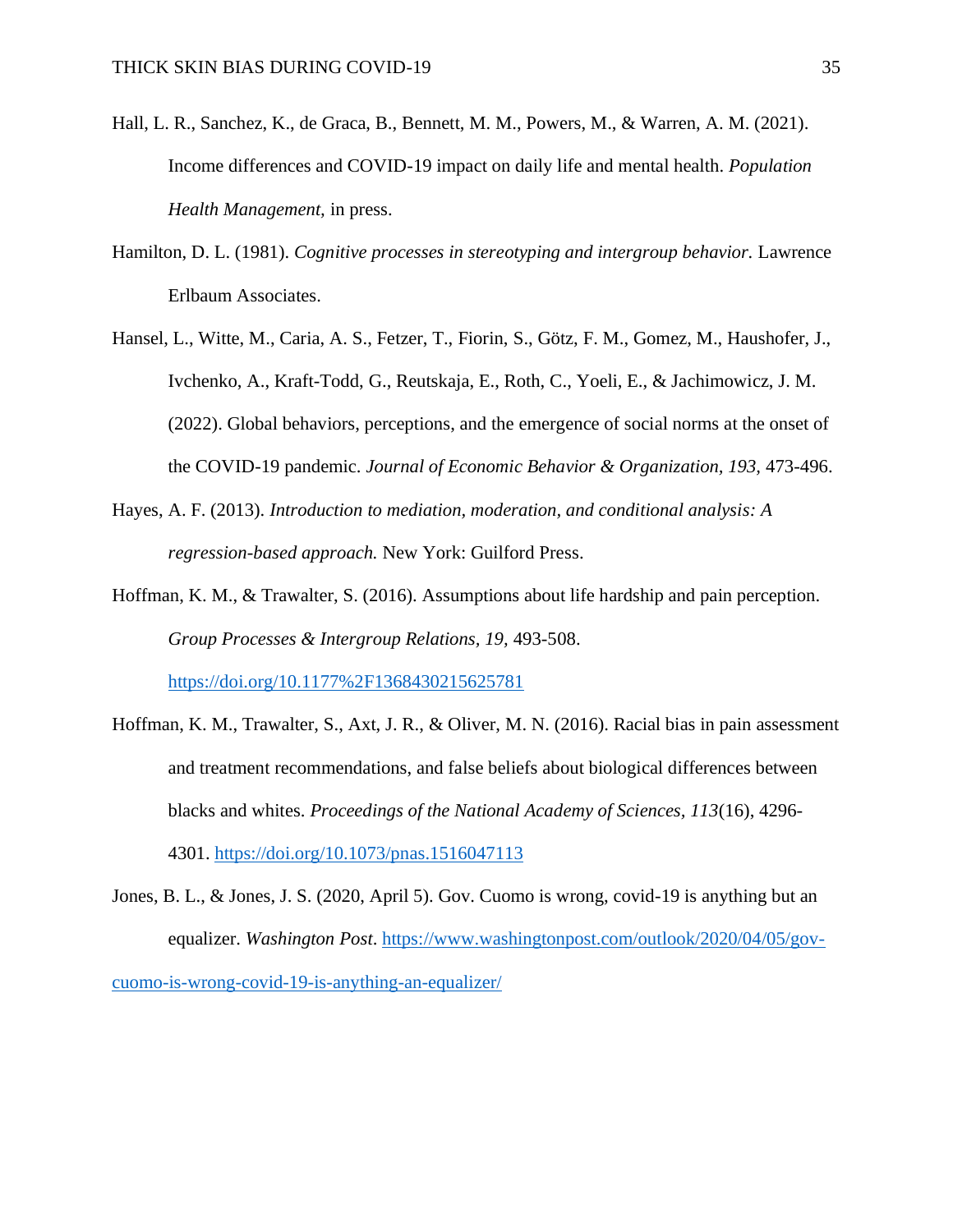- Kugelmass, H. (2016). "Sorry, I'm not accepting new patients": An audit study of access to mental health care. *Journal of Health and Social Behavior, 57*(2)*,* 168-183. <https://doi.org/10.1177/0022146516647098>
- Lovakov, A., & Agadullina, E. R. (2021). Empirically derived guidelines for effect size interpretations in social psychology. *European Journal of Social Psychology, 51*(3), 485- 504.
- Lei, R. F., & Bodenhausen, G. V. (2017). Racial assumptions color the mental representations of social class. *Frontiers in Psychology, 8,* 519.<https://doi.org/10.3389/fpsyg.2017.00519>
- Li, F., Luo, S., Mu, W., Li, Y., Ye, L., Zheng, X., Xu, B., Ding, Y., Ling, P., Zhou, M., & Chen, X. (2021). Effects of sources of social support and resilience on the mental health of different age groups during the COVID-19 pandemic. *BMC Psychiatry, 21,* 16. <https://doi.org/10.1186/s12888-020-03012-1>
- Lipsey, M. W., & Wilson, D. B. (2001). *Practical meta-analysis.* SAGE Publications.
- Litman, L., Robinson, J., & Abbercock, T. (2017). TurkPrime.com: A versatile crowdsourcing data acquisition platform for the behavioral sciences. *Behavior Research Methods, 49,* 433-442. <https://doi.org/10.3758/s13428-016-0727-z>
- Lüdecke, D. (2019). esc: Effect size computation for meta analysis (R package version 0.5.1) [Computer software manual]. [https://CRAN.R-project.org/package=esc](https://cran.r-project.org/package=esc)
- Minear, M., & Park, D. C. (2004). A lifespan database of adult facial stimuli. *Behavior Research Methods, Instruments, & Computers, 36,* 630-633. <https://doi.org/10.3758/BF03206543>
- McQuaid, R. J., Cox, S. M. L., Ogunlana, A., Jaworska, N. (2021). The burden of loneliness: Implications of the social determinants of health during COVID-19. *Psychiatry Research, 296*, 113648.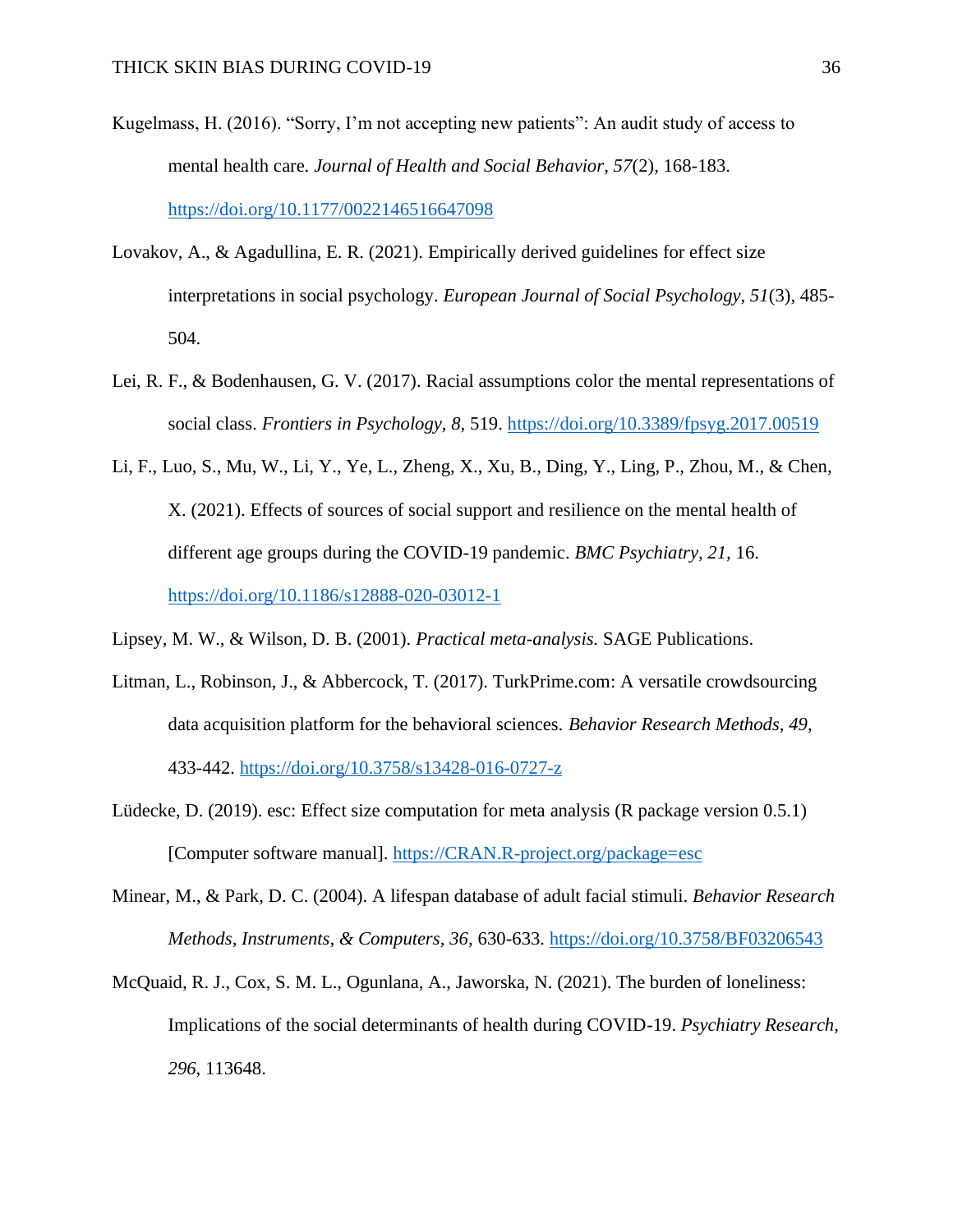- Mutter, J. C. (2015). *The disaster profiteers: How natural disasters make the rich richer and the poor even poorer.* St. Martin's Press.
- North, A. (2020, April 10). Every aspect of the coronavirus pandemic exposes America's devastating inequalities. *Vox*. [https://www.vox.com/2020/4/10/21207520/coronavirus-](https://www.vox.com/2020/4/10/21207520/coronavirus-deaths-economy-layoffs-inequality-covid-pandemic)

[deaths-economy-layoffs-inequality-covid-pandemic](https://www.vox.com/2020/4/10/21207520/coronavirus-deaths-economy-layoffs-inequality-covid-pandemic)

- Ojerio, R., Moseley, C., Lynn, K., & Bania, N. (2011). Limited involvement of socially vulnerable populations in federal programs to mitigate wildfire risk in Arizona. *Natural Hazards Review, 12*(1), 28-36. [https://doi.org/10.1061/\(ASCE\)NH.1527-6996.0000027](https://doi.org/10.1061/(ASCE)NH.1527-6996.0000027)
- Oppel Jr., R. A., Gebeloff, R., Lai, K. K. R., Wright, W., & Smith, M. (2020, July 5). The fullest look yet at the racial inequality of coronavirus. *New York Times.*

[https://www.nytimes.com/interactive/2020/07/05/us/coronavirus-latinos-african-americans-cdc](https://www.nytimes.com/interactive/2020/07/05/us/coronavirus-latinos-african-americans-cdc-data.html?referringSource=articleShare)[data.html?referringSource=articleShare](https://www.nytimes.com/interactive/2020/07/05/us/coronavirus-latinos-african-americans-cdc-data.html?referringSource=articleShare)

- Pancani, L., Marinucci, M., Aureli, N., & Riva, P. (2021). Forced social isolation and mental health: A study of 1,006 Italians under COVID-19 lockdown. *Frontiers in Psychology, 12*, 663799.
- Pettigrew, T. F., & Tropp, L. R. (2006). A meta-analytic test of intergroup contact theory. *Journal of Personality and Social Psychology, 90*(5), 751-783. <https://psycnet.apa.org/doi/10.1037/0022-3514.90.5.751>
- Pieh, C., Budimir, S., & Probst, T. (2020). The effect of age, gender, income, work, and physical activity on mental health during coronavirus disease (COVID-19) lockdown in Austria. *Journal of Psychosomatic Research, 136,* 110186.
- R Core Team (2021). *R: A language and environment for statistical computing*. R Foundation for Statistical Computing.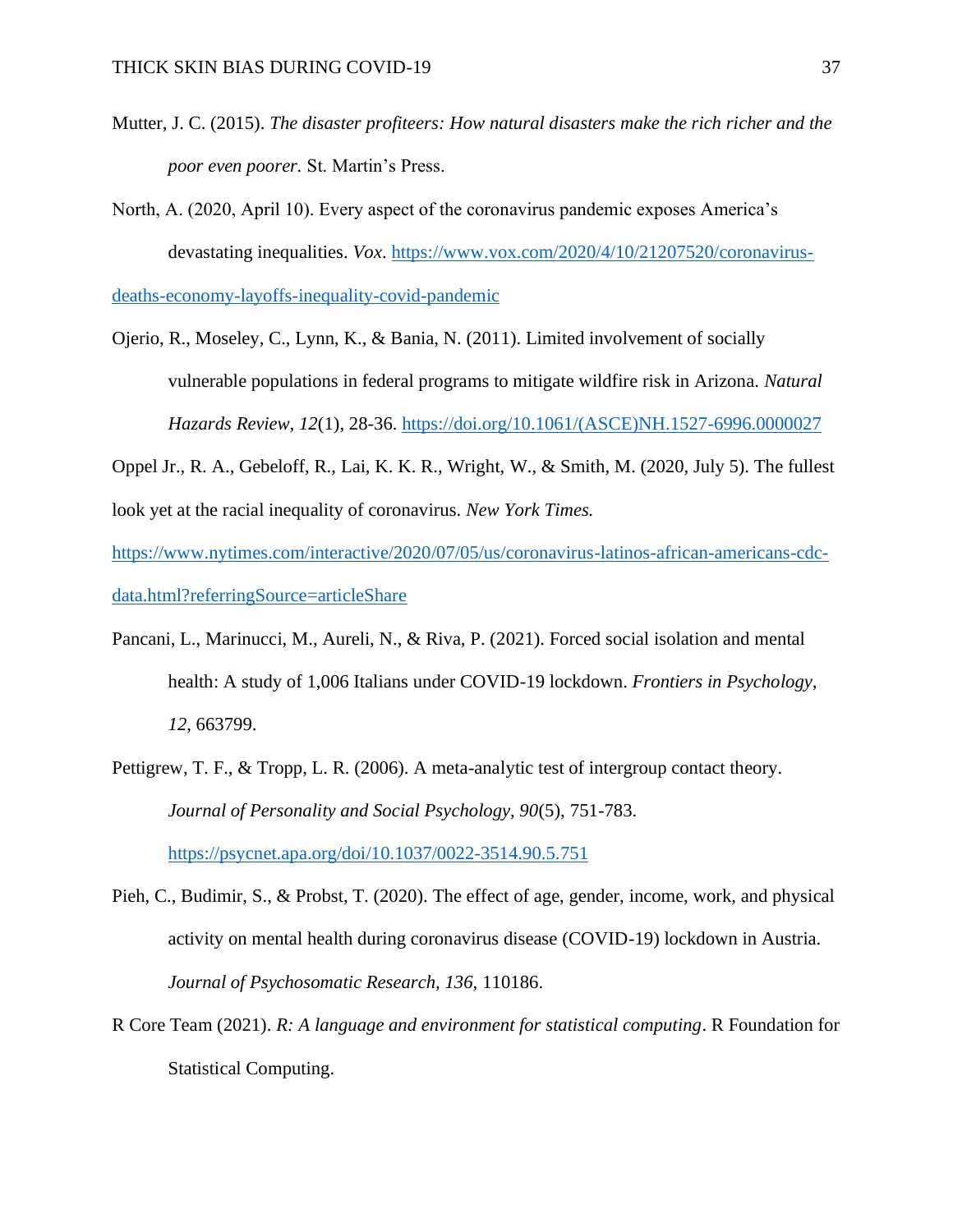- Recchi, E., Ferragina, E., Helmeid, E., Pauly, S., Safi, M., Sauger, N., & Schradie, J. (2020). The "eye of the hurricane" paradox: An unexpected and unequal rise of well-being during the COVID-19 lockdown in France. *Research in Social Stratification and Mobility, 68,*  100508.<https://doi.org/10.1016/j.rssm.2020.100508>
- Richard, F. D., Bond Jr., C. F., & Stokes-Zoota, J. J. (2003). One hundred years of social psychology quantitatively described. *Review of General Psychology, 7*(4), 331-363.
- Ryan, C. S. (2002). Stereotype accuracy. *European Review of Social Psychology, 13,* 75-109.
- Sainz, M., Martínez, R., Sutton, R. M., Rodríguez-Bailón, R., & Moya, M. (2020). Less human, more to blame: Animalizing poor people increases blame and decreases support for wealth distribution. *Group Processes and Intergroup Relations, 23*(4), 546-559. <https://doi.org/10.1177%2F1368430219841135>
- Santora, T. (2019, August, 15). Refresh my memory. *Psychology Today*. <https://www.psychologytoday.com/us/articles/201908/refresh-my-memory>
- Seery, M. D., & Quinton, W. J. (2016). Understanding resilience: From negative life events to everyday stressors. In J. M. Olson & M. P. Zanna (Eds.), *Advances in Experimental Social Psychology, 54* (Vol. 54, pp. 181-245). Cambridge, MA: Academic Press.
- Stevens, A. (2020). Governments cannot just 'follow the science' on COVID-19. *Nature Human Behavior, 4,* 560. <https://doi.org/10.1038/s41562-020-0894-x>
- Taylor, S. E. (1981). A categorization approach to stereotyping. In Hamilton, D. L. (Ed.), *Cognitive processes in stereotyping and intergroup behavior.* Lawrence Erlbaum Associates.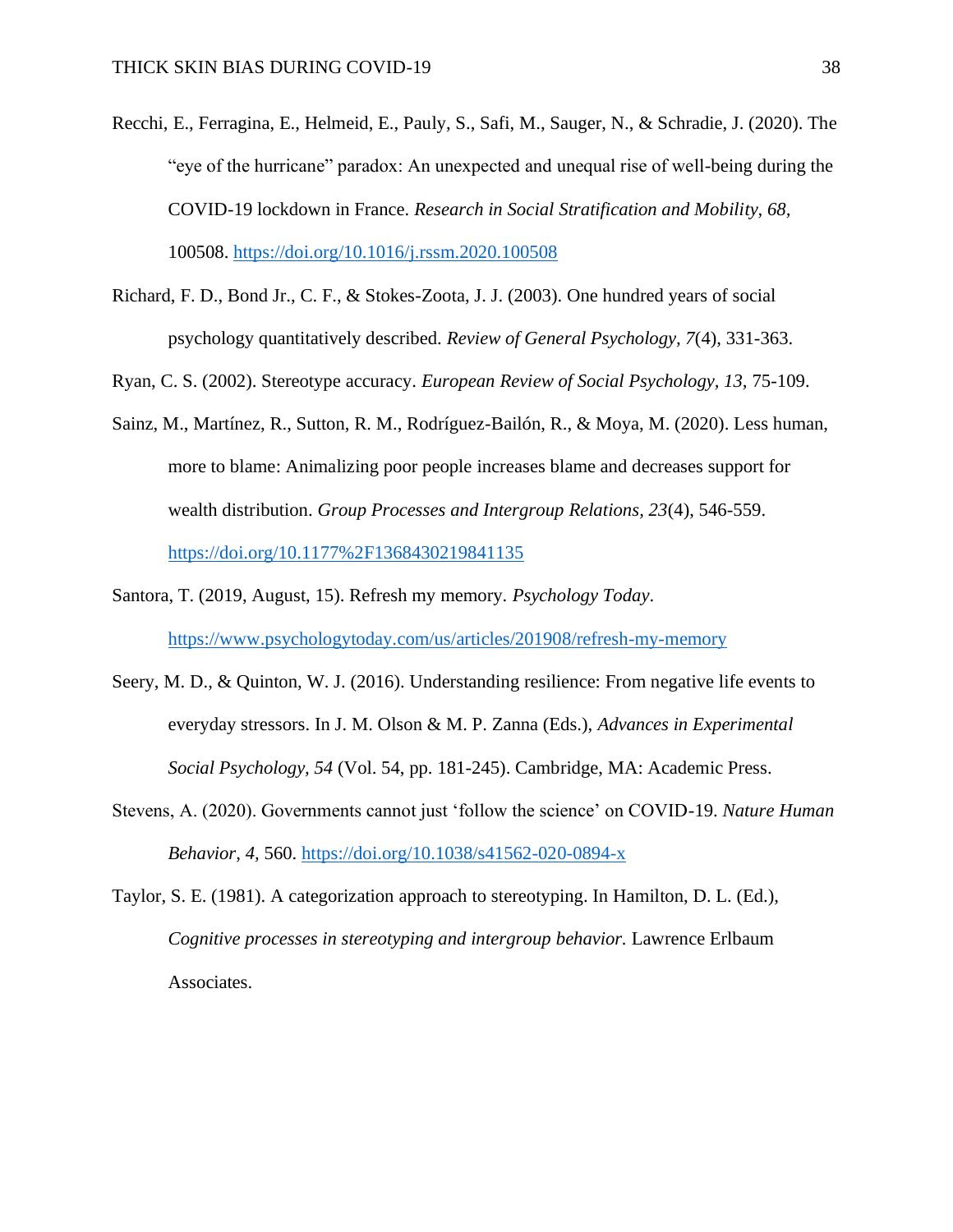Tensley, B. (2020, April 6). How coronavirus is deepening American inequality. *CNN*. [https://www.cnn.com/2020/04/06/politics/coronavirus-equalizer-myth-race-](https://www.cnn.com/2020/04/06/politics/coronavirus-equalizer-myth-race-income/index.html)

[income/index.html](https://www.cnn.com/2020/04/06/politics/coronavirus-equalizer-myth-race-income/index.html)

Trawalter, S., Hoffman, K. M., & Watz, A. (2012). Racial bias in perception of others' pain. *PLoS ONE, 7*(11), e48546.<https://doi.org/10.1371/journal.pone.0048546>

Valentino-DeVris, J., Lu, D. & Dance, G. J. X. (2020, April 3). Location data says it all: Staying at home during coronavirus is a luxury. *New York Times*.

[https://www.nytimes.com/interactive/2020/04/03/us/coronavirus-stay-home-rich-](https://www.nytimes.com/interactive/2020/04/03/us/coronavirus-stay-home-rich-poor.html?referringSource=articleShare)

[poor.html?referringSource=articleShare](https://www.nytimes.com/interactive/2020/04/03/us/coronavirus-stay-home-rich-poor.html?referringSource=articleShare)

- von Braum, J., Zamagni, S., & Sorondo, M. S. (2020). The moment to see the poor. *Science, 368,*  214. <https://doi.org/10.1126/science.abc2255>
- Wade, L. (2020, May 14). From Black Death to fatal flu, past pandemics show why people on the margins suffer most. *Science*. [https://www.sciencemag.org/news/2020/05/black-](https://www.sciencemag.org/news/2020/05/black-death-fatal-flu-past-pandemics-show-why-people-margins-suffer-most)

[death-fatal-flu-past-pandemics-show-why-people-margins-suffer-most](https://www.sciencemag.org/news/2020/05/black-death-fatal-flu-past-pandemics-show-why-people-margins-suffer-most)

- Wadhera, R. K., Wadhera, P., & Gaba, P. (2020). Variation in COVID-19 hospitalizations and deaths across New York City boroughs. *JAMA, 323,* 2192-2195. <https://doi.org/10.1001/jama.2020.7197>
- Wilder, D. A. (1981). Perceiving persons as a group: Categorization and intergroup relations. In Hamilton, D. L. (Ed.), *Cognitive processes in stereotyping and intergroup behavior*. Lawrence Erlbaum Associates.
- Williams, S. N., Armitage, C. J., Tampe, T., & Dienes, K. (2020). Public perceptions and experiences of social distancing and social isolation during the COVID-19 pandemic: A UK-based focus group. *BMJ Open, 10,* e039334.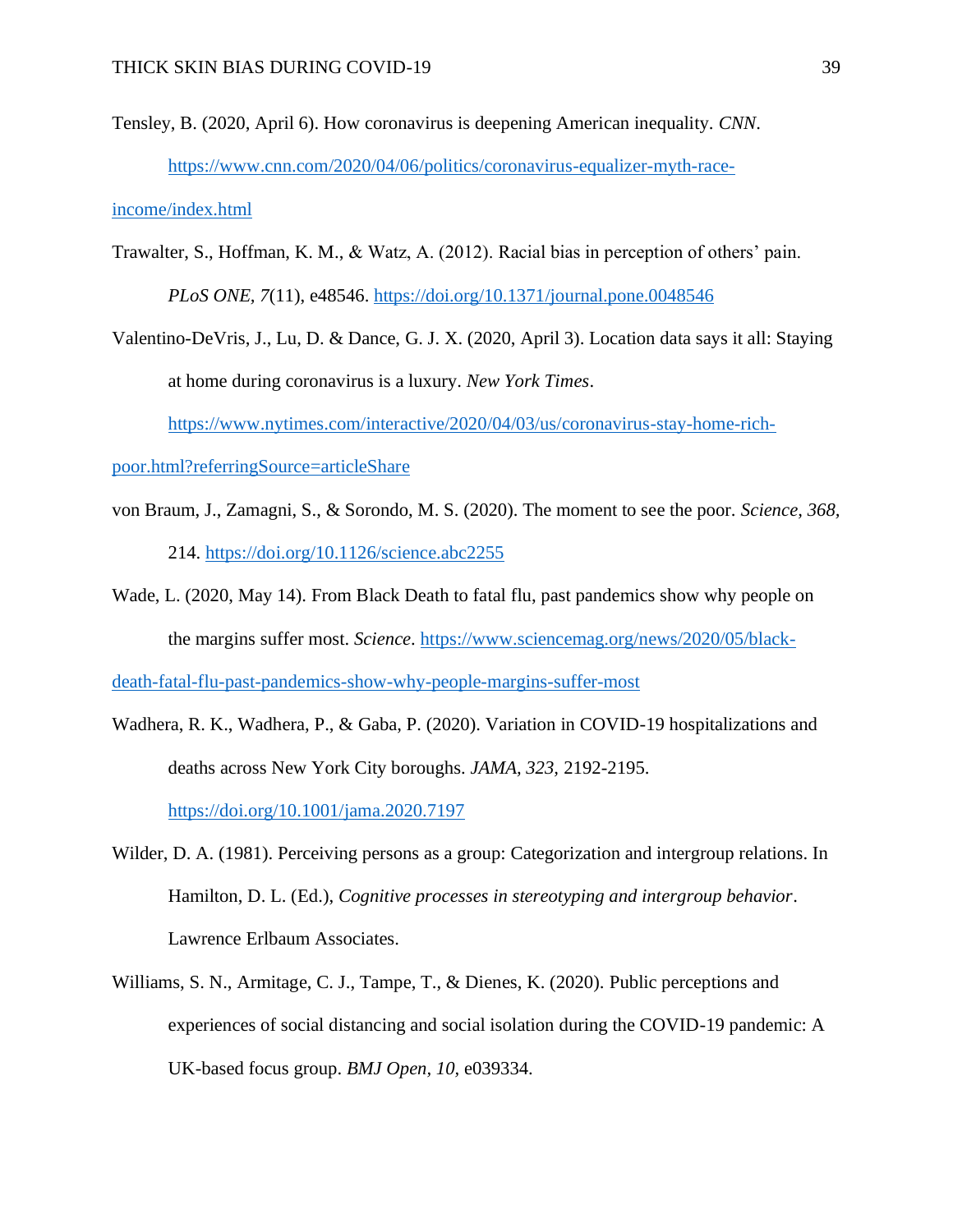- Wilson, D. B. (2017). *Formulas used by the "Practical Meta-Analysis Calculator."* Unpublished manuscript.<https://mason.gmu.edu/~dwilsonb/downloads/esformulas.pdf>
- Wiwad, D., Mercier, B., Piff, P. K., Shariff, A., & Aknin, L. B. (2021). Recognizing the impact of COVID-19 on the poor alters attitudes toward poverty and inequality. *Journal of Experimental Social Psychology, 93,* 104083.
- Wu, Y.-J., Chen, C.-W., Wu, Y.-J., & Sun, R. (2021). *The relations of social support and social connectedness to well-being during the COVID-19 pandemic: Cross-cultural generalizability across 49 countries*. PsyArXiv.<https://doi.org/10.31234/osf.io/7fqvs>
- Yancy, C. W. (2020). COVID-19 and African Americans. *JAMA, 323,* 1891-1892. <https://doi.org/10.1001/jama.2020.6548>
- Yang, Y., & Xiang, X. (2021). Examine the associations between perceived neighborhood conditions, physical activity, and mental health during the COVID-19 pandemic. *Health and Place, 67,* 102505.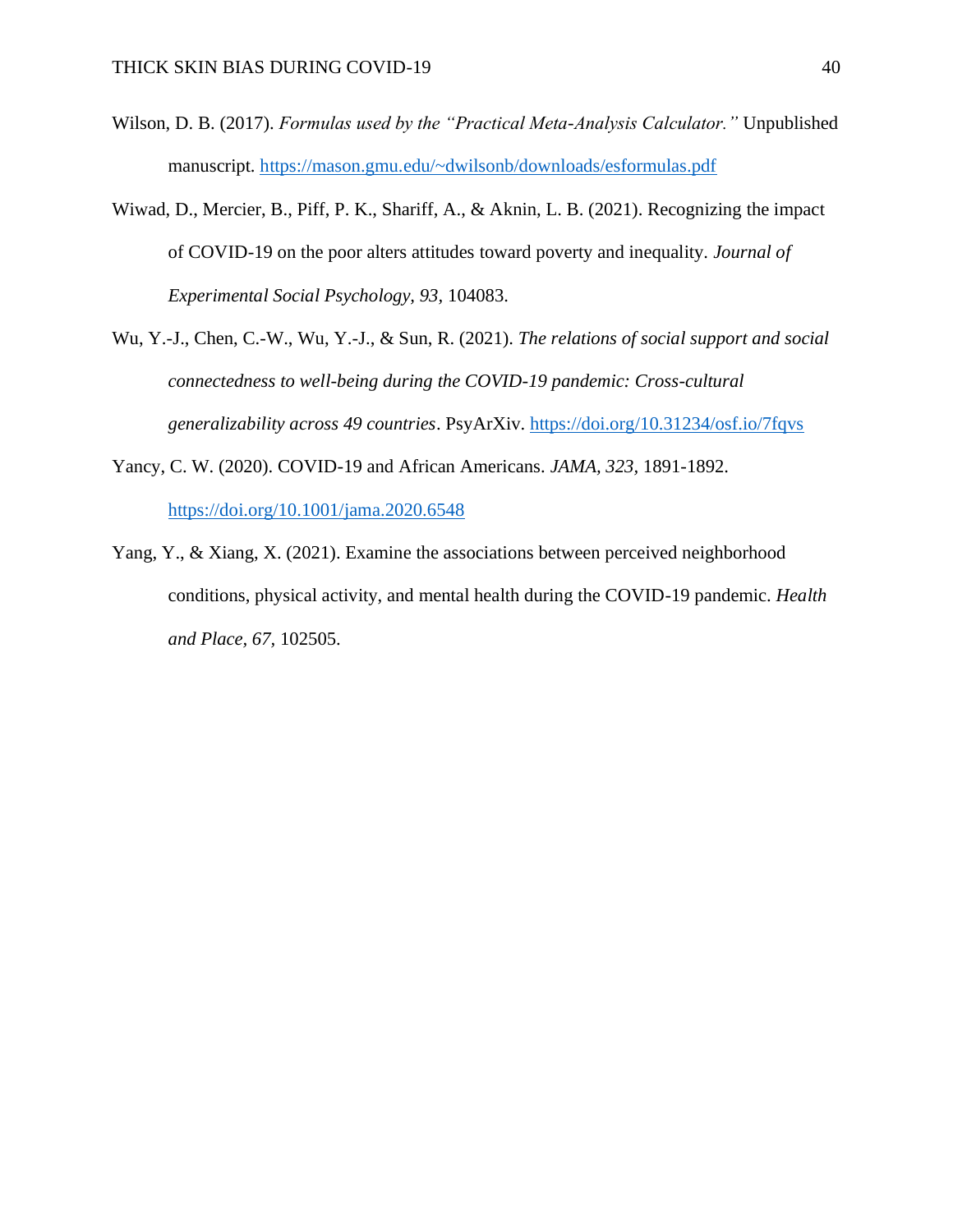### **Appendix**

To test whether people think that pandemic-related events with relatively obvious economic or health repercussions are more impactful for lower-SES individuals, participants in a supplemental study rated the effects of six such events for a low-SES and a high-SES target individual. This study was pre-registered through AsPredicted.org

[\(https://aspredicted.org/blind.php?x=sg9eb7\)](https://aspredicted.org/blind.php?x=sg9eb7).

### **Method**

### *Participants*

The preregistered goal was to recruit 300 participants to achieve a final sample of at least 199 to allow for an 80% chance of detecting a small effect of  $d = .20$  with  $\alpha = .05$  in a withinsubjects design. In total, 302 participants were recruited through Prolific, of whom 276 met the inclusion criteria (passing three attention check questions and confirming nonrandom responding).

### *Materials and Procedure*

The procedure was similar to that of Study 1, except that the events rated by participants were replaced by consequences of the pandemic that were more obviously linked to finances and health and economic outcomes. The target was either a man ("Jordan" in low-SES condition; "Thomas" in high-SES condition) or a woman ("Jordan" in low-SES condition; "Tanya" in high-SES condition) and participants read about both a low-SES target and a high-SES target in counterbalanced order. The events participants rated (with names and pronouns changed as appropriate) were:

- 1. Jordan may have to miss work to care for a family member who is showing COVID-19 symptoms.
- 2. Jordan's company lays off half of its employees, including Jordan, because of the economic consequences of the pandemic.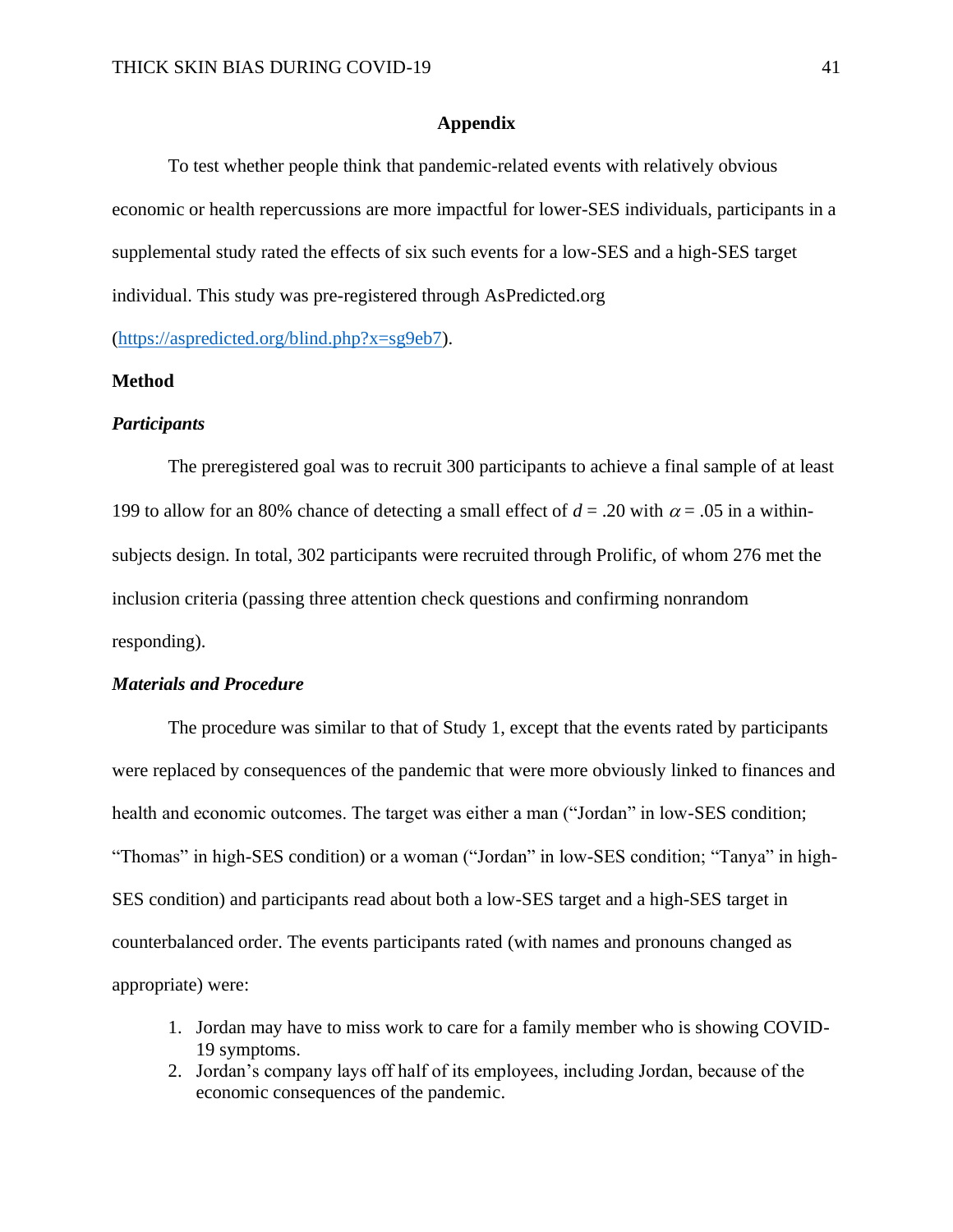- 3. Jordan begins showing symptoms consistent with those of COVID-19 and needs to seek medical care.
- 4. After transitioning to working from home, Jordan's electricity and heating bills have increased.
- 5. The property company managing Jordan's apartment insists that all tenants pay rent as usual, regardless of the pandemic.
- 6. Because local stores have run out of essential supplies like toilet paper and hand sanitizer, Jordan must shop online where sellers have jacked up the prices of indemand items.

As in the preceding studies, ratings for these events were averaged to create a perceived harm index  $(\alpha_{\text{low-SES}} = .82; \alpha_{\text{high-SES}} = .85)$ .

### **Results**

Participants thought that the low-SES target would be more affected by the negative

financial events ( $M = 8.86$ , 95% CI [8.74, 8.99]) than the high-SES target ( $M = 5.97$ , 95% CI [5.75, 6.19]), *t*(275) = -23.86, *p* < .001, *d* = -1.44, 95% CI [-1.62, -1.25]. Target gender did not interact with target SES,  $F(1, 274) = 1.71$ ,  $p = .192$ ,  $\eta_p^2 = .01$ , 90% CI [.00, .03]. Thus, rather than displaying a thick skin bias, participants thought that the obviously financial or healthrelated events would indeed be worse for the low-SES target.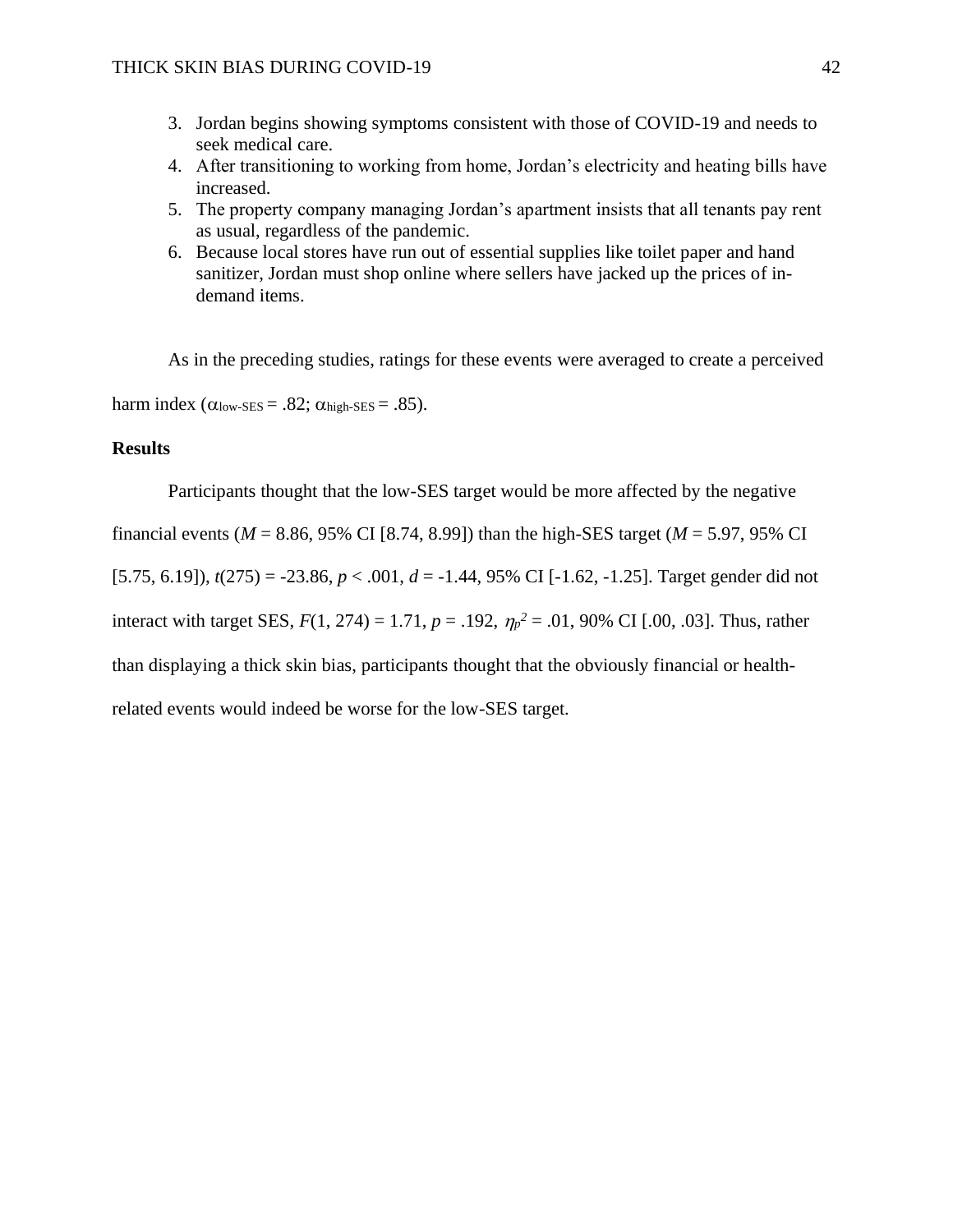| Events                                                                                               | Low-SES Target      | <b>High-SES Target</b> |
|------------------------------------------------------------------------------------------------------|---------------------|------------------------|
| 1. Thomas [Jordan] must cancel an upcoming party because                                             | $6.28$ [5.95, 6.60] | $7.37$ [7.11, 7.63]    |
| of new "social distancing" measures.                                                                 |                     |                        |
| 2. Because of "social distancing" measures, Thomas [Jordan]                                          | $6.88$ [6.60, 7.16] | 7.43 [7.18, 7.69]      |
| will not be able to see many close friends in person for                                             |                     |                        |
| several weeks.                                                                                       |                     |                        |
| 3. Thomas [Jordan] cannot get a haircut for several weeks and                                        | 5.51 [5.16, 5.85]   | 7.06 [6.78, 7.35]      |
| begins to feel unattractive.                                                                         |                     |                        |
| 4. The café Thomas [Jordan] typically grabs coffee from in                                           | 5.00 [4.63, 5.36]   | 7.02 [6.74, 7.31]      |
| the morning must close for at least four weeks.                                                      |                     |                        |
| 5. The governor of the state Thomas [Jordan] lives in has                                            | $6.53$ [6.22, 6.84] | 7.43 [7.17, 7.70]      |
| ordered residents to shelter in place, preventing Jordan from                                        |                     |                        |
| leaving the house for anything but essential trips for several                                       |                     |                        |
| weeks.                                                                                               |                     |                        |
| 6. Thomas [Jordan] must cancel an upcoming vacation                                                  | $6.70$ [6.35, 7.06] | 7.95 [7.70, 8.19]      |
| because of newly implemented travel restrictions.                                                    |                     |                        |
| <i>Note.</i> $SES$ = socioeconomic status. The target's name was Jordan in the low-SES condition and |                     |                        |

*Table 1: Pandemic-Related Events and Descriptive Statistics from Study 1*

*Note*. SES = socioeconomic status. The target's name was Jordan in the low-SES condition and Thomas in the high-SES condition. 95% confidence interval given in brackets. The high-SES target was perceived as more affected by each event, all  $p$ 's < .001, *d*'s range from .23-.69.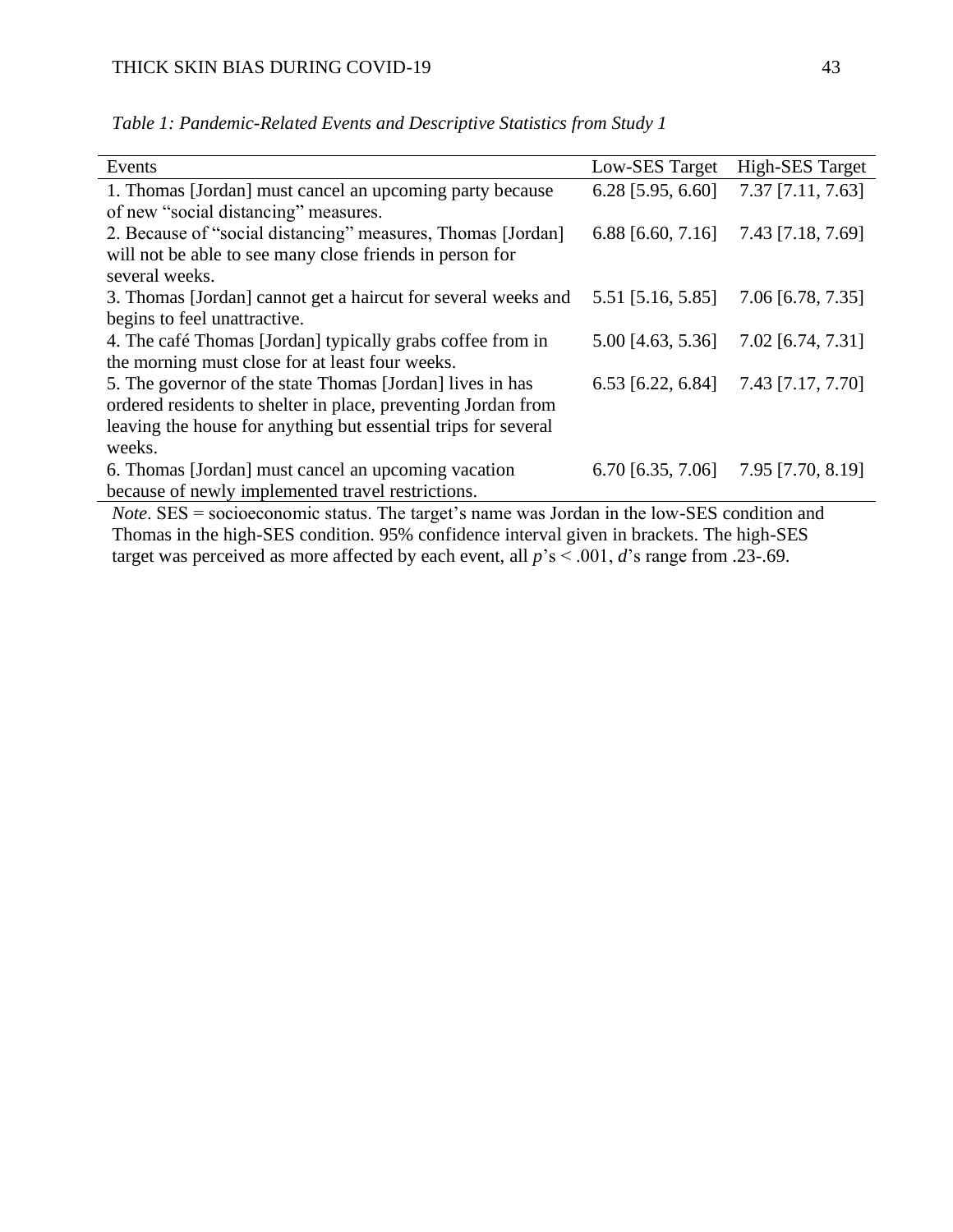|                           | Low-SES Target      |                      | <b>High-SES Target</b> |                      |
|---------------------------|---------------------|----------------------|------------------------|----------------------|
| <b>Perceived Harm</b>     | Male Target         | <b>Female Target</b> | Male Target            | <b>Female Target</b> |
| White Target              | 6.06 [5.66, 6.47]   | 5.35 [4.87, 5.84]    | 7.81 [7.45, 8.17]      | 6.89 [6.47, 7.32]    |
| <b>Black Target</b>       | $6.17$ [5.77, 6.58] | $6.27$ [5.84, 6.69]  | $6.65$ [6.19, 7.10]    | 7.15 [6.71, 7.59]    |
|                           |                     |                      |                        |                      |
| <b>Perceived Need for</b> |                     |                      |                        |                      |
| <b>Comfort</b>            |                     |                      |                        |                      |
| <b>White Target</b>       | $4.22$ [3.75, 4.68] | 3.78 [3.29, 4.28]    | 5.98 [5.45, 6.51]      | 5.53 [4.98, 6.07]    |
| <b>Black Target</b>       | 3.85 [3.29, 4.41]   | 5.02 [4.50, 5.55]    | 4.20 [3.69, 4.72]      | 5.04 [4.50, 5.59]    |

# *Table 2: Average Perceived Harm and Need for Comfort by Condition in Study 2*

*Note*. 95% confidence interval given in brackets.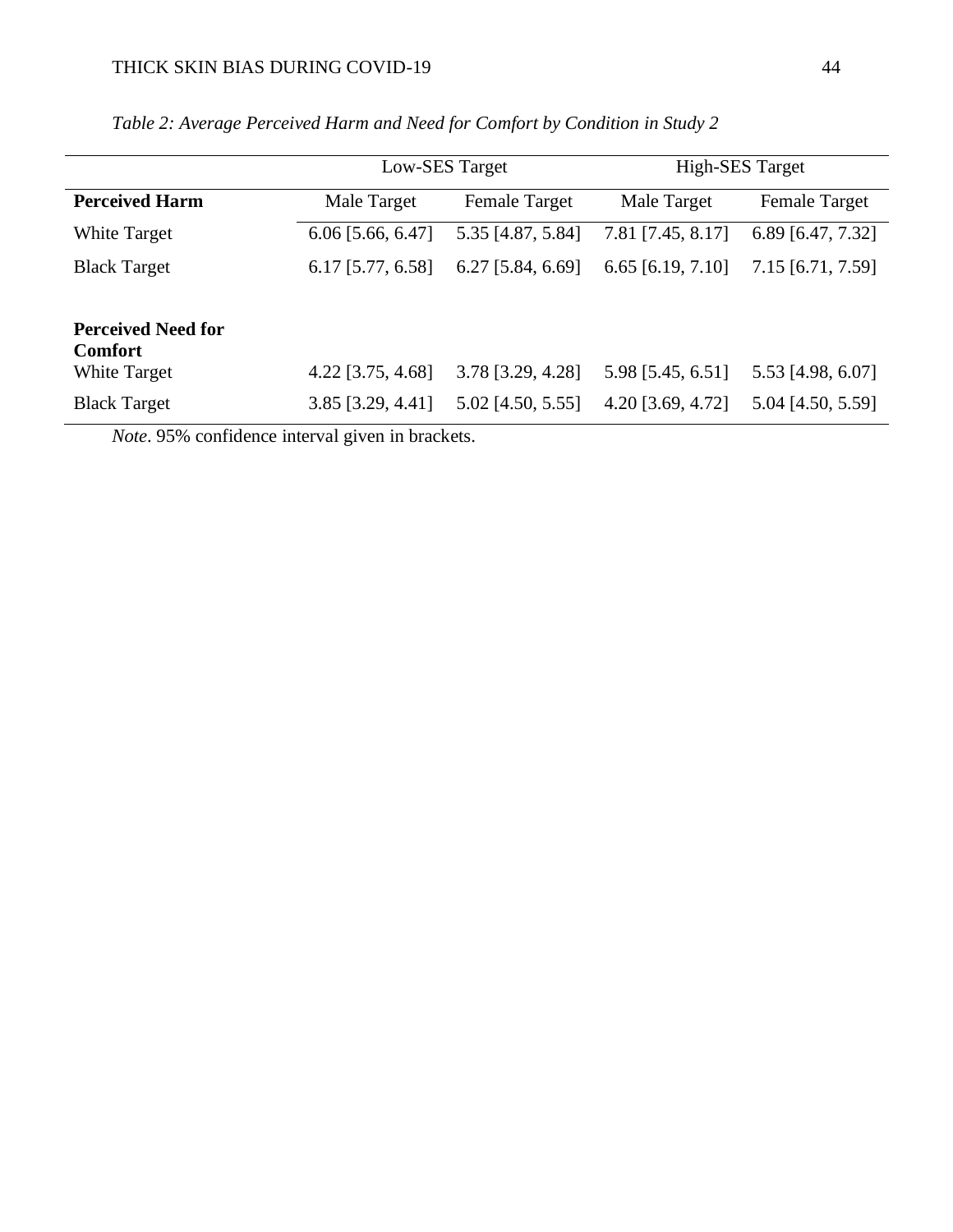| Effects                           | F-test                                                            |
|-----------------------------------|-------------------------------------------------------------------|
| <b>Perceived Harm</b>             |                                                                   |
| Main effect of SES                | $F = 58.84, p < .001, \eta_p^2 = .09, 90\% \text{ CI}$ [.06, .13] |
| Main effect of gender             | $F = 2.89$ , $p = .090$ , $\eta_p^2 = .01$ , 90% CI [.00, .02]    |
| Main effect of race               | $F = .036, p = .850, \eta_p^2 = .00, 90\% \text{ CI}$ [.00, .00]  |
| $SES \times gender$               | $F = .11, p = .735, \eta_p^2 = .00, 90\% \text{ CI} [.00, .01]$   |
| $SES \times race$                 | $F = 10.16, p < .001, \eta_p^2 = .02, 90\% \text{ CI}$ [.00, .04] |
| Gender $\times$ race              | $F = 13.50, p < .001, \eta_p^2 = .90\% \text{ CI}$ [.01, .05]     |
| $SES \times gender \times race$   | $F = 1.05$ , $p = .306$ , $\eta_p^2 = .90\%$ CI [.00, .01]        |
|                                   |                                                                   |
| <b>Perceived Need for Comfort</b> |                                                                   |
| Main effect of SES                | $F = 27.01, p < .001, \eta_p^2 = .05, 90\% \text{ CI}$ [.02, .07] |
| Main effect of gender             | $F = 2.27$ , $p = .132$ , $\eta_p^2 = .00$ , 90% CI [.00, .02]    |
| Main effect of race               | $F = 3.46, p = .063, \eta_p^2 = .01,90\% \text{ CI}$ [.00, .02]   |
| $SES \times gender$               | $F = .23$ , $p = .635$ , $\eta_p^2 = .00$ , 90% CI [.00, .01]     |
| $SES \times race$                 | $F = 17.63, p < .001, \eta_p^2 = .03, 90\% \text{ CI} [.01, .05]$ |
| Gender $\times$ race              | $F = 15.14, p < .001, \eta_p^2 = .02, 90\% \text{ CI} [.01, .05]$ |
| $SES \times gender \times race$   | $F = .18$ , $p = .675$ , $\eta_p^2 = .00$ , 90% CI [.00, .01]     |

*Table 3: All effects from exploratory ANOVA from Study 2*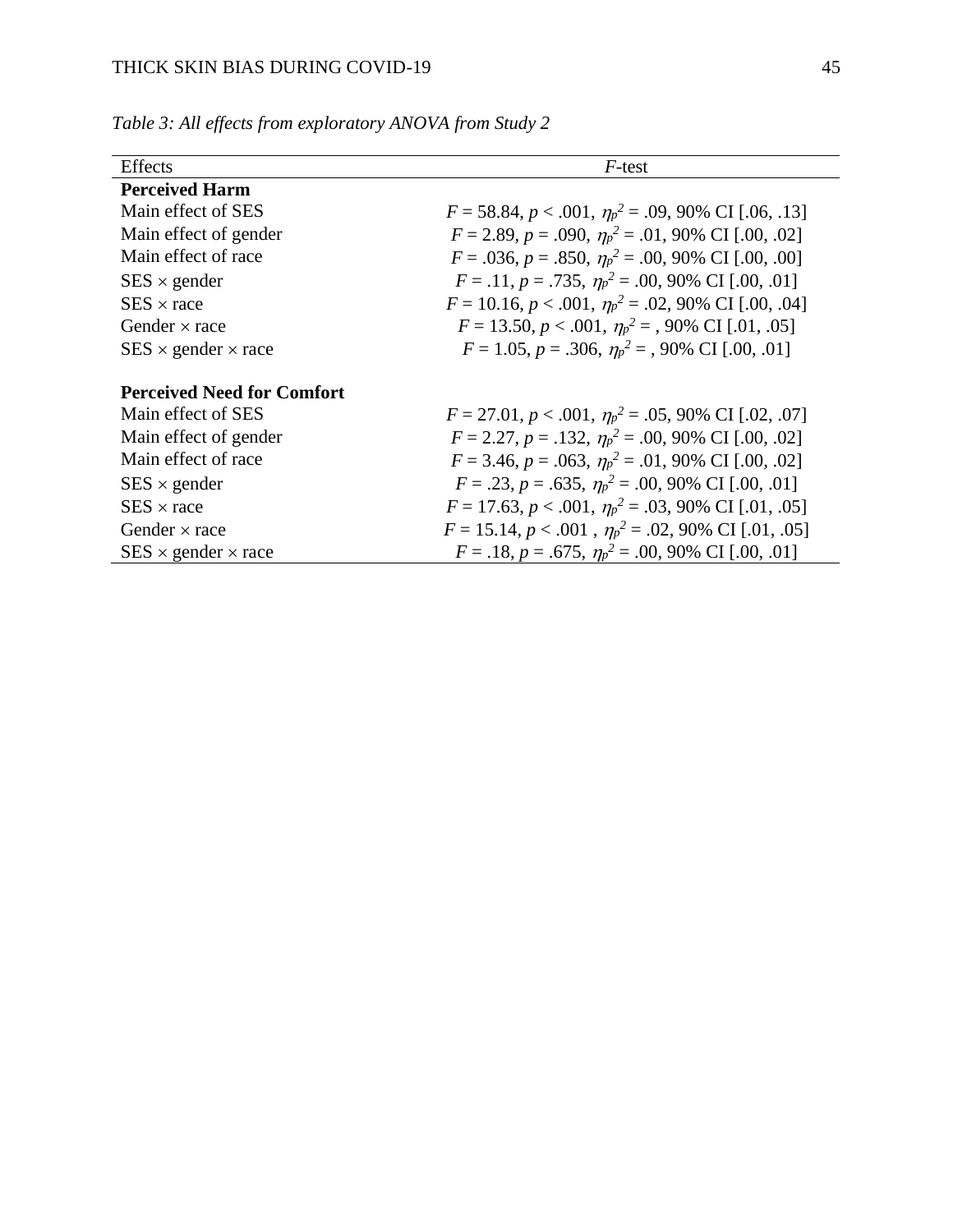|                                  | Low-SES Target      |                      | High-SES Target     |                      |
|----------------------------------|---------------------|----------------------|---------------------|----------------------|
|                                  | Male Target         | <b>Female Target</b> | Male Target         | <b>Female Target</b> |
| <b>Control Article Condition</b> |                     |                      |                     |                      |
| <b>White Target</b>              | 5.63 [5.07, 6.20]   | $6.37$ [5.79, 6.95]  | 7.63 [7.23, 8.03]   | 7.53 [7.01,8.06]     |
| <b>Black Target</b>              | $6.22$ [5.67, 6.76] | $6.00$ [5.44, 6.56]  | 7.47 [7.07, 7.88]   | 7.06 [6.57, 7.54]    |
| Debiasing Article Condition      |                     |                      |                     |                      |
| <b>White Target</b>              | 6.50 [5.82, 7.18]   | $6.28$ [5.72, 6.84]  | $6.85$ [6.16, 7.55] | $6.90$ [6.26, 7.53]  |
| <b>Black Target</b>              | $6.87$ [6.21, 7.53] | $6.75$ [6.28, 7.23]  | $6.50$ [5.86, 7.14] | 6.79 [6.24, 7.34]    |

*Table 4: Average Perceived Harm by Condition in Study 3*

*Note*. 95% confidence interval given in brackets.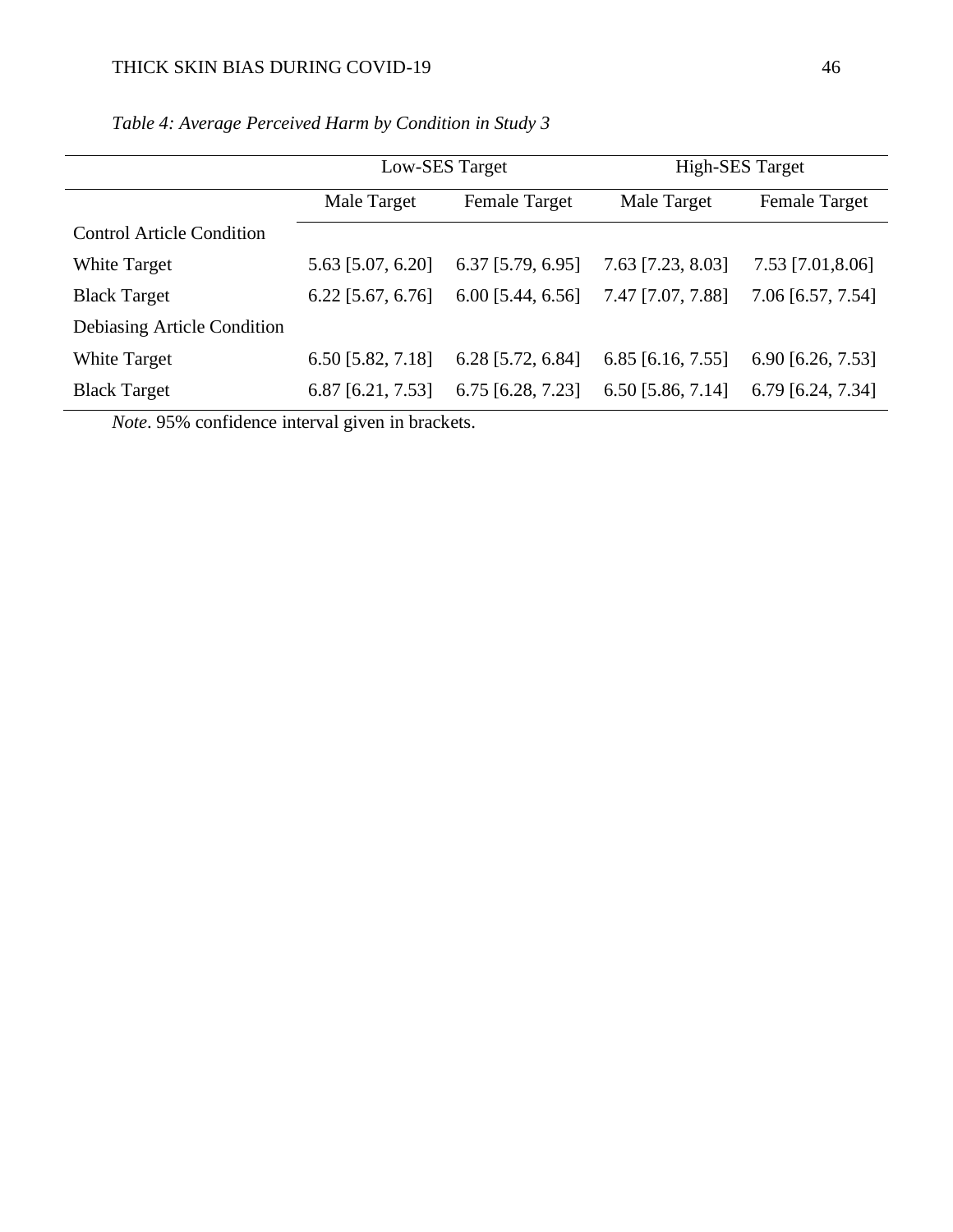| <b>Effects</b>                                 | F-test                                                            |
|------------------------------------------------|-------------------------------------------------------------------|
| Main effect of target SES                      | $F = 32.17, p < .001, \eta_p^2 = .09, 90\% \text{ CI}$ [.05, .14] |
| Main effect of article                         | $F = .15$ , $p = .697$ , $\eta_p^2 = .00$ , 90% CI [.00, .01]     |
| Main effect of target gender                   | $F = .00, p = 1.00, \eta_p^2 = .00, 90\% \text{ CI} [.00, .00]$   |
| Main effect of target race                     | $F = .00, p = .974, \eta_p^2 = .00, 90\% \text{ CI}$ [.00, .01]   |
| $SES \times article$                           | $F = 20.06, p < .001, \eta_p^2 = .06, 90\% \text{ CI}$ [.02, .11] |
| $SES \times gender$                            | $F = .11, p = .738, \eta_p^2 = .00, 90\% \text{ CI}$ [.00, .01]   |
| $SES \times race$                              | $F = 3.99, p = .047, \eta_p^2 = .01,90\% \text{ CI} [.00, .04]$   |
| Article $\times$ gender                        | $F = .00, p = .992, \eta_p^2 = .00, 90\% \text{ CI} [.00, .00]$   |
| Article $\times$ race                          | $F = .46, p = .498, \eta_p^2 = .00, 90\% \text{ CI} [.00, .02]$   |
| Gender $\times$ race                           | $F = .596, p = .441, \eta_p^2 = .00, 90\% \text{ CI}$ [.00, .02]  |
| $SES \times article \times gender$             | $F = 2.54$ , $p = .112$ , $\eta_p^2 = .01$ , 90% CI [.00, .03]    |
| $SES \times article \times race$               | $F = .18$ , $p = .670$ , $\eta_p^2 = .00$ , 90% CI [.00, .01]     |
| $SES \times gender \times race$                | $F = .53, p = .468, \eta_p^2 = .00, 90\% \text{ CI}$ [.00, .02]   |
| Article $\times$ gender $\times$ race          | $F = 1.84$ , $p = .176$ , $\eta_p^2 = .01$ , 90% CI [.00, .03]    |
| $SES \times article \times gender \times race$ | $F = .21, p = .650, \eta_p^2 = .00, 90\% \text{ CI} [.00, .01]$   |

*Table 5: All effects from exploratory ANOVA from Study 3*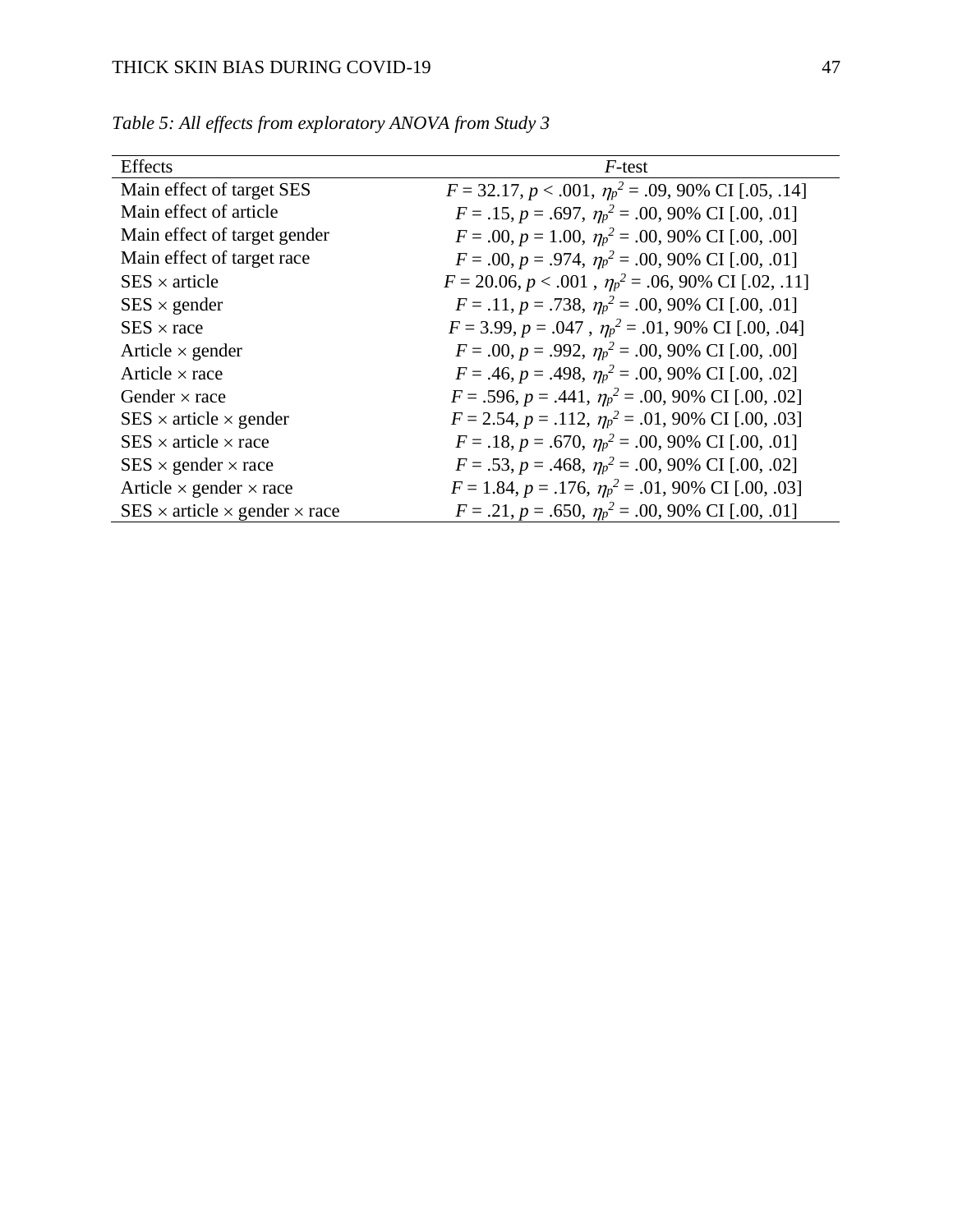|                                                                 | Low-SES Target |                                         | <b>High-SES Target</b>              |                      |
|-----------------------------------------------------------------|----------------|-----------------------------------------|-------------------------------------|----------------------|
|                                                                 | Male Target    | <b>Female Target</b>                    | Male Target                         | <b>Female Target</b> |
| <b>Control Article Condition</b>                                |                | $6.00$ [5.66, 6.35] $6.33$ [5.92, 6.74] | 7.72 [7.48, 7.95] 7.76 [7.38, 8.14] |                      |
| Debiasing Article Condition 6.47 [6.02, 6.91] 6.35 [5.98, 6.73] |                |                                         | 7.49 [7.17, 7.82]                   | 7.23 [6.83, 7.63]    |

*Table 6: Average Perceived Harm by Condition in Study 4*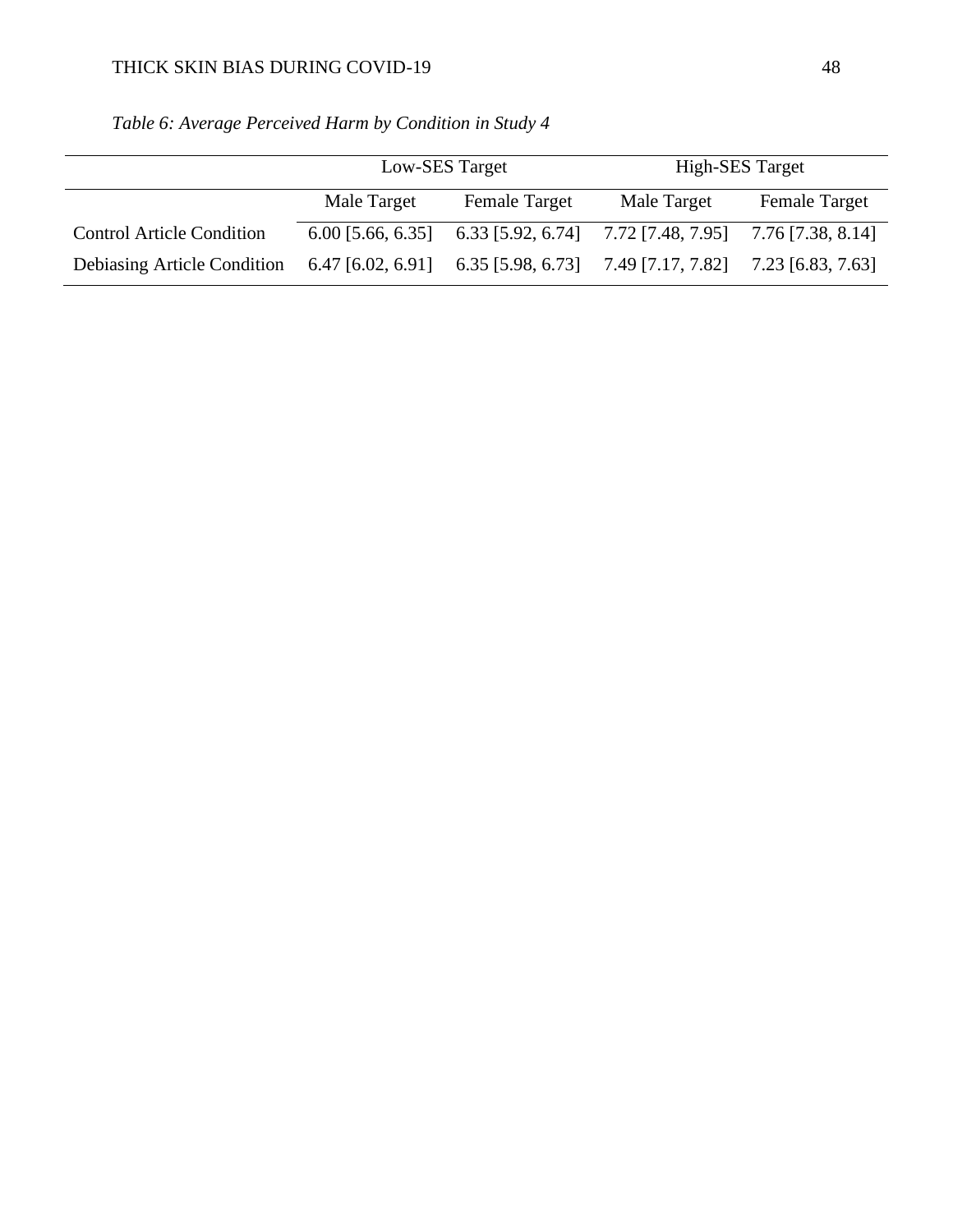| <b>Effects</b>                     | $F$ -test                                                          |
|------------------------------------|--------------------------------------------------------------------|
| Main effect of SES                 | $F = 102.04, p < .001, \eta_p^2 = .26, 90\% \text{ CI}$ [.19, .32] |
| Main effect of article             | $F = .24$ , $p = .624$ , $\eta_p^2 = .00$ , 90% CI [.00, .01]      |
| Main effect of gender              | $F = .00, p = .999, \eta_p^2 = .00, 90\% \text{ CI} [.00, .00]$    |
| $SES \times article$               | $F = 6.11$ , $p = .014$ , $\eta_p^2 = .02$ , 90% CI [.00, .05]     |
| $SES \times gender$                | $F = .747, p = .388, \eta_p^2 = .00, 90\% \text{ CI} [.00, .02]$   |
| Article $\times$ gender            | $F = 1.87, p = .173, \eta_p^2 = .01,90\% \text{ CI} [.00, .03]$    |
| $SES \times article \times gender$ | $F = .07, p = .790, \eta_p^2 = .00, 90\% \text{ CI} [.00, .01]$    |

*Table 7: All effects from exploratory ANOVA from Study 4*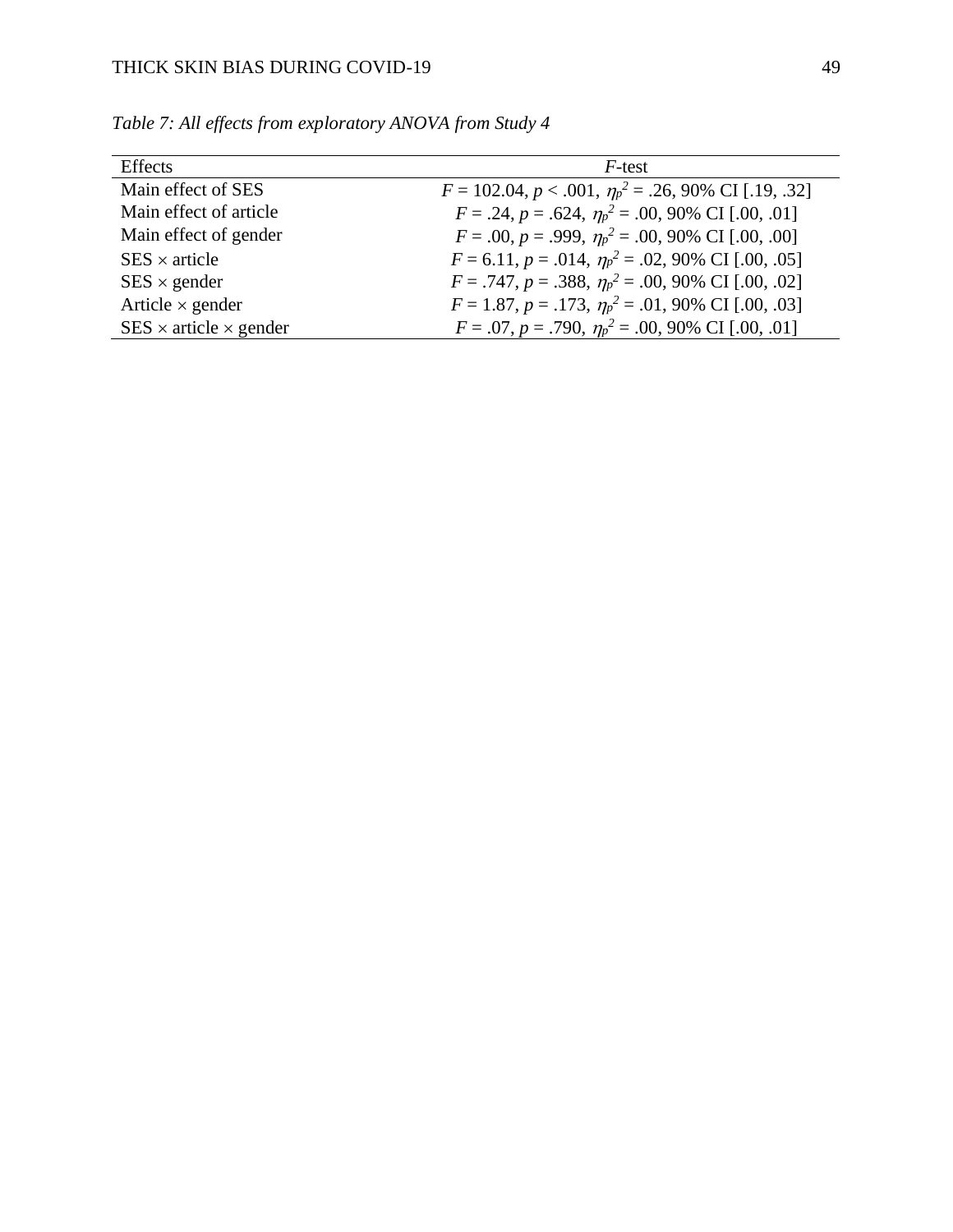*Figure 1: Boxplot of Perceived Harm of COVID-19 Events by Target SES and Race in Study 2*

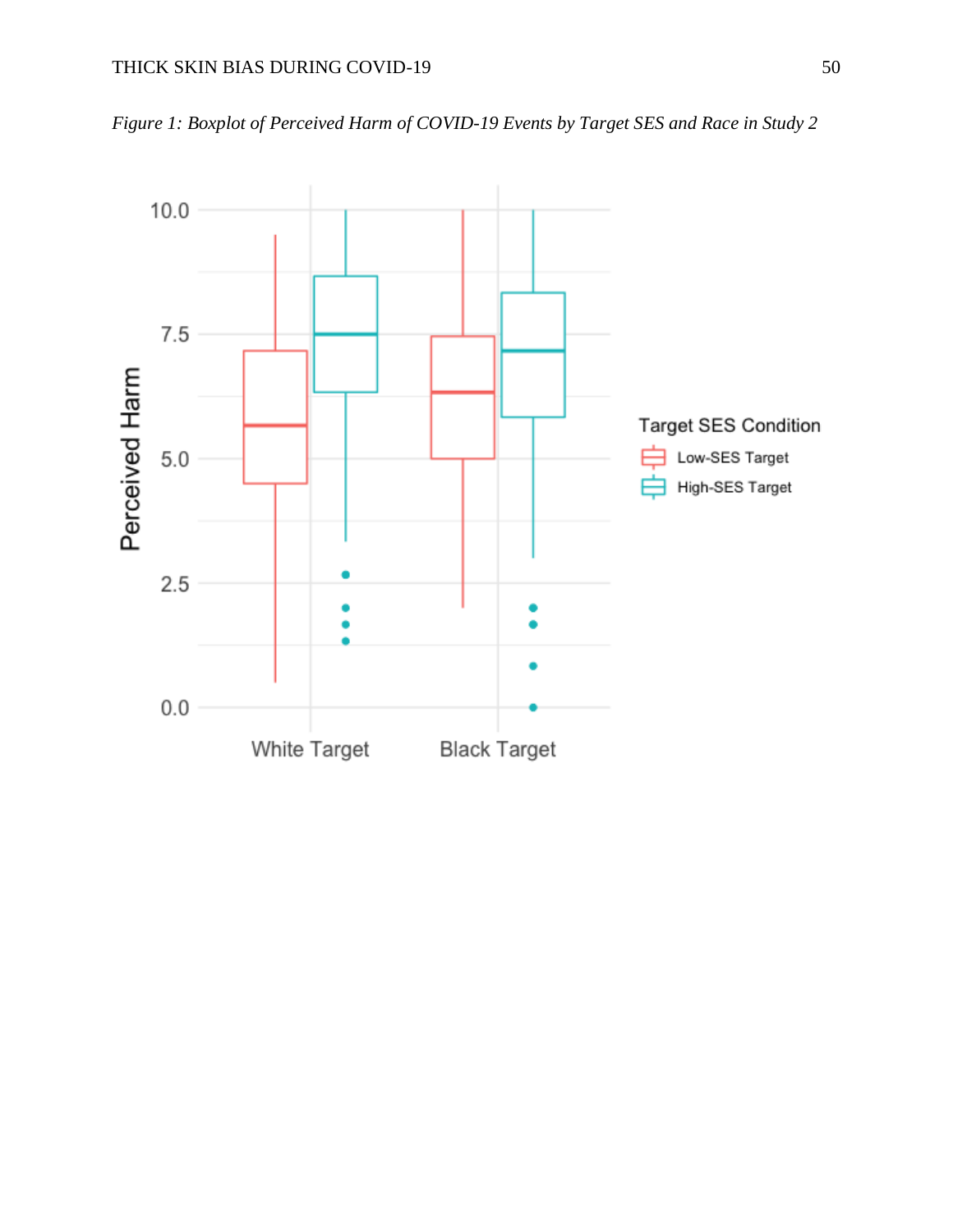

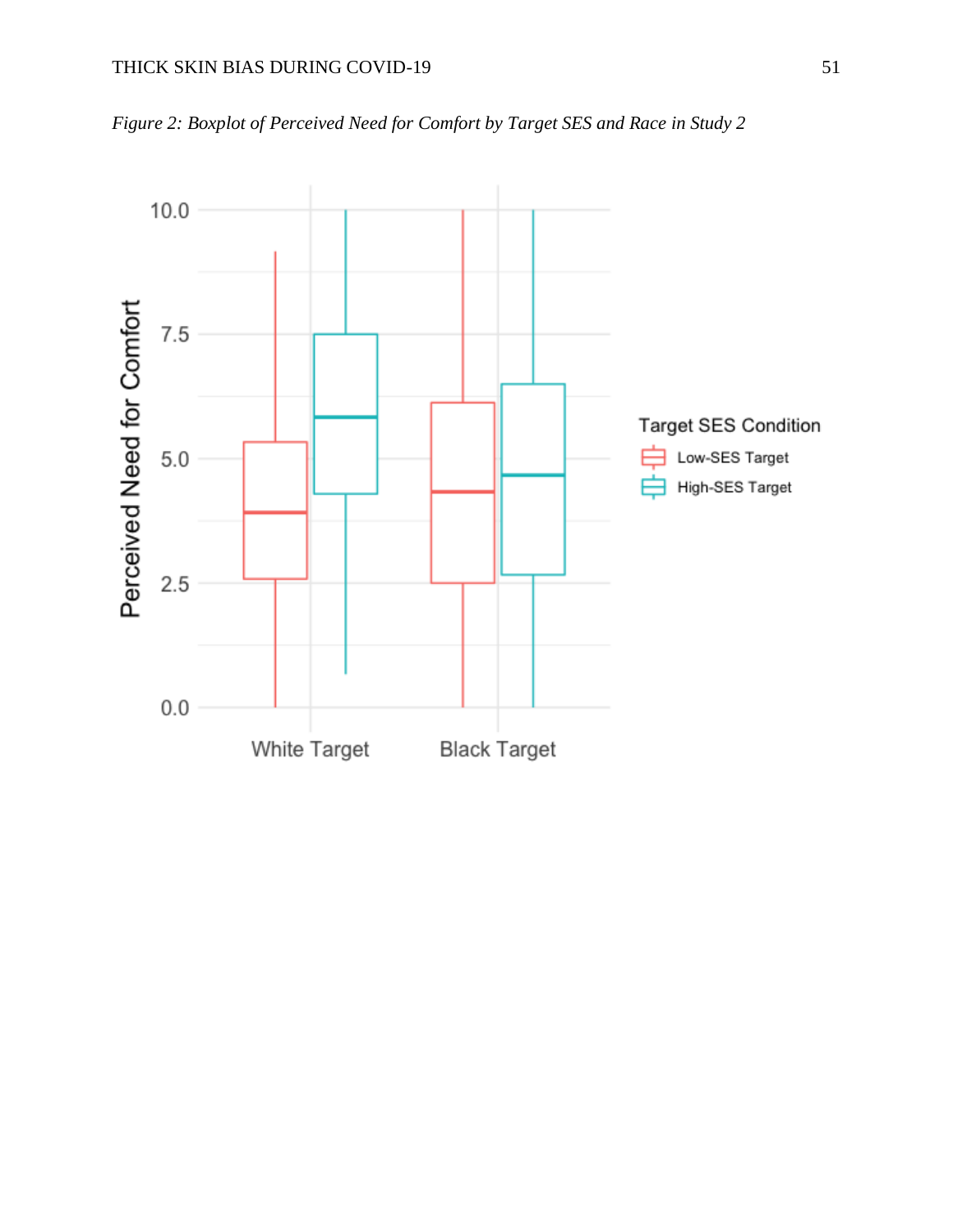*Figure 3: Mediation Analysis from Study 2*



*Note. Total effect is shown in gray. Coefficients are unstandardized. Target SES condition is coded as 0 = low-SES target; 1 = high-SES target.*